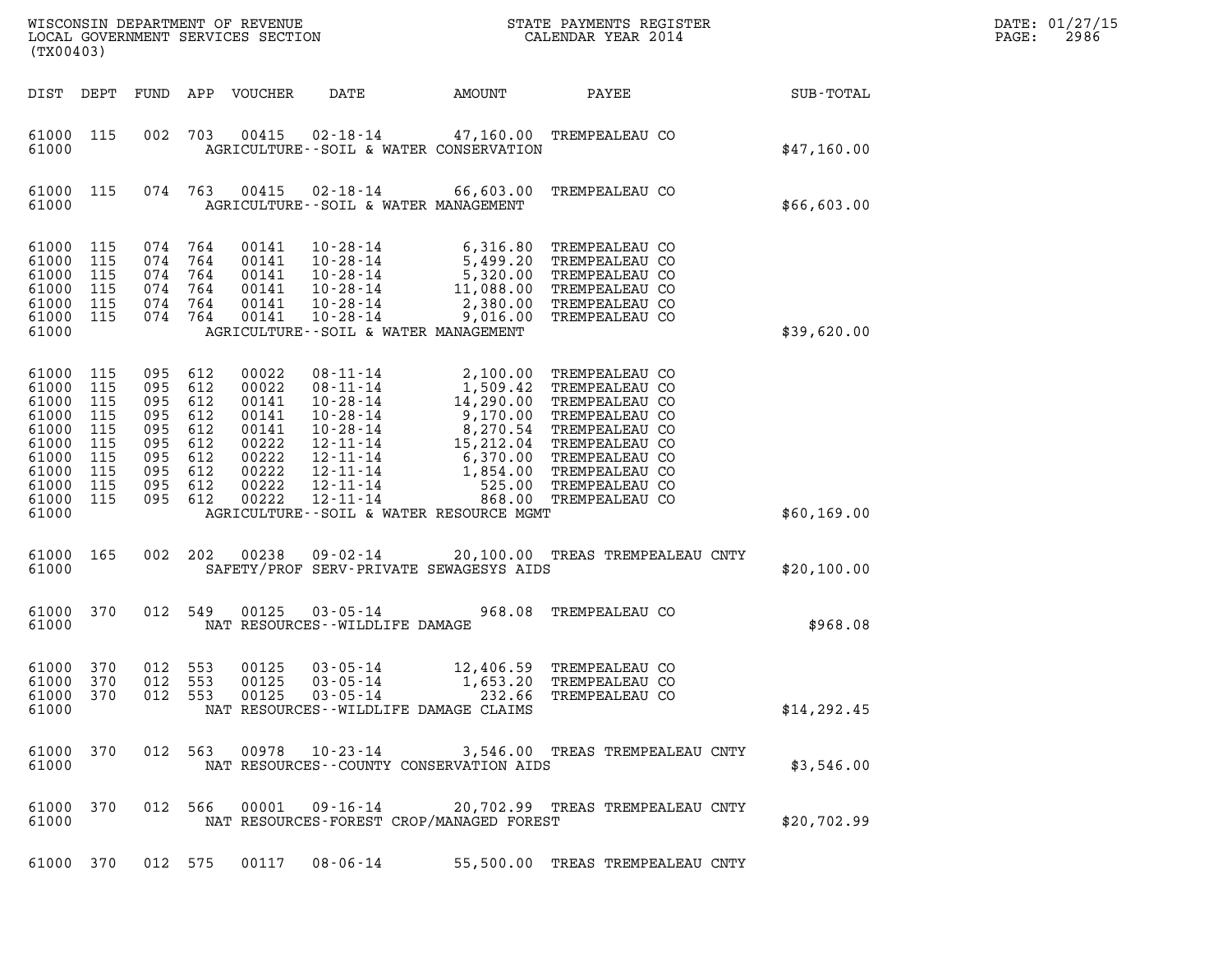|                                                                                                                                    |                                                                           |                                                                                         |                                                                                         | WISCONSIN DEPARTMENT OF REVENUE                                                                                   |                                                                                                                                                                                                                                                                              |                                                                                                                                                        | STATE PAYMENTS REGISTER                                                                                                                                                                                                                                      |                | DATE: 01/27/15            |
|------------------------------------------------------------------------------------------------------------------------------------|---------------------------------------------------------------------------|-----------------------------------------------------------------------------------------|-----------------------------------------------------------------------------------------|-------------------------------------------------------------------------------------------------------------------|------------------------------------------------------------------------------------------------------------------------------------------------------------------------------------------------------------------------------------------------------------------------------|--------------------------------------------------------------------------------------------------------------------------------------------------------|--------------------------------------------------------------------------------------------------------------------------------------------------------------------------------------------------------------------------------------------------------------|----------------|---------------------------|
| (TX00403)                                                                                                                          |                                                                           |                                                                                         |                                                                                         | LOCAL GOVERNMENT SERVICES SECTION                                                                                 |                                                                                                                                                                                                                                                                              |                                                                                                                                                        | CALENDAR YEAR 2014                                                                                                                                                                                                                                           |                | 2987<br>$\mathtt{PAGE}$ : |
| DIST DEPT                                                                                                                          |                                                                           |                                                                                         |                                                                                         | FUND APP VOUCHER                                                                                                  | DATE                                                                                                                                                                                                                                                                         | AMOUNT                                                                                                                                                 | PAYEE                                                                                                                                                                                                                                                        | SUB-TOTAL      |                           |
| 61000 370<br>61000                                                                                                                 |                                                                           |                                                                                         | 012 575                                                                                 | 00541                                                                                                             | 09-16-14<br>NAT RESOURCES - - SNOWMOBILE TRAIL AIDS                                                                                                                                                                                                                          |                                                                                                                                                        | 11,496.64 TREAS TREMPEALEAU CNTY                                                                                                                                                                                                                             | \$66,996.64    |                           |
| 61000<br>61000                                                                                                                     | 370                                                                       |                                                                                         | 012 584                                                                                 | 00080                                                                                                             | NAT RESOURCES -- PMT IN LIEU OF TAXES                                                                                                                                                                                                                                        |                                                                                                                                                        | 09-30-14 845.00 TREAS TREMPEALEAU CNTY                                                                                                                                                                                                                       | \$845.00       |                           |
| 61000<br>61000<br>61000                                                                                                            | 370<br>370                                                                |                                                                                         | 072 667<br>072 667                                                                      | 00249<br>00608                                                                                                    | $04 - 21 - 14$<br>NAT RESOURCES - - PECFA AIDS                                                                                                                                                                                                                               |                                                                                                                                                        | 10-21-14 1,786.48 TREMPEALEAU CO<br>1,785.92 TREMPEALEAU CO                                                                                                                                                                                                  | \$3,572.40     |                           |
| 61000<br>61000                                                                                                                     | 370                                                                       |                                                                                         | 095 517                                                                                 |                                                                                                                   | NAT RESOURCES - - POLLUTION CONTROL                                                                                                                                                                                                                                          |                                                                                                                                                        | 02509  04-30-14  38,401.41  TREMPEALEAU CO                                                                                                                                                                                                                   | \$38,401.41    |                           |
| 61000<br>61000                                                                                                                     | 395                                                                       |                                                                                         | 011 168                                                                                 | 14061                                                                                                             | TRANSPORTATION--ELDERLY & DISABLED                                                                                                                                                                                                                                           |                                                                                                                                                        | 05-05-14 69,643.00 COUNTY OF TREMPEALEAU                                                                                                                                                                                                                     | \$69,643.00    |                           |
| 61000<br>61000<br>61000<br>61000                                                                                                   | 395<br>395<br>- 395                                                       |                                                                                         | 011 190<br>011 190<br>011 190                                                           | 02061<br>18061<br>28061                                                                                           | $01 - 06 - 14$<br>$07 - 07 - 14$<br>$10 - 06 - 14$<br>TRANSPORTATION--GENERAL TRANSP AIDS-GTA                                                                                                                                                                                |                                                                                                                                                        | 197,400.99 COUNTY OF TREMPEALEAU<br>394 801 98 COUNTY 2000<br>394,801.98 COUNTY OF TREMPEALEAU<br>197,401.02 COUNTY OF TREMPEALEAU                                                                                                                           | \$789,603.99   |                           |
| 61000<br>61000<br>61000<br>61000                                                                                                   | 395<br>395<br>395                                                         |                                                                                         | 011 278<br>011 278<br>011 278                                                           | 00012<br>00680<br>19291                                                                                           | 01-07-14<br>$01 - 10 - 14$<br>$07 - 23 - 14$<br>TRANSPORTATION - - LRIP/TRIP/MSIP GRANTS                                                                                                                                                                                     | 4,087.33                                                                                                                                               | 3,941.38 TREAS TREMPEALEAU CO<br>150.000.00. TREAS TREMPEALEAU CO<br>150,000.00 TREAS TREMPEALEAU CO<br>TREAS TREMPEALEAU CO                                                                                                                                 | \$158,028.71   |                           |
| 61000<br>61000                                                                                                                     | 410                                                                       |                                                                                         | 002 116                                                                                 | 11261                                                                                                             | 11-05-14<br>CORRECTIONS - - LOCAL AID                                                                                                                                                                                                                                        |                                                                                                                                                        | 26,403.36 TREAS TREMPEALEAU CNTY                                                                                                                                                                                                                             | \$26,403.36    |                           |
| 61000 435<br>61000 435<br>61000<br>61000<br>61000<br>61000<br>61000<br>61000<br>61000<br>61000<br>61000<br>61000<br>61000<br>61000 | 435<br>435<br>435<br>435<br>435<br>435<br>435<br>435<br>435<br>435<br>435 | 005<br>005<br>005<br>005<br>005<br>005<br>005<br>005<br>005<br>005<br>005<br>005<br>005 | 000<br>000<br>000<br>000<br>000<br>000<br>000<br>000<br>000<br>000<br>000<br>000<br>000 | 90412<br>90415<br>90416<br>90417<br>90419<br>90420<br>90421<br>90500<br>90502<br>90506<br>90508<br>90509<br>90510 | $01 - 01 - 14$<br>$02 - 01 - 14$<br>$03 - 01 - 14$<br>$04 - 01 - 14$<br>$05 - 01 - 14$<br>$06 - 01 - 14$<br>$06 - 30 - 14$<br>$07 - 01 - 14$<br>$08 - 01 - 14$<br>$09 - 01 - 14$<br>$10 - 01 - 14$<br>$11 - 01 - 14$<br>$12 - 01 - 14$<br>HEALTH SERVICES - - STATE/FED AIDS | 286,997.00<br>199,658.00<br>411,096.00<br>294,954.00<br>79,134.00<br>488,986.00<br>350,474.00<br>280, 221.00<br>324,088.00<br>274,422.00<br>252,754.00 | 238,790.00 TREMPEALEAU CO<br>222,939.00 TREMPEALEAU CO<br>TREMPEALEAU CO<br>TREMPEALEAU CO<br>TREMPEALEAU CO<br>TREMPEALEAU CO<br>TREMPEALEAU CO<br>TREMPEALEAU CO<br>TREMPEALEAU CO<br>TREMPEALEAU CO<br>TREMPEALEAU CO<br>TREMPEALEAU CO<br>TREMPEALEAU CO | \$3,704,513.00 |                           |
| 61000                                                                                                                              | 437                                                                       | 005                                                                                     | 000                                                                                     | 00000                                                                                                             | $01 - 06 - 14$                                                                                                                                                                                                                                                               | 8,907.88                                                                                                                                               | TREMPEALEAU                                                                                                                                                                                                                                                  |                |                           |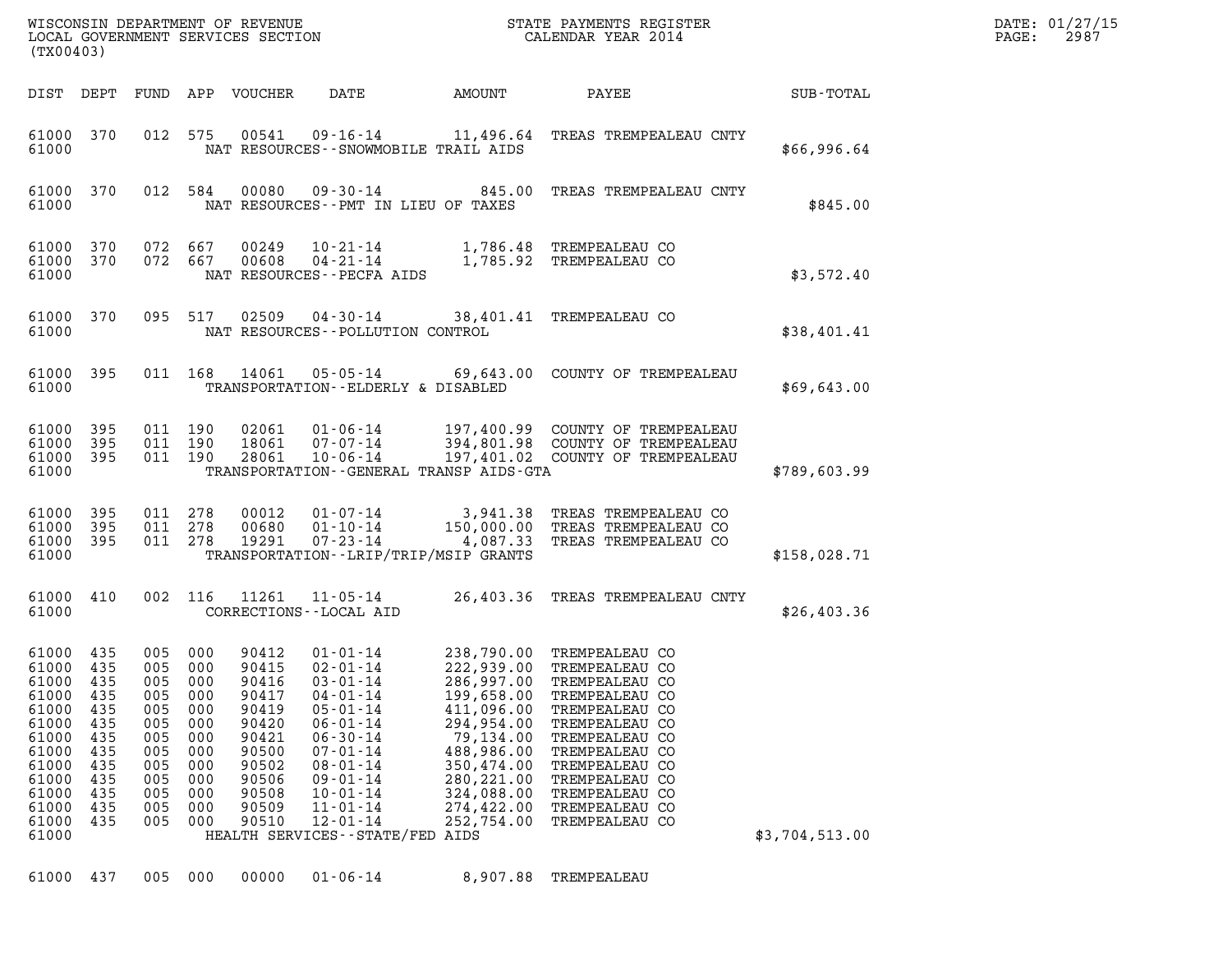| (TX00403)                                          |                                        |                                        |                                        |                                                    |                                                                                                                                              |                                                                               |                                                                                                                                                                                          |  |                  |
|----------------------------------------------------|----------------------------------------|----------------------------------------|----------------------------------------|----------------------------------------------------|----------------------------------------------------------------------------------------------------------------------------------------------|-------------------------------------------------------------------------------|------------------------------------------------------------------------------------------------------------------------------------------------------------------------------------------|--|------------------|
| DIST                                               | DEPT                                   | FUND APP                               |                                        | VOUCHER                                            | DATE                                                                                                                                         | AMOUNT                                                                        | PAYEE                                                                                                                                                                                    |  | <b>SUB-TOTAL</b> |
| 61000<br>61000<br>61000<br>61000                   | 437<br>437<br>437<br>437               | 005<br>005<br>005<br>005               | 000<br>000<br>000<br>000               | 00000<br>00000<br>00000<br>00000                   | $01 - 30 - 14$<br>$02 - 05 - 14$<br>$03 - 05 - 14$<br>04-07-14                                                                               | 88,793.73<br>66.08<br>36,304.53<br>38,212.20                                  | TREMPEALEAU CHILD SUPPORT<br>TREMPEALEAU<br>TREMPEALEAU<br>TREMPEALEAU                                                                                                                   |  |                  |
| 61000<br>61000<br>61000<br>61000<br>61000          | 437<br>437<br>437<br>437<br>437        | 005<br>005<br>005<br>005<br>005        | 000<br>000<br>000<br>000<br>000        | 00000<br>00000<br>00000<br>00000<br>00000          | 04-10-14<br>04-30-14<br>$05 - 05 - 14$<br>06-05-14<br>$06 - 11 - 14$                                                                         | 88,010.11<br>669.45<br>4,185.80                                               | 10,988.82 TREMPEALEAU CHILD SUPPORT<br>104,519.85 TREMPEALEAU CHILD SUPPORT<br>TREMPEALEAU<br>TREMPEALEAU<br>TREMPEALEAU                                                                 |  |                  |
| 61000<br>61000<br>61000<br>61000<br>61000<br>61000 | 437<br>437<br>437<br>437<br>437<br>437 | 005<br>005<br>005<br>005<br>005<br>005 | 000<br>000<br>000<br>000<br>000<br>000 | 00000<br>00000<br>00000<br>00000<br>00000<br>00000 | 07-07-14<br>$07 - 08 - 14$<br>07-30-14<br>08-05-14                                                                                           | 2,530.39<br>4,376.30 TREMPEALEAU<br>5,448.37 TREMPEALEAU<br>6,786.39          | TREMPEALEAU<br>111,406.92 TREMPEALEAU CHILD SUPPORT<br>344,643.04 TREMPEALEAU<br>TREMPEALEAU                                                                                             |  |                  |
| 61000<br>61000<br>61000<br>61000<br>61000<br>61000 | 437<br>437<br>437<br>437<br>437<br>437 | 005<br>005<br>005<br>005<br>005<br>005 | 000<br>000<br>000<br>000<br>000<br>000 | 00000<br>00000<br>00000<br>00000<br>00000<br>00000 | $08 - 29 - 14$<br>$09 - 05 - 14$<br>$10 - 06 - 14$<br>$10 - 30 - 14$<br>$11 - 03 - 14$<br>$11 - 04 - 14$<br>$11 - 05 - 14$<br>$12 - 05 - 14$ |                                                                               | 5,694.92 TREMPEALEAU<br>98,722.42 TREMPEALEAU CHILD SUPPORT<br>3,935.00 TREMPEALEAU CHILD SUPPORT<br>18,929.50 TREMPEALEAU CHILD SUPPORT<br>6,305.38 TREMPEALEAU<br>8,145.80 TREMPEALEAU |  |                  |
| 61000                                              |                                        |                                        |                                        |                                                    |                                                                                                                                              | CHILDREN & FAMILIES - - STATE/FEDERAL AIDS                                    |                                                                                                                                                                                          |  | \$997,582.88     |
| 61000<br>61000                                     | 455                                    | 002                                    | 221                                    | 13                                                 | $07 - 30 - 14$                                                                                                                               | 460.00<br>JUSTICE--LAW ENFORCEMENT SERVICES AID                               | TREAS TREMPEALEAU CNTY                                                                                                                                                                   |  | \$460.00         |
| 61000<br>61000                                     | 455                                    | 002                                    | 231                                    | 01777                                              | $02 - 26 - 14$<br>JUSTICE - - LAW ENFORCEMENT TRAINING                                                                                       | 6,720.00                                                                      | TREAS TREMPEALEAU CNTY                                                                                                                                                                   |  | \$6,720.00       |
| 61000<br>61000<br>61000                            | 455<br>455                             | 002<br>002                             | 241<br>241                             | 00376<br>00968                                     | $08 - 05 - 14$<br>$01 - 24 - 14$                                                                                                             | JUSTICE -- CEASE AND OTHER FEDERAL GRANTS                                     | 2,663.43 TREAS TREMPEALEAU CNTY<br>813.77 TREAS TREMPEALEAU CNTY                                                                                                                         |  | \$3,477.20       |
| 61000<br>61000<br>61000                            | 455<br>455                             | 002<br>002                             | 271<br>271                             | 00326<br>02285                                     | 08-05-14<br>$11 - 06 - 14$                                                                                                                   | 8, 232.42 TREAS TREMPEALEAU CNTY<br>JUSTICE - - TREATMENT ALT/DIVERSION GRANT | 5,919.56 TREAS TREMPEALEAU CNTY                                                                                                                                                          |  | \$14,151.98      |
| 61000<br>61000<br>61000                            | 455<br>455                             | 002<br>002                             | 532<br>532                             | 009                                                | $07 - 22 - 14$<br>$03 - 10 - 14$                                                                                                             | JUSTICE--VICTIM/WITNESS ASSISTANCE SERV                                       | 16,177.91 TREAS TREMPEALEAU CNTY<br>22,572.47 TREAS TREMPEALEAU CNTY                                                                                                                     |  | \$38,750.38      |
| 61000<br>61000<br>61000<br>61000                   | 465<br>465<br>465                      | 002 305<br>002 305<br>002              | 305                                    | 00163<br>00899<br>01320                            | 09-03-14<br>01-07-14<br>07-07-14                                                                                                             | MILITARY AFFAIRS-EMER MGMT-DISASTER RECO                                      | 901.50 TREAS TREMPEALEAU CNTY<br>20, 223.97 TREAS TREMPEALEAU CNTY<br>1,650.03 TREAS TREMPEALEAU CNTY                                                                                    |  | \$22,775.50      |
|                                                    |                                        |                                        |                                        |                                                    |                                                                                                                                              |                                                                               |                                                                                                                                                                                          |  |                  |

61000 465 002 308 00126 11-20-14 5,559.00 TREAS TREMPEALEAU CNTY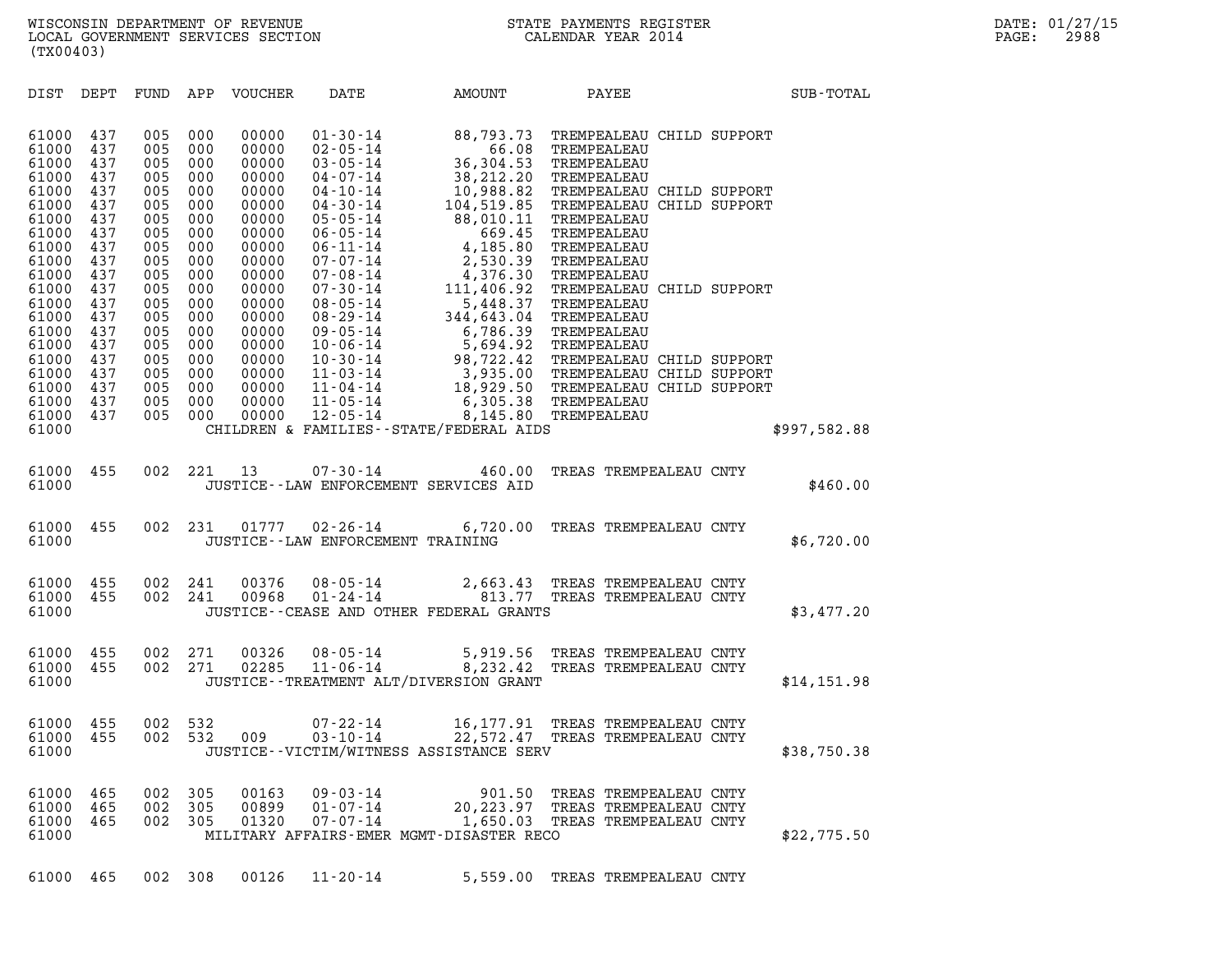| WISCONSIN DEPARTMENT OF REVENUE   | STATE PAYMENTS REGISTER | DATE: 01/27/15 |
|-----------------------------------|-------------------------|----------------|
| LOCAL GOVERNMENT SERVICES SECTION | CALENDAR YEAR 2014      | 2989<br>PAGE:  |

| (TX00403)                                                                                                                  |                                                                                         |                                                                                                                 |                                                 |                                                                                                                   | WISCONSIN DEPARTMENT OF REVENUE<br>LOCAL GOVERNMENT SERVICES SECTION THE STATE PAYMENTS REGISTER<br>(TYO0402)                                                                                                                                                                                                                                                                                              |                                                                              |                                                                                                                                                                                                                       |               | DATE: 01/27/15<br>2989<br>$\mathtt{PAGE:}$ |
|----------------------------------------------------------------------------------------------------------------------------|-----------------------------------------------------------------------------------------|-----------------------------------------------------------------------------------------------------------------|-------------------------------------------------|-------------------------------------------------------------------------------------------------------------------|------------------------------------------------------------------------------------------------------------------------------------------------------------------------------------------------------------------------------------------------------------------------------------------------------------------------------------------------------------------------------------------------------------|------------------------------------------------------------------------------|-----------------------------------------------------------------------------------------------------------------------------------------------------------------------------------------------------------------------|---------------|--------------------------------------------|
|                                                                                                                            |                                                                                         |                                                                                                                 |                                                 |                                                                                                                   | DIST DEPT FUND APP VOUCHER DATE AMOUNT PAYEE PATE SUB-TOTAL                                                                                                                                                                                                                                                                                                                                                |                                                                              |                                                                                                                                                                                                                       |               |                                            |
|                                                                                                                            |                                                                                         |                                                                                                                 |                                                 |                                                                                                                   | 61000 MILITARY AFFAIRS-EMER MGMT-RESPONSE EQMT                                                                                                                                                                                                                                                                                                                                                             |                                                                              |                                                                                                                                                                                                                       | \$5,559.00    |                                            |
| 61000                                                                                                                      |                                                                                         |                                                                                                                 |                                                 |                                                                                                                   | $\begin{array}{cccccc} 61000& 465& 002& 337& 00873& 03\texttt{-}17\texttt{-}14& & & & & 6,694.00 & \texttt{TREAS TREMPEALEAU CNTY}\\ 61000& 465& 002& 337& 01583& 07\texttt{-}09\texttt{-}14& & & & & 6,986.00 & \texttt{TREAS TREMPEALEAU CNTY} \end{array}$<br>MILITARY AFFAIRS-EMERGENCY MGMT PLANNING                                                                                                  |                                                                              |                                                                                                                                                                                                                       | \$13,680.00   |                                            |
| 61000 465<br>61000<br>61000<br>61000<br>61000<br>61000<br>61000                                                            | 465<br>465<br>465<br>465<br>465<br>61000 465                                            | 002 342<br>002 342<br>002 342<br>002 342<br>002 342<br>002 342<br>002 342                                       |                                                 |                                                                                                                   | 00163 09-03-14 5,409.00 TREAS TREMPEALEAU CNTY<br>00899 01-07-14 121,343.79 TREAS TREMPEALEAU CNTY<br>00899 01-07-14 1,750.00 TREAS TREMPEALEAU CNTY<br>01070 02-07-14 17,063.00 TREAS TREMPEALEAU CNTY<br>01320 07-07-14 9,902.21 TRE<br>MILITARY AFFAIRS-EMERGENCY MGMT-FED FUND                                                                                                                         |                                                                              |                                                                                                                                                                                                                       | \$169, 416.10 |                                            |
| 61000                                                                                                                      |                                                                                         |                                                                                                                 |                                                 |                                                                                                                   | 61000 485 002 127 05702 05-22-14 1,000.00 TREAS TREMPEALEAU CNTY<br>VETERANS AFFAIRS GRANTS                                                                                                                                                                                                                                                                                                                |                                                                              |                                                                                                                                                                                                                       | \$1,000.00    |                                            |
| 61000                                                                                                                      |                                                                                         |                                                                                                                 |                                                 |                                                                                                                   | 61000 485 082 267 05702 05-22-14 4,500.00 TREAS TREMPEALEAU CNTY<br>VETERANS AFFAIRS--GRANTS TO COUNTIES                                                                                                                                                                                                                                                                                                   |                                                                              |                                                                                                                                                                                                                       | \$4,500.00    |                                            |
| 61000                                                                                                                      |                                                                                         |                                                                                                                 |                                                 |                                                                                                                   | 61000 485 082 280 03429 01-30-14 3,114.71 TREAS TREMPEALEAU CNTY<br>VETERANS AFFAIRS - - GRANTS                                                                                                                                                                                                                                                                                                            |                                                                              |                                                                                                                                                                                                                       | \$3,114.71    |                                            |
| 61000                                                                                                                      |                                                                                         |                                                                                                                 |                                                 |                                                                                                                   | 61000 485 083 370 05702 05-22-14 4,500.00 TREAS TREMPEALEAU CNTY<br>VETERANS AFFAIRS--GRANTS TO COUNTIES                                                                                                                                                                                                                                                                                                   |                                                                              |                                                                                                                                                                                                                       | \$4,500.00    |                                            |
| 61000<br>61000<br>61000<br>61000<br>61000<br>61000<br>61000<br>61000<br>61000<br>61000<br>61000<br>61000<br>61000<br>61000 | 505<br>505<br>505<br>505<br>505<br>505<br>505<br>505<br>505<br>505<br>505<br>505<br>505 | 002 155<br>002 155<br>002 155<br>002 155<br>002 155<br>002 155<br>002<br>002<br>002<br>002<br>002<br>002<br>002 | 155<br>155<br>155<br>155<br>155<br>155<br>- 155 | 60010<br>60081<br>60162<br>60211<br>60304<br>60365<br>60405<br>60468<br>60468<br>60512<br>60512<br>60690<br>60690 | 07-23-14 6,250.00 TREAS TREMPEALEAU CNTY<br>08-25-14 6,500.00 TREAS TREMPEALEAU CNTY<br>09-23-14 5,500.00 TREAS TREMPEALEAU CNTY<br>11-25-14 3,125.00 TREAS TREMPEALEAU CNTY<br>12-21-14 1,545.00 TREAS TREMPEALEAU CNTY<br>12-23-14<br>$01 - 23 - 14$<br>$02 - 25 - 14$<br>$02 - 25 - 14$<br>$03 - 11 - 14$<br>$03 - 11 - 14$<br>$05 - 23 - 14$<br>$05 - 23 - 14$<br>DOA-HOUSING ASSISTANCE-FEDERAL FUNDS | 3,908.00<br>1,681.00<br>875.00<br>875.00<br>2,246.00<br>8,625.00<br>4,929.00 | 3,264.00 TREAS TREMPEALEAU CNTY<br>TREAS TREMPEALEAU CNTY<br>TREAS TREMPEALEAU CNTY<br>TREAS TREMPEALEAU CNTY<br>TREAS TREMPEALEAU CNTY<br>TREAS TREMPEALEAU CNTY<br>TREAS TREMPEALEAU CNTY<br>TREAS TREMPEALEAU CNTY | \$49,323.00   |                                            |
| 61000<br>61000<br>61000                                                                                                    | 505<br>505<br>505                                                                       | 035<br>035<br>035 371                                                                                           | 371<br>371                                      | 60010<br>60081<br>60162                                                                                           | $07 - 23 - 14$<br>$08 - 25 - 14$<br>$09 - 23 - 14$                                                                                                                                                                                                                                                                                                                                                         | 1,781.12<br>557.02<br>427.00                                                 | TREAS TREMPEALEAU CNTY<br>TREAS TREMPEALEAU CNTY<br>TREAS TREMPEALEAU CNTY                                                                                                                                            |               |                                            |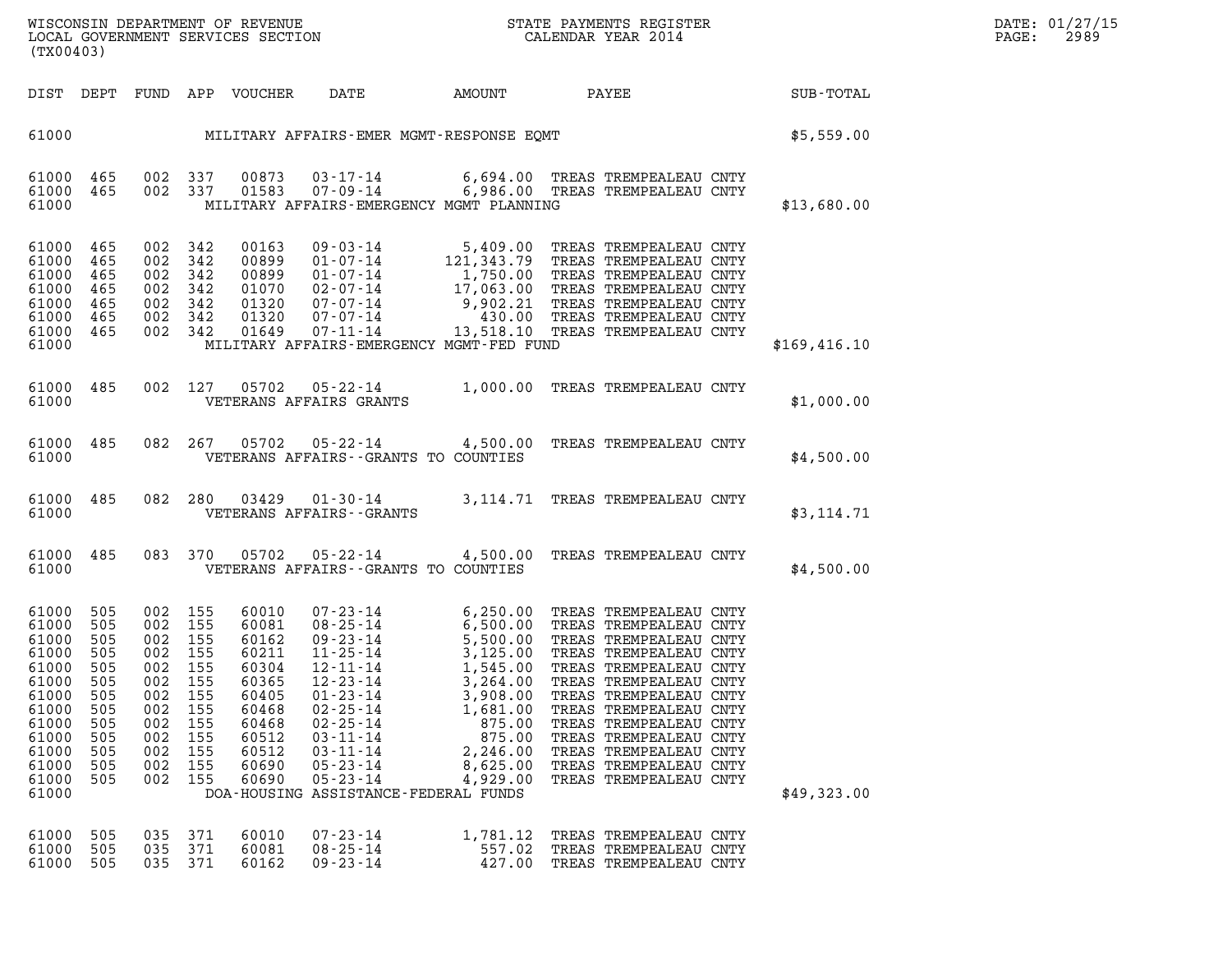| (TX00403)                                                                                                                  |                                                                                         |                                                                                         |                                                                                         |                                                                                                                   |                                                                                                                                                                                                                                                         |                                                                                                                                              |                                                                                                                                                                                                                                                                                                                                                |                 |  |
|----------------------------------------------------------------------------------------------------------------------------|-----------------------------------------------------------------------------------------|-----------------------------------------------------------------------------------------|-----------------------------------------------------------------------------------------|-------------------------------------------------------------------------------------------------------------------|---------------------------------------------------------------------------------------------------------------------------------------------------------------------------------------------------------------------------------------------------------|----------------------------------------------------------------------------------------------------------------------------------------------|------------------------------------------------------------------------------------------------------------------------------------------------------------------------------------------------------------------------------------------------------------------------------------------------------------------------------------------------|-----------------|--|
| <b>DIST</b>                                                                                                                | DEPT                                                                                    | <b>FUND</b>                                                                             | APP                                                                                     | VOUCHER                                                                                                           | DATE                                                                                                                                                                                                                                                    | AMOUNT                                                                                                                                       | PAYEE                                                                                                                                                                                                                                                                                                                                          | SUB-TOTAL       |  |
| 61000<br>61000<br>61000<br>61000<br>61000<br>61000<br>61000<br>61000<br>61000<br>61000<br>61000<br>61000<br>61000<br>61000 | 505<br>505<br>505<br>505<br>505<br>505<br>505<br>505<br>505<br>505<br>505<br>505<br>505 | 035<br>035<br>035<br>035<br>035<br>035<br>035<br>035<br>035<br>035<br>035<br>035<br>035 | 371<br>371<br>371<br>371<br>371<br>371<br>371<br>371<br>371<br>371<br>371<br>371<br>371 | 60162<br>60211<br>60211<br>60304<br>60304<br>60304<br>60365<br>60365<br>60405<br>60468<br>60468<br>60690<br>60690 | $09 - 23 - 14$<br>$11 - 25 - 14$<br>$11 - 25 - 14$<br>$12 - 11 - 14$<br>$12 - 11 - 14$<br>$12 - 11 - 14$<br>$12 - 23 - 14$<br>$12 - 23 - 14$<br>$01 - 23 - 14$<br>$02 - 25 - 14$<br>02-25-14<br>05-23-14<br>$05 - 23 - 14$<br>DOA--PUBLIC BENEFITS FUND | 172.00<br>422.25<br>1,219.18<br>3,775.00<br>4,097.68<br>3,357.56<br>865.00<br>2,989.00<br>480.00<br>2,246.00<br>542.00<br>153.07<br>1,658.12 | TREAS TREMPEALEAU CNTY<br>TREAS TREMPEALEAU CNTY<br>TREAS TREMPEALEAU CNTY<br>TREAS TREMPEALEAU CNTY<br>TREAS TREMPEALEAU CNTY<br>TREAS TREMPEALEAU CNTY<br>TREAS TREMPEALEAU CNTY<br>TREAS TREMPEALEAU CNTY<br>TREAS TREMPEALEAU CNTY<br>TREAS TREMPEALEAU CNTY<br>TREAS TREMPEALEAU CNTY<br>TREAS TREMPEALEAU CNTY<br>TREAS TREMPEALEAU CNTY | \$24,742.00     |  |
| 61000<br>61000<br>61000                                                                                                    | 505<br>505                                                                              | 089<br>089                                                                              | 166<br>166                                                                              | 00181<br>05147                                                                                                    | $08 - 11 - 14$<br>$01 - 28 - 14$<br>DOA--LAND INFORMATION FUND                                                                                                                                                                                          | 1,000.00                                                                                                                                     | 25,610.00 TREAS TREMPEALEAU CNTY<br>TREAS TREMPEALEAU CNTY                                                                                                                                                                                                                                                                                     | \$26,610.00     |  |
| 61000<br>61000<br>61000                                                                                                    | 835<br>835                                                                              | 002<br>002                                                                              | 105<br>105                                                                              | 44531<br>81639                                                                                                    | $07 - 28 - 14$<br>$11 - 17 - 14$<br>REVENUE - - STATE SHARED REVENUES                                                                                                                                                                                   |                                                                                                                                              | 252,397.94 TREAS TREMPEALEAU CNTY<br>1,438,047.90 TREAS TREMPEALEAU CNTY                                                                                                                                                                                                                                                                       | \$1,690,445.84  |  |
| 61000<br>61000                                                                                                             | 835                                                                                     | 002                                                                                     | 109                                                                                     | 01061                                                                                                             | $07 - 28 - 14$<br>REVENUE - - EXEMPT COMPUTER AID                                                                                                                                                                                                       | 16,550.00                                                                                                                                    | TREAS TREMPEALEAU CNTY                                                                                                                                                                                                                                                                                                                         | \$16,550.00     |  |
| 61000<br>61000<br>61000                                                                                                    | 835<br>835                                                                              | 002<br>002                                                                              | 302<br>302                                                                              | 10117<br>11117                                                                                                    | $07 - 28 - 14$<br>$07 - 28 - 14$                                                                                                                                                                                                                        | REVENUE-FIRST DOLLAR/SCHOOL LEVY CREDITS                                                                                                     | 2,890,562.02 TREAS TREMPEALEAU CNTY<br>908,063.22 TREAS TREMPEALEAU CNTY                                                                                                                                                                                                                                                                       | \$3,798,625.24  |  |
| 61000<br>61000                                                                                                             | 835                                                                                     | 021                                                                                     | 363                                                                                     | 37398                                                                                                             | $03 - 24 - 14$<br>REVENUE--LOTTERY CREDIT -                                                                                                                                                                                                             | 963,409.84                                                                                                                                   | TREAS TREMPEALEAU CNTY                                                                                                                                                                                                                                                                                                                         | \$963,409.84    |  |
| 61000                                                                                                                      |                                                                                         |                                                                                         |                                                                                         |                                                                                                                   | DISTRICT TOTAL APPROPRIATIONS                                                                                                                                                                                                                           |                                                                                                                                              |                                                                                                                                                                                                                                                                                                                                                | \$12,986,562.70 |  |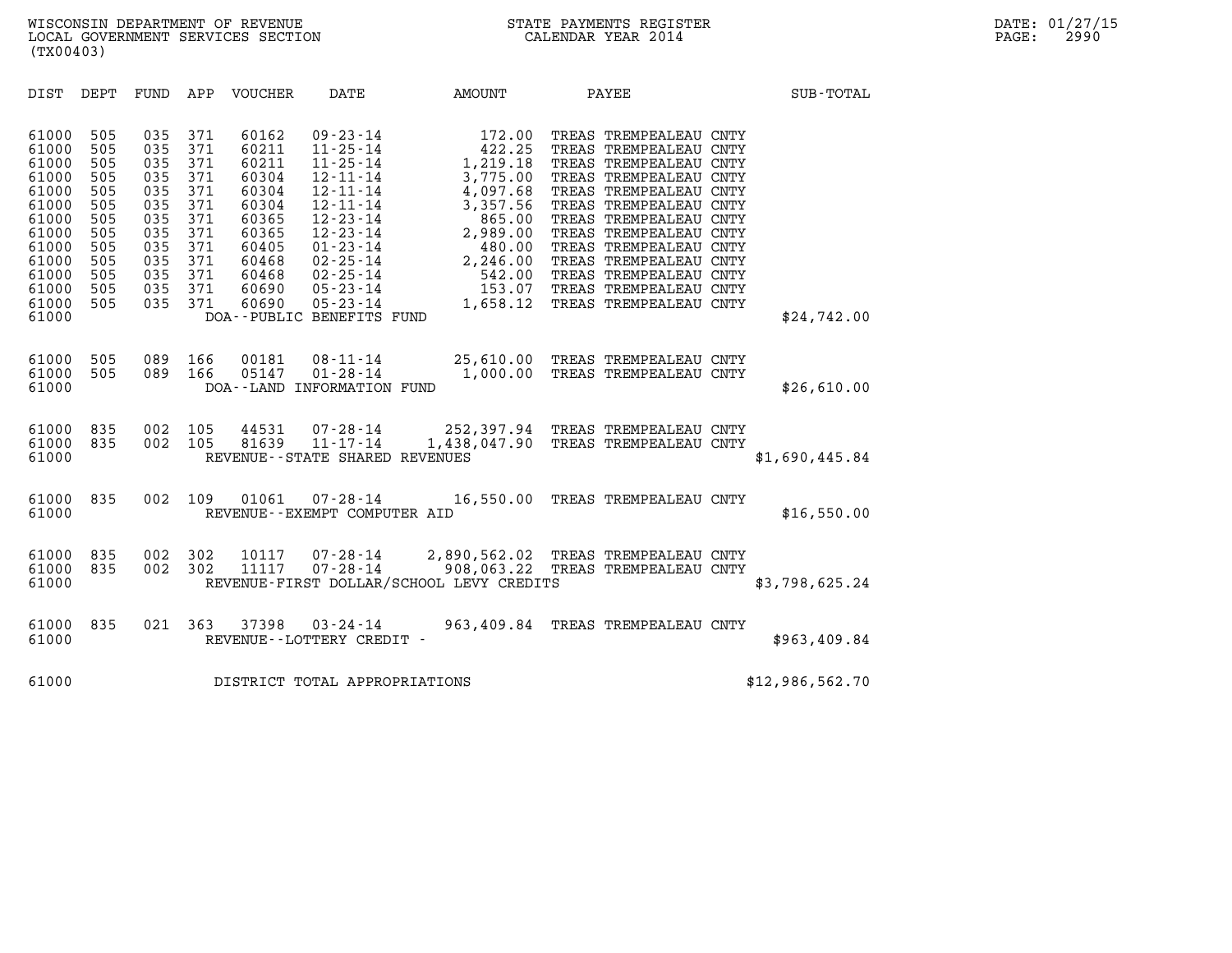| (TX00403)                                     |                   |                                          |         |                            | WISCONSIN DEPARTMENT OF REVENUE<br>LOCAL GOVERNMENT SERVICES SECTION |                                             | STATE PAYMENTS REGISTER<br>CALENDAR YEAR 2014                                                                                                             |               | DATE: 01/27/15<br>$\mathtt{PAGE}$ :<br>2991 |
|-----------------------------------------------|-------------------|------------------------------------------|---------|----------------------------|----------------------------------------------------------------------|---------------------------------------------|-----------------------------------------------------------------------------------------------------------------------------------------------------------|---------------|---------------------------------------------|
|                                               |                   |                                          |         | DIST DEPT FUND APP VOUCHER | DATE                                                                 | <b>EXAMPLE THE AMOUNT</b>                   | PAYEE                                                                                                                                                     | SUB-TOTAL     |                                             |
| 61002 165<br>61002                            |                   |                                          |         |                            | SAFETY/PROF SERV--FIRE INSURANCE DUES                                |                                             | 002 225 01553 06-30-14 1,922.74 TREAS TN ALBION                                                                                                           | \$1,922.74    |                                             |
| 61002 370<br>61002                            |                   |                                          | 012 571 |                            |                                                                      | NAT RESOURCES - - FOREST CROP/MFL/CO FOREST | 38267 06-16-14 459.25 TREAS TN ALBION                                                                                                                     | \$459.25      |                                             |
| 61002 370<br>61002                            |                   | 012 579                                  |         |                            | NAT RESOURCES--AIDS IN LIEU OF TAXES                                 |                                             | 19792  04-16-14  65.13  TREAS TN ALBION                                                                                                                   | \$65.13       |                                             |
| 61002<br>61002<br>61002<br>61002 395<br>61002 | 395<br>395<br>395 | 011 191<br>011 191<br>011 191<br>011 191 |         | 21553<br>31553             | 07-07-14                                                             | TRANSPORTATION--GENERAL TRANSP AIDS-GTA     | 05553  01-06-14  15,808.69  TOWN OF ALBION<br>11553  04-07-14  15,808.69  TOWN OF ALBION<br>15,808.69 TOWN OF ALBION<br>10-06-14 15,808.72 TOWN OF ALBION | \$63, 234.79  |                                             |
| 61002 835<br>61002 835<br>61002               |                   | 002 105<br>002 105                       |         |                            | REVENUE - - STATE SHARED REVENUES                                    |                                             | 44505  07-28-14  9,860.50  TREAS TN ALBION<br>81613  11-17-14  55,876.15  TREAS TN ALBION                                                                 | \$65,736.65   |                                             |
| 61002 835<br>61002                            |                   | 002 109                                  |         | 03405                      | REVENUE--EXEMPT COMPUTER AID                                         |                                             | 07-28-14 14.00 TREAS TN ALBION                                                                                                                            | \$14.00       |                                             |
| 61002 835<br>61002                            |                   |                                          |         |                            | REVENUE--LOTTERY CREDIT -                                            |                                             | 021 363 36362 03-24-14 849.12 TREAS TN ALBION                                                                                                             | \$849.12      |                                             |
| 61002                                         |                   |                                          |         |                            | DISTRICT TOTAL APPROPRIATIONS                                        |                                             |                                                                                                                                                           | \$132, 281.68 |                                             |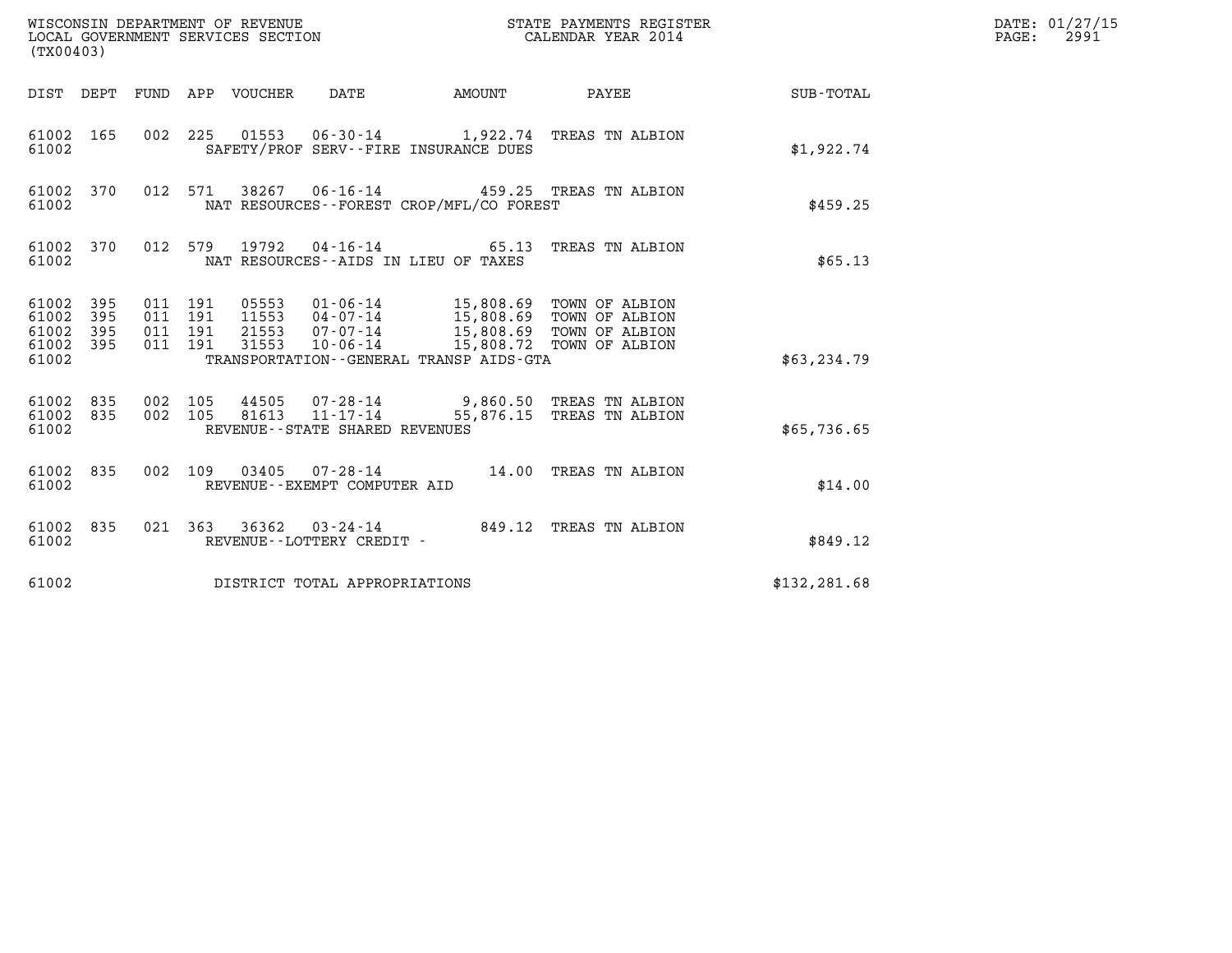| WISCONSIN DEPARTMENT OF REVENUE   | STATE PAYMENTS REGISTER | DATE: 01/27/15 |
|-----------------------------------|-------------------------|----------------|
| LOCAL GOVERNMENT SERVICES SECTION | CALENDAR YEAR 2014      | 2992<br>PAGE:  |

| WISCONSIN DEPARTMENT OF REVENUE<br>LOCAL GOVERNMENT SERVICES SECTION<br>LOCAL GOVERNMENT SERVICES SECTION<br>CALENDAR YEAR 2014<br>(TX00403) |     |  |         |                         |                                                        |                                                |                                                                                                                                                                                                                                                                                                                                                        |              | DATE: 01/27/15<br>$\mathtt{PAGE}$ :<br>2992 |
|----------------------------------------------------------------------------------------------------------------------------------------------|-----|--|---------|-------------------------|--------------------------------------------------------|------------------------------------------------|--------------------------------------------------------------------------------------------------------------------------------------------------------------------------------------------------------------------------------------------------------------------------------------------------------------------------------------------------------|--------------|---------------------------------------------|
|                                                                                                                                              |     |  |         |                         |                                                        |                                                | DIST DEPT FUND APP VOUCHER DATE AMOUNT PAYEE SUB-TOTAL                                                                                                                                                                                                                                                                                                 |              |                                             |
| 61004 165<br>61004                                                                                                                           |     |  |         |                         |                                                        | SAFETY/PROF SERV--FIRE INSURANCE DUES          | 002 225 01554 06-30-14 5,965.89 TREAS TN ARCADIA                                                                                                                                                                                                                                                                                                       | \$5,965.89   |                                             |
| 61004 370<br>61004 370<br>61004 370<br>61004                                                                                                 |     |  |         |                         |                                                        | NAT RESOURCES - SEVERANCE/YIELD/WITHDRAWAL     | 000 001 01DNR 06-19-14 28,720.29 TREAS TOWN ARCADIA<br>000 001 02DNR 09-11-14 84.04 TREAS TOWN ARCADIA<br>000 001 03DNR 11-04-14 6,562.12 TREAS TOWN ARCADIA                                                                                                                                                                                           | \$35,366.45  |                                             |
|                                                                                                                                              |     |  |         | 61004 370 002 503 16686 |                                                        |                                                | 01-30-14 19.96 TREAS TN ARCADIA<br>TREAD IN ALL-<br>TOWN SHARE 2.91                                                                                                                                                                                                                                                                                    |              |                                             |
|                                                                                                                                              |     |  |         |                         |                                                        | 61004 NAT RESOURCES--AIDS IN LIEU OF TAXES     |                                                                                                                                                                                                                                                                                                                                                        | \$19.96      |                                             |
|                                                                                                                                              |     |  |         |                         |                                                        | 61004 NAT RESOURCES--FOREST CROP/MFL/CO FOREST | 61004 370 012 571 38268 06-16-14 1,513.24 TREAS TN ARCADIA                                                                                                                                                                                                                                                                                             | \$1,513.24   |                                             |
| 61004                                                                                                                                        |     |  |         |                         |                                                        | NAT RESOURCES--AIDS IN LIEU OF TAXES           | $\begin{array}{cccccc} 61004 & 370 & 012 & 579 & 19793 & 04\cdot 16\cdot 14 & & & & 223.68 & \text{TREAS TN ARCHA} \\ 61004 & 370 & 012 & 579 & 19793 & 04\cdot 16\cdot 14 & & & 12.05 & \text{TREAS TN ARCHA} \end{array}$                                                                                                                            | \$235.73     |                                             |
| 61004 370<br>61004                                                                                                                           |     |  |         |                         | NAT RESOURCES--RU RECYCLING GRANT                      |                                                | 074 670 42100 05-23-14 329.61 TREAS TN ARCADIA                                                                                                                                                                                                                                                                                                         | \$329.61     |                                             |
| 61004 395<br>61004 395<br>61004 395<br>61004 395<br>61004                                                                                    |     |  |         |                         |                                                        | TRANSPORTATION - - GENERAL TRANSP AIDS-GTA     | $\begin{array}{cccc} 011 & 191 & 05554 & 01\cdot 06\cdot 14 & 62,503.36 & \text{TOWN OF ARCHIA} \\ 011 & 191 & 11554 & 04\cdot 07\cdot 14 & 62,503.36 & \text{TOWN OF ARCHIA} \\ 011 & 191 & 21554 & 07\cdot 07\cdot 14 & 62,503.36 & \text{TOWN OF ARCHIA} \\ 011 & 191 & 31554 & 10\cdot 06\cdot 14 & 62,503.39 & \text{TOWN OF ARCHIA} \end{array}$ | \$250,013.47 |                                             |
|                                                                                                                                              |     |  |         |                         |                                                        | 61004 TRANSPORTATION - LRIP/TRIP/MSIP GRANTS   | 61004 395 011 278 32411 11-26-14 15,704.19 TREAS TN ARCADIA                                                                                                                                                                                                                                                                                            | \$15,704.19  |                                             |
| 61004 835<br>61004                                                                                                                           |     |  | 002 105 |                         | REVENUE--STATE SHARED REVENUES                         |                                                | 61004 835 002 105 44506 07-28-14 12,854.85 TREAS TN ARCADIA<br>81614  11-17-14  73, 114.42  TREAS TN ARCADIA                                                                                                                                                                                                                                           | \$85,969.27  |                                             |
| 61004<br>61004                                                                                                                               | 835 |  |         |                         | 002 109 03406 07-28-14<br>REVENUE--EXEMPT COMPUTER AID |                                                | 57.00 TREAS TN ARCADIA                                                                                                                                                                                                                                                                                                                                 | \$57.00      |                                             |
| 61004                                                                                                                                        |     |  |         |                         | DISTRICT TOTAL APPROPRIATIONS                          |                                                |                                                                                                                                                                                                                                                                                                                                                        | \$395,174.81 |                                             |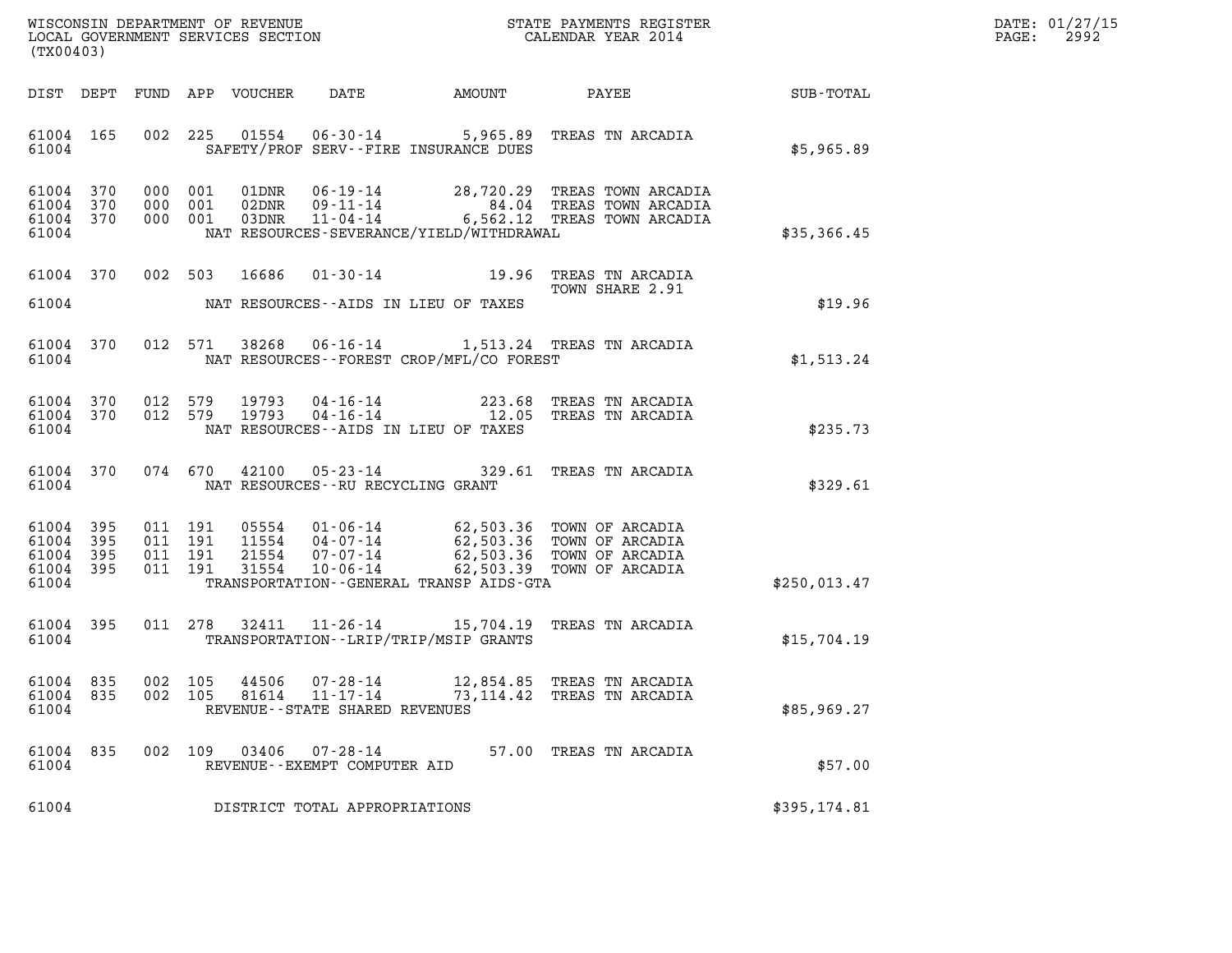| (TX00403)                                                       |                    |                                                        | WISCONSIN DEPARTMENT OF REVENUE<br>LOCAL GOVERNMENT SERVICES SECTION                    |        | STATE PAYMENTS REGISTER<br>CALENDAR YEAR 2014                                          |              | DATE: 01/27/15<br>PAGE:<br>2993 |
|-----------------------------------------------------------------|--------------------|--------------------------------------------------------|-----------------------------------------------------------------------------------------|--------|----------------------------------------------------------------------------------------|--------------|---------------------------------|
|                                                                 |                    | DIST DEPT FUND APP VOUCHER                             | DATE                                                                                    | AMOUNT | PAYEE                                                                                  | SUB-TOTAL    |                                 |
| 61006 165<br>61006                                              |                    |                                                        | SAFETY/PROF SERV--FIRE INSURANCE DUES                                                   |        | 002 225 01555 06-30-14 1,311.78 TREAS TN BURNSIDE                                      | \$1,311.78   |                                 |
| 61006 370<br>61006                                              |                    | 000 001<br>02DNR                                       | $09 - 11 - 14$<br>NAT RESOURCES-SEVERANCE/YIELD/WITHDRAWAL                              |        | 176.00 TREAS TOWN BURNSIDE                                                             | \$176.00     |                                 |
| 61006 370<br>61006                                              |                    | 012 571                                                | NAT RESOURCES--FOREST CROP/MFL/CO FOREST                                                |        | 38269   06-16-14   256.58   TREAS TN BURNSIDE                                          | \$256.58     |                                 |
| 61006 370<br>61006                                              |                    | 074 670                                                | NAT RESOURCES - - RU RECYCLING GRANT                                                    |        | 42101  05-23-14  114.89  TREAS TN BURNSIDE                                             | \$114.89     |                                 |
| 61006 395<br>61006<br>395<br>61006<br>395<br>61006 395<br>61006 | 011 191<br>011 191 | 011 191<br>05555<br>11555<br>21555<br>31555<br>011 191 | 04-07-14<br>$07 - 07 - 14$<br>$10 - 06 - 14$<br>TRANSPORTATION--GENERAL TRANSP AIDS-GTA |        | 15,041.28 TOWN OF BURNSIDE<br>15,041.28 TOWN OF BURNSIDE<br>15,041.30 TOWN OF BURNSIDE | \$60, 165.14 |                                 |
| 61006 835<br>835<br>61006<br>61006                              | 002 105<br>002 105 | 81615                                                  | 44507 07-28-14<br>11-17-14<br>REVENUE--STATE SHARED REVENUES                            |        | 8,648.72 TREAS TN BURNSIDE<br>48,857.97 TREAS TN BURNSIDE                              | \$57,506.69  |                                 |
| 61006 835<br>61006                                              |                    |                                                        | 002 109 03407 07-28-14<br>REVENUE--EXEMPT COMPUTER AID                                  |        | 6.00 TREAS TN BURNSIDE                                                                 | \$6.00       |                                 |
| 61006                                                           |                    |                                                        | DISTRICT TOTAL APPROPRIATIONS                                                           |        |                                                                                        | \$119,537.08 |                                 |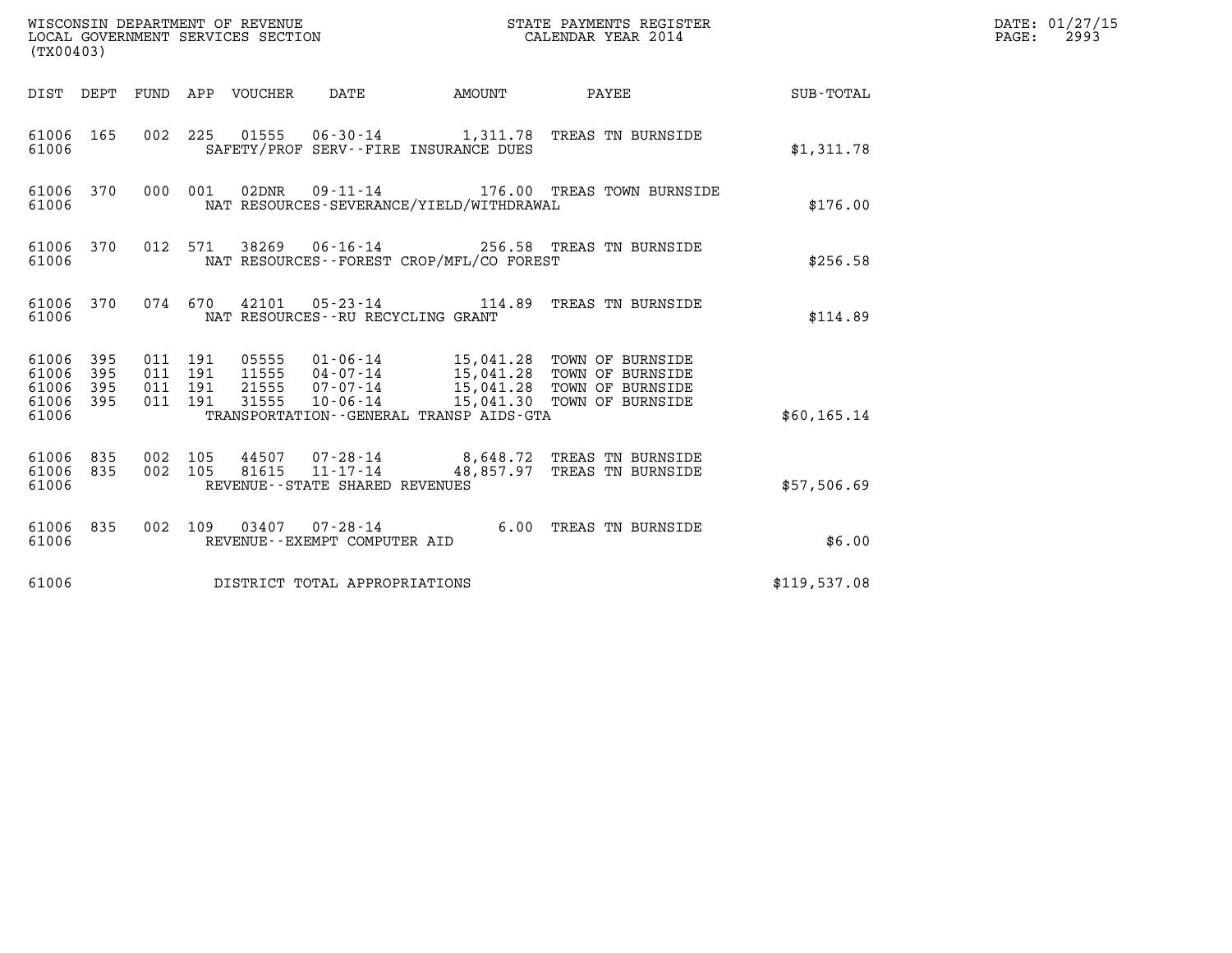| (TX00403)                                         |              |                                          |                    |       |                                |                                              | WISCONSIN DEPARTMENT OF REVENUE<br>LOCAL GOVERNMENT SERVICES SECTION<br>CALENDAR YEAR 2014                                                                                                              |                                                     | DATE: 01/27/15<br>$\mathtt{PAGE:}$<br>2994 |
|---------------------------------------------------|--------------|------------------------------------------|--------------------|-------|--------------------------------|----------------------------------------------|---------------------------------------------------------------------------------------------------------------------------------------------------------------------------------------------------------|-----------------------------------------------------|--------------------------------------------|
|                                                   |              |                                          |                    |       |                                | DIST DEPT FUND APP VOUCHER DATE AMOUNT PAYEE |                                                                                                                                                                                                         | $\begin{array}{lcl} \text{SUB - TOTAL} \end{array}$ |                                            |
| 61008 165<br>61008                                |              | 002 225                                  |                    | 01556 |                                | SAFETY/PROF SERV--FIRE INSURANCE DUES        | 06-30-14 2,533.71 TREAS TN CALEDONIA                                                                                                                                                                    | \$2,533.71                                          |                                            |
|                                                   | 61008 370    |                                          |                    |       |                                |                                              | 002 503 17140 02-14-14 449.33 TREAS TN CALEDONIA<br>TOWN SHARE 28.29                                                                                                                                    |                                                     |                                            |
| 61008                                             |              |                                          |                    |       |                                | NAT RESOURCES--AIDS IN LIEU OF TAXES         |                                                                                                                                                                                                         | \$449.33                                            |                                            |
| 61008                                             | 61008 370    |                                          |                    |       |                                | NAT RESOURCES - - FOREST CROP/MFL/CO FOREST  | 012 571 38270 06-16-14 36.59 TREAS TN CALEDONIA                                                                                                                                                         | \$36.59                                             |                                            |
| 61008 370<br>61008                                | 61008 370    |                                          | 012 579<br>012 579 |       |                                | NAT RESOURCES--AIDS IN LIEU OF TAXES         |                                                                                                                                                                                                         | \$152.31                                            |                                            |
| 61008 395<br>61008<br>61008<br>61008 395<br>61008 | - 395<br>395 | 011 191<br>011 191<br>011 191<br>011 191 |                    |       |                                | TRANSPORTATION--GENERAL TRANSP AIDS-GTA      |                                                                                                                                                                                                         | \$56, 269.86                                        |                                            |
| 61008 505<br>61008                                |              |                                          |                    |       |                                | DOA--TRANSMISSION LINE FEE DISTRIBUTION      | 002 174 59550 04-30-14 13,805.00 TREAS TN CALEDONIA                                                                                                                                                     | \$13,805.00                                         |                                            |
| 61008 835<br>61008 835<br>61008                   |              | 002 105<br>002 105                       |                    |       | REVENUE--STATE SHARED REVENUES |                                              | $\begin{tabular}{llllll} 44508 & 07\texttt{-}28\texttt{-}14 & & 4,582.69 & \texttt{TREAS TN CALEDONIA} \\ 81616 & 11\texttt{-}17\texttt{-}14 & & 26,181.08 & \texttt{TREAS TN CALEDONIA} \end{tabular}$ | \$30,763.77                                         |                                            |
| 61008 835<br>61008                                |              |                                          |                    |       | REVENUE--EXEMPT COMPUTER AID   |                                              | 002 109 03408 07-28-14 2.00 TREAS TN CALEDONIA                                                                                                                                                          | \$2.00                                              |                                            |
| 61008 835<br>61008                                |              |                                          |                    |       | REVENUE--LOTTERY CREDIT -      |                                              | 021 363 36363 03-24-14 7,034.45 TREAS TN CALEDONIA                                                                                                                                                      | \$7.034.45                                          |                                            |
| 61008                                             |              |                                          |                    |       | DISTRICT TOTAL APPROPRIATIONS  |                                              |                                                                                                                                                                                                         | \$111,047.02                                        |                                            |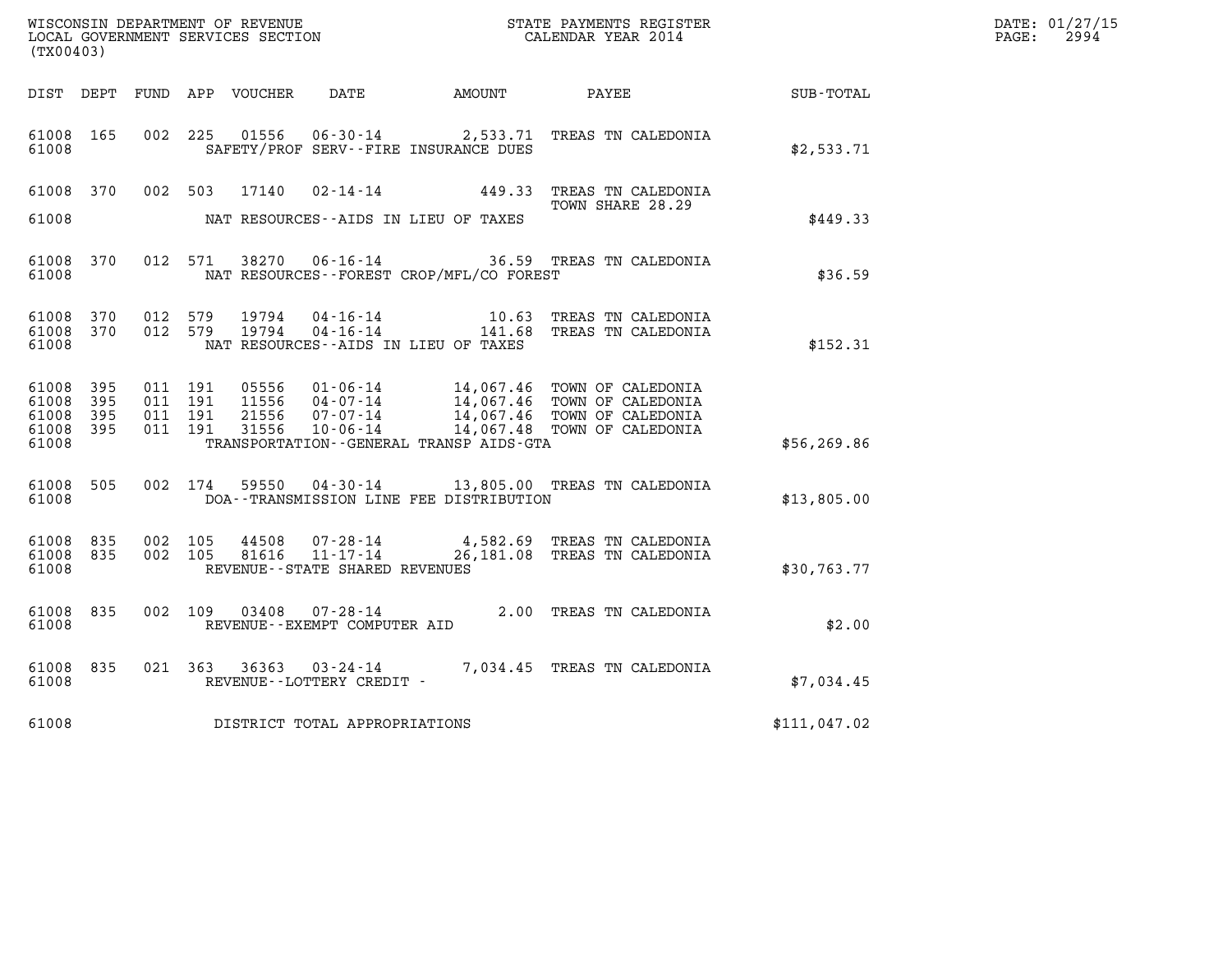| WISCONSIN DEPARTMENT OF REVENUE   | STATE PAYMENTS REGISTER | DATE: 01/27/15 |
|-----------------------------------|-------------------------|----------------|
| LOCAL GOVERNMENT SERVICES SECTION | CALENDAR YEAR 2014      | 2995<br>PAGE:  |

| (TX00403)                                                                                | WISCONSIN DEPARTMENT OF REVENUE<br>STATE PAYMENTS REGISTER<br>LOCAL GOVERNMENT SERVICES SECTION<br>CALENDAR YEAR 2014                          |                                                  |                                                                                              |              |  |  |  |  |  |
|------------------------------------------------------------------------------------------|------------------------------------------------------------------------------------------------------------------------------------------------|--------------------------------------------------|----------------------------------------------------------------------------------------------|--------------|--|--|--|--|--|
| DIST<br>DEPT<br>FUND                                                                     | APP<br>VOUCHER<br>DATE                                                                                                                         | AMOUNT                                           | PAYEE                                                                                        | SUB-TOTAL    |  |  |  |  |  |
| 165<br>002<br>61010<br>61010                                                             | 225<br>01557<br>$06 - 30 - 14$<br>SAFETY/PROF SERV--FIRE INSURANCE DUES                                                                        | 700.81                                           | TREAS TN CHIMNEY ROCK                                                                        | \$700.81     |  |  |  |  |  |
| 370<br>000<br>61010<br>61010<br>370<br>000<br>370<br>000<br>61010<br>61010               | 001<br>$06 - 19 - 14$<br>01DNR<br>$09 - 11 - 14$<br>001<br>02DNR<br>001<br>03DNR<br>$11 - 04 - 14$<br>NAT RESOURCES-SEVERANCE/YIELD/WITHDRAWAL | 644.15<br>1,065.17                               | TREAS TOWN CHIMNEY ROCK<br>TREAS TOWN CHIMNEY ROCK<br>1,947.87 TREAS TOWN CHIMNEY ROCK       | \$3,657.19   |  |  |  |  |  |
| 370<br>002<br>61010                                                                      | 503<br>16783<br>$02 - 05 - 14$                                                                                                                 | 12,716.44                                        | TREAS TN CHIMNEY ROCK<br><b>TOWN SHARE 1473.51</b>                                           |              |  |  |  |  |  |
| 61010                                                                                    | NAT RESOURCES -- AIDS IN LIEU OF TAXES                                                                                                         |                                                  |                                                                                              | \$12,716.44  |  |  |  |  |  |
| 012<br>370<br>61010<br>61010                                                             | 38271<br>$06 - 16 - 14$<br>571<br>NAT RESOURCES - - FOREST CROP/MFL/CO FOREST                                                                  |                                                  | 827.95 TREAS TN CHIMNEY ROCK                                                                 | \$827.95     |  |  |  |  |  |
| 012<br>61010<br>370<br>370<br>012<br>61010<br>61010                                      | 579<br>19795<br>$04 - 16 - 14$<br>579<br>19795<br>$04 - 16 - 14$<br>NAT RESOURCES--AIDS IN LIEU OF TAXES                                       | 479.12<br>742.39                                 | TREAS TN CHIMNEY ROCK<br>TREAS TN CHIMNEY ROCK                                               | \$1,221.51   |  |  |  |  |  |
| 61010<br>370<br>074<br>61010                                                             | 670<br>42102<br>$05 - 23 - 14$<br>NAT RESOURCES - - RU RECYCLING GRANT                                                                         | 750.76                                           | TREAS TN CHIMNEY ROCK                                                                        | \$750.76     |  |  |  |  |  |
| 61010<br>395<br>011<br>61010<br>395<br>011<br>395<br>011<br>61010<br>61010<br>395<br>011 | 191<br>05557<br>$01 - 06 - 14$<br>11557<br>191<br>04-07-14<br>191<br>21557<br>$07 - 07 - 14$<br>191<br>31557<br>$10 - 06 - 14$                 | 16,835.44<br>16,835.44<br>16,835.44<br>16,835.45 | TOWN OF CHIMNEY ROCK<br>TOWN OF CHIMNEY ROCK<br>TOWN OF CHIMNEY ROCK<br>TOWN OF CHIMNEY ROCK |              |  |  |  |  |  |
| 61010                                                                                    | TRANSPORTATION--GENERAL TRANSP AIDS-GTA                                                                                                        |                                                  |                                                                                              | \$67,341.77  |  |  |  |  |  |
| 395<br>61010<br>011<br>61010                                                             | 27284<br>278<br>$10 - 09 - 14$<br>TRANSPORTATION - - LRIP/TRIP/MSIP GRANTS                                                                     | 98,348.43                                        | TREAS TN CHIMNEY ROCK                                                                        | \$98,348.43  |  |  |  |  |  |
| 61010<br>835<br>002<br>61010<br>835<br>002<br>61010                                      | 105<br>44509<br>$07 - 28 - 14$<br>105<br>81617<br>$11 - 17 - 14$<br>REVENUE - - STATE SHARED REVENUES                                          | 3,836.85                                         | TREAS TN CHIMNEY ROCK<br>21,742.84 TREAS TN CHIMNEY ROCK                                     | \$25,579.69  |  |  |  |  |  |
| 61010                                                                                    | DISTRICT TOTAL APPROPRIATIONS                                                                                                                  |                                                  |                                                                                              | \$211,144.55 |  |  |  |  |  |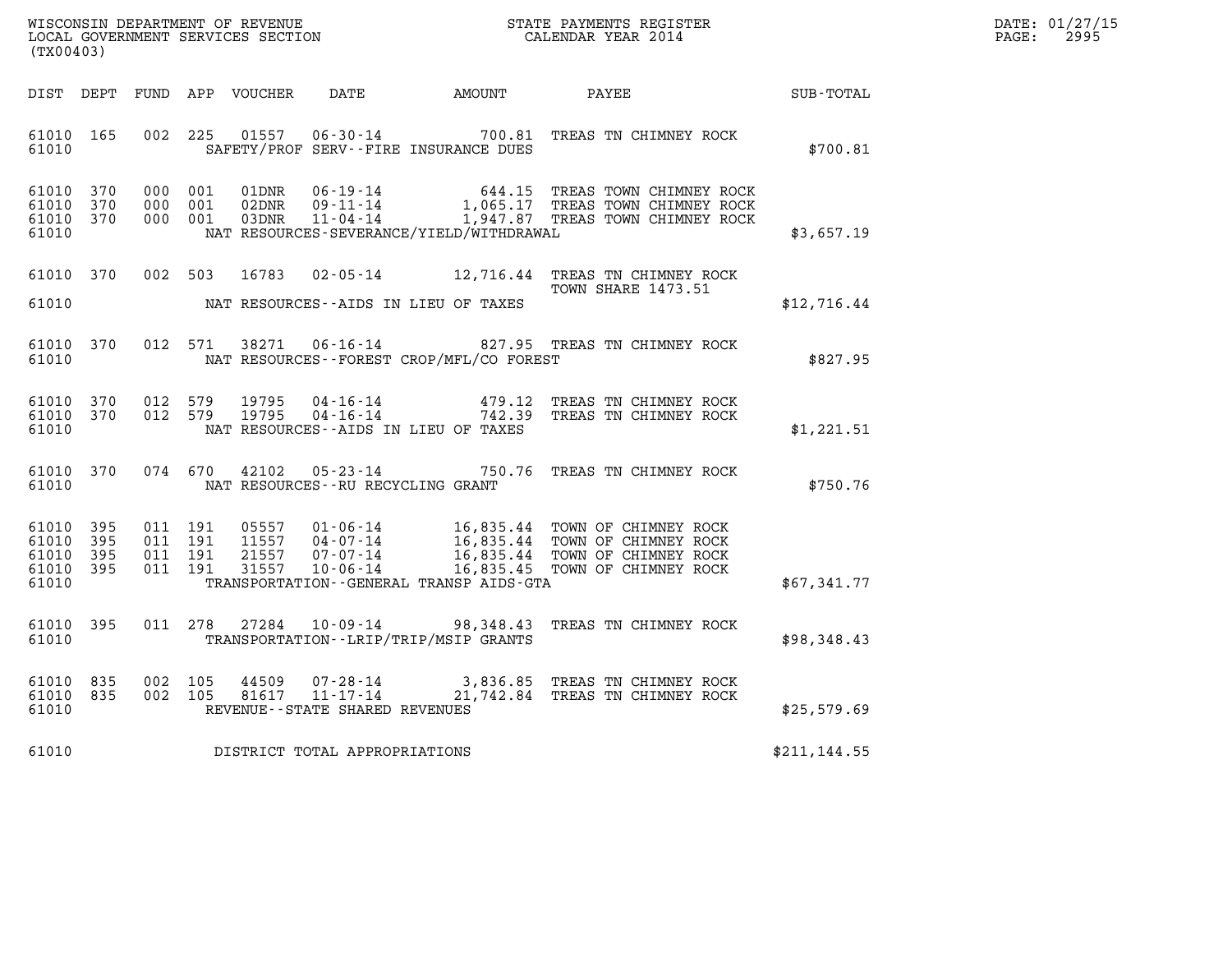| (TX00403)                                                 |                    |                            | WISCONSIN DEPARTMENT OF REVENUE<br>LOCAL GOVERNMENT SERVICES SECTION |                                                                                                                                                                                                                         | STATE PAYMENTS REGISTER<br>CALENDAR YEAR 2014 |              | DATE: 01/27/15<br>$\mathtt{PAGE:}$<br>2996 |
|-----------------------------------------------------------|--------------------|----------------------------|----------------------------------------------------------------------|-------------------------------------------------------------------------------------------------------------------------------------------------------------------------------------------------------------------------|-----------------------------------------------|--------------|--------------------------------------------|
|                                                           |                    | DIST DEPT FUND APP VOUCHER | DATE                                                                 |                                                                                                                                                                                                                         |                                               |              |                                            |
| 61012 165<br>61012                                        |                    |                            |                                                                      | 002 225 01558 06-30-14 1,257.87 TREAS TN DODGE<br>SAFETY/PROF SERV--FIRE INSURANCE DUES                                                                                                                                 |                                               | \$1,257.87   |                                            |
| 61012 370<br>61012                                        |                    | 000 001                    |                                                                      | NAT RESOURCES-SEVERANCE/YIELD/WITHDRAWAL                                                                                                                                                                                | 01DNR  06-19-14  31, 294.48  TREAS TOWN DODGE | \$31,294.48  |                                            |
| 61012 370<br>61012                                        |                    | 012 571                    |                                                                      | 38272  06-16-14  265.63  TREAS TN DODGE<br>NAT RESOURCES--FOREST CROP/MFL/CO FOREST                                                                                                                                     |                                               | \$265.63     |                                            |
| 61012 370<br>61012                                        |                    |                            | NAT RESOURCES--AIDS IN LIEU OF TAXES                                 | 012 579 19796 04-16-14 21.50 TREAS TN DODGE                                                                                                                                                                             |                                               | \$21.50      |                                            |
| 61012 395<br>61012 395<br>61012 395<br>61012 395<br>61012 | 011 191<br>011 191 | 011 191<br>011 191         |                                                                      | 05558  01-06-14  9,574.13  TOWN OF DODGE<br>11558  04-07-14  9,574.13  TOWN OF DODGE<br>21558  07-07-14  9,574.13  TOWN OF DODGE<br>31558  10-06-14  9,574.14  TOWN OF DODGE<br>TRANSPORTATION--GENERAL TRANSP AIDS-GTA |                                               | \$38, 296.53 |                                            |
| 61012 395<br>61012                                        |                    |                            |                                                                      | 011 278 35466 12-30-14 13,629.00 TREAS TN DODGE<br>TRANSPORTATION--LRIP/TRIP/MSIP GRANTS                                                                                                                                |                                               | \$13,629.00  |                                            |
| 61012 835<br>61012 835<br>61012                           | 002 105<br>002 105 |                            | REVENUE--STATE SHARED REVENUES                                       | 44510  07-28-14  7,016.54 TREAS TN DODGE<br>81618  11-17-14  39,817.71 TREAS TN DODGE                                                                                                                                   |                                               | \$46,834.25  |                                            |
| 61012 835<br>61012                                        |                    |                            | REVENUE--EXEMPT COMPUTER AID                                         | 002 109 03409 07-28-14 6.00 TREAS TN DODGE                                                                                                                                                                              |                                               | \$6.00       |                                            |
| 61012                                                     |                    |                            | DISTRICT TOTAL APPROPRIATIONS                                        |                                                                                                                                                                                                                         |                                               | \$131,605.26 |                                            |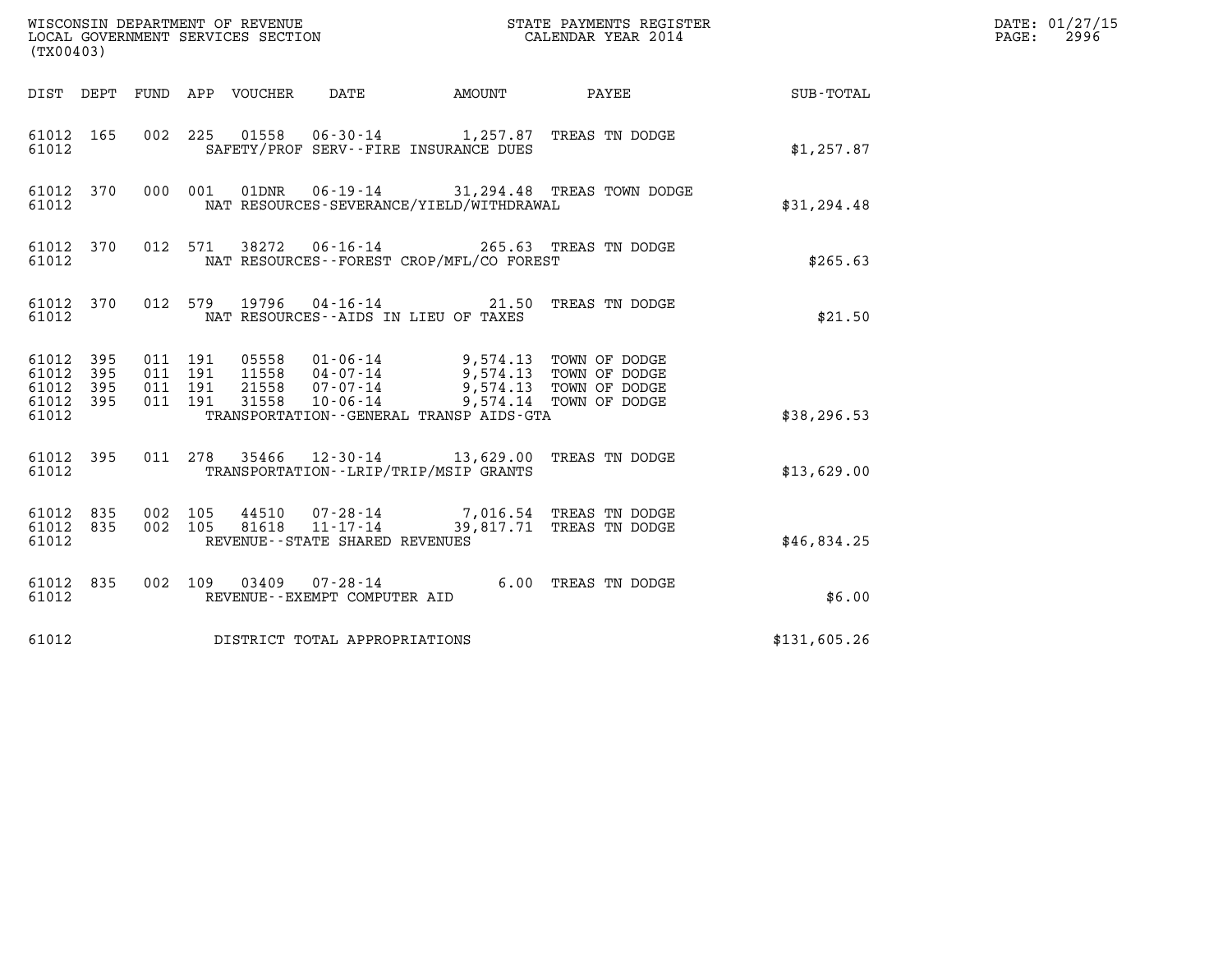| (TX00403)                                                    |                                          |                                                                                                                             |                        |              | DATE: 01/27/15<br>$\mathtt{PAGE:}$<br>2997 |
|--------------------------------------------------------------|------------------------------------------|-----------------------------------------------------------------------------------------------------------------------------|------------------------|--------------|--------------------------------------------|
|                                                              |                                          | DIST DEPT FUND APP VOUCHER DATE                                                                                             | AMOUNT PAYEE SUB-TOTAL |              |                                            |
| 61014 165<br>61014                                           |                                          | 002 225 01559 06-30-14 3,342.34 TREAS TN ETTRICK<br>SAFETY/PROF SERV--FIRE INSURANCE DUES                                   |                        | \$3,342.34   |                                            |
| 61014 370<br>61014                                           |                                          | 000 001 01DNR 06-19-14 505.76 TREAS TOWN ETTRICK<br>NAT RESOURCES-SEVERANCE/YIELD/WITHDRAWAL                                |                        | \$505.76     |                                            |
| 61014                                                        |                                          | 61014 370 012 571 38273 06-16-14 1,516.76 TREAS TN ETTRICK<br>NAT RESOURCES--FOREST CROP/MFL/CO FOREST                      |                        | \$1,516.76   |                                            |
| 61014                                                        |                                          | 61014 370 012 579 19797 04-16-14 13.94 TREAS TN ETTRICK<br>NAT RESOURCES--AIDS IN LIEU OF TAXES                             |                        | \$13.94      |                                            |
| 61014                                                        |                                          | 61014 370 074 670 42103 05-23-14 2,007.44 TREAS TN ETTRICK<br>NAT RESOURCES--RU RECYCLING GRANT                             |                        | \$2.007.44   |                                            |
| 61014 395<br>61014 395<br>61014<br>395<br>61014 395<br>61014 | 011 191<br>011 191<br>011 191<br>011 191 | TRANSPORTATION--GENERAL TRANSP AIDS-GTA                                                                                     |                        | \$184,665.91 |                                            |
| 61014 835 002 105<br>61014 835<br>61014                      | 002 105                                  | 44511  07-28-14  9,889.84 TREAS TN ETTRICK<br>81619  11-17-14  56,048.51 TREAS TN ETTRICK<br>REVENUE--STATE SHARED REVENUES |                        | \$65,938.35  |                                            |
| 61014 835<br>61014                                           |                                          | 002 109 03410 07-28-14 4.00 TREAS TN ETTRICK<br>REVENUE--EXEMPT COMPUTER AID                                                |                        | \$4.00       |                                            |
| 61014                                                        |                                          | DISTRICT TOTAL APPROPRIATIONS                                                                                               |                        | \$257,994.50 |                                            |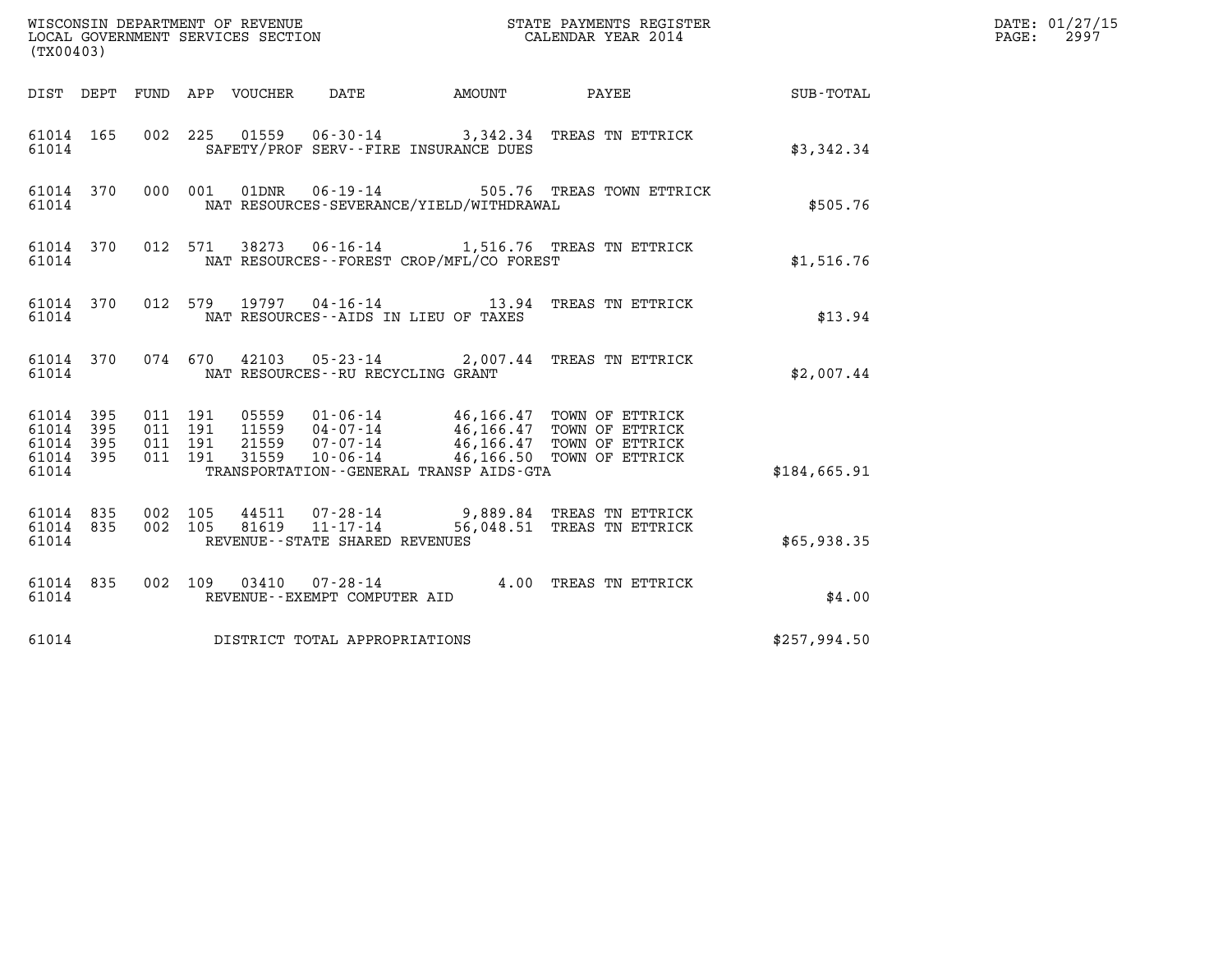| (TX00403)                                     |                     |                                          |         |                                  |                                   |                                                                                                                                                      |                                                                           |               | DATE: 01/27/15<br>$\mathtt{PAGE:}$<br>2998 |
|-----------------------------------------------|---------------------|------------------------------------------|---------|----------------------------------|-----------------------------------|------------------------------------------------------------------------------------------------------------------------------------------------------|---------------------------------------------------------------------------|---------------|--------------------------------------------|
|                                               |                     |                                          |         |                                  |                                   |                                                                                                                                                      |                                                                           |               |                                            |
| 61016 165<br>61016                            |                     |                                          | 002 225 | 01560                            |                                   | 06-30-14 4,959.60 TREAS TN GALE<br>SAFETY/PROF SERV--FIRE INSURANCE DUES                                                                             |                                                                           | \$4,959.60    |                                            |
| 61016 370<br>61016 370<br>61016               |                     | 000 001<br>000 001                       |         | 01DNR<br>02DNR                   |                                   | NAT RESOURCES-SEVERANCE/YIELD/WITHDRAWAL                                                                                                             | 06-19-14 1,472.46 TREAS TOWN GALE<br>09-11-14       80.90 TREAS TOWN GALE | \$1,553.36    |                                            |
| 61016 370<br>61016                            |                     |                                          |         |                                  |                                   | 012 571 38274 06-16-14 836.04 TREAS TN GALE<br>NAT RESOURCES - - FOREST CROP/MFL/CO FOREST                                                           |                                                                           | \$836.04      |                                            |
| 61016 370<br>61016                            |                     |                                          |         |                                  |                                   | 012 579 19798 04-16-14 51.04 TREAS TN GALE<br>NAT RESOURCES--AIDS IN LIEU OF TAXES                                                                   |                                                                           | \$51.04       |                                            |
| 61016 395<br>61016<br>61016<br>61016<br>61016 | 395<br>395<br>- 395 | 011 191<br>011 191<br>011 191<br>011 191 |         | 05560<br>11560<br>21560<br>31560 |                                   | 01-06-14 40,281.21 TOWN OF GALE<br>04-07-14<br>07-07-14<br>07-07-14<br>10-06-14<br>40,281.24 TOWN OF GALE<br>TRANSPORTATION--GENERAL TRANSP AIDS-GTA |                                                                           | \$161, 124.87 |                                            |
| 61016 505<br>61016                            |                     | 002 174                                  |         | 59550                            |                                   | 04-30-14 58,903.00 TREAS TN GALE<br>DOA--TRANSMISSION LINE FEE DISTRIBUTION                                                                          |                                                                           | \$58,903.00   |                                            |
| 61016 835<br>61016                            | 61016 835           | 002 105<br>002 105                       |         | 44512                            | REVENUE - - STATE SHARED REVENUES | 07-28-14 16,820.55 TREAS TN GALE<br>81620 11-17-14 95,534.33 TREAS TN GALE                                                                           |                                                                           | \$112,354.88  |                                            |
| 61016 835<br>61016                            |                     |                                          |         |                                  | REVENUE--EXEMPT COMPUTER AID      | 002 109 03411 07-28-14 30.00 TREAS TN GALE                                                                                                           |                                                                           | \$30.00       |                                            |
| 61016 835<br>61016                            |                     |                                          |         |                                  | REVENUE--LOTTERY CREDIT -         | 021 363 36364 03-24-14 650.42 TREAS TN GALE                                                                                                          |                                                                           | \$650.42      |                                            |
| 61016                                         |                     |                                          |         |                                  | DISTRICT TOTAL APPROPRIATIONS     |                                                                                                                                                      |                                                                           | \$340,463.21  |                                            |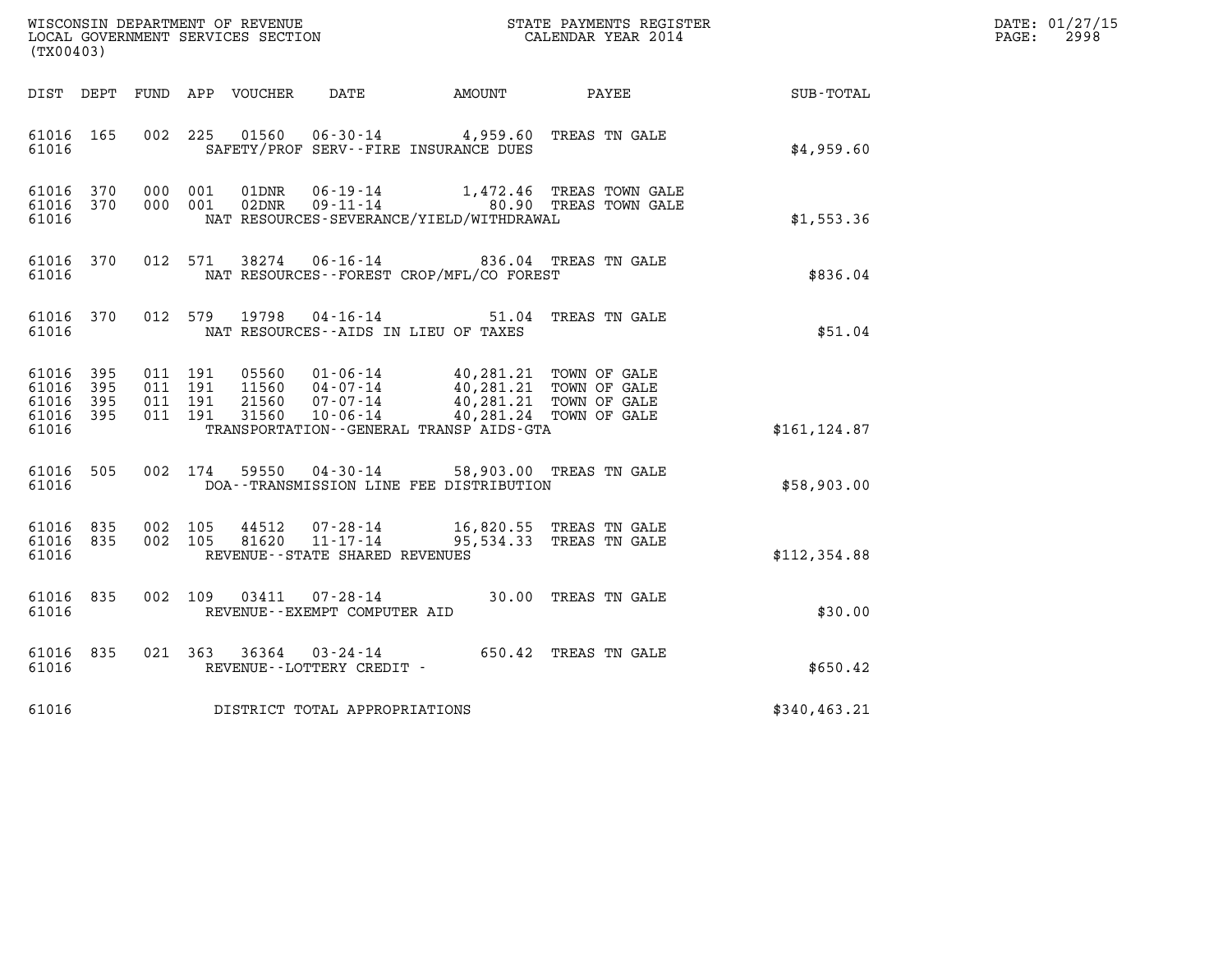| (TX00403)                                         |            |                               |         |                  |                                                     |                                                                                                                                                                             |                                                                                                                                                                                                                                     |               | DATE: 01/27/15<br>$\mathtt{PAGE:}$<br>2999 |
|---------------------------------------------------|------------|-------------------------------|---------|------------------|-----------------------------------------------------|-----------------------------------------------------------------------------------------------------------------------------------------------------------------------------|-------------------------------------------------------------------------------------------------------------------------------------------------------------------------------------------------------------------------------------|---------------|--------------------------------------------|
| DIST DEPT                                         |            |                               |         | FUND APP VOUCHER |                                                     | DATE AMOUNT                                                                                                                                                                 | <b>PAYEE</b> FOR THE STATE OF THE STATE OF THE STATE OF THE STATE OF THE STATE OF THE STATE OF THE STATE OF THE STATE OF THE STATE OF THE STATE OF THE STATE OF THE STATE OF THE STATE OF THE STATE OF THE STATE OF THE STATE OF TH | SUB-TOTAL     |                                            |
| 61018 165<br>61018                                |            |                               |         | 002 225 01561    |                                                     | 06-30-14 2,857.16 TREAS TN HALE<br>SAFETY/PROF SERV--FIRE INSURANCE DUES                                                                                                    |                                                                                                                                                                                                                                     | \$2,857.16    |                                            |
| 61018 370<br>61018                                |            |                               | 000 001 |                  |                                                     | NAT RESOURCES-SEVERANCE/YIELD/WITHDRAWAL                                                                                                                                    | 01DNR  06-19-14   1,972.12 TREAS TOWN HALE                                                                                                                                                                                          | \$1,972.12    |                                            |
| 61018 370<br>61018                                |            |                               | 002 503 | 16784            |                                                     | 02-05-14 616.73 TREAS TN HALE<br>NAT RESOURCES--AIDS IN LIEU OF TAXES                                                                                                       | TOWN SHARE 90.17                                                                                                                                                                                                                    | \$616.73      |                                            |
| 61018 370<br>61018                                |            |                               |         |                  |                                                     | 012 571 38275 06-16-14 1,076.01 TREAS TN HALE<br>NAT RESOURCES - - FOREST CROP/MFL/CO FOREST                                                                                |                                                                                                                                                                                                                                     | \$1,076.01    |                                            |
| 61018 370<br>61018                                |            | 012 579                       |         | 19799            |                                                     | 04-16-14 105.60 TREAS TN HALE<br>NAT RESOURCES--AIDS IN LIEU OF TAXES                                                                                                       |                                                                                                                                                                                                                                     | \$105.60      |                                            |
| 61018 370<br>61018                                |            |                               | 074 670 |                  | NAT RESOURCES - - RU RECYCLING GRANT                | 42104  05-23-14  1,774.35  TREAS TN HALE                                                                                                                                    |                                                                                                                                                                                                                                     | \$1,774.35    |                                            |
| 61018<br>61018<br>61018 395<br>61018 395<br>61018 | 395<br>395 | 011 191<br>011 191<br>011 191 | 011 191 | 31561            | $10 - 06 - 14$                                      | 05561  01-06-14  39,889.57  TOWN OF HALE<br>11561  04-07-14  39,889.57  TOWN OF HALE<br>21561  07-07-14  39,889.57  TOWN OF HALE<br>TRANSPORTATION--GENERAL TRANSP AIDS-GTA | 39,889.58 TOWN OF HALE                                                                                                                                                                                                              | \$159, 558.29 |                                            |
| 61018 835<br>61018 835<br>61018                   |            | 002 105<br>002 105            |         | 44513<br>81621   | $11 - 17 - 14$<br>REVENUE - - STATE SHARED REVENUES | 07-28-14 10,201.51 TREAS TN HALE                                                                                                                                            | 57,824.41 TREAS TN HALE                                                                                                                                                                                                             | \$68,025.92   |                                            |
| 61018 835<br>61018                                |            | 002 109                       |         | 03412            | REVENUE--EXEMPT COMPUTER AID                        | 07-28-14 1,104.00 TREAS TN HALE                                                                                                                                             |                                                                                                                                                                                                                                     | \$1,104.00    |                                            |
| 61018                                             |            |                               |         |                  | DISTRICT TOTAL APPROPRIATIONS                       |                                                                                                                                                                             |                                                                                                                                                                                                                                     | \$237,090.18  |                                            |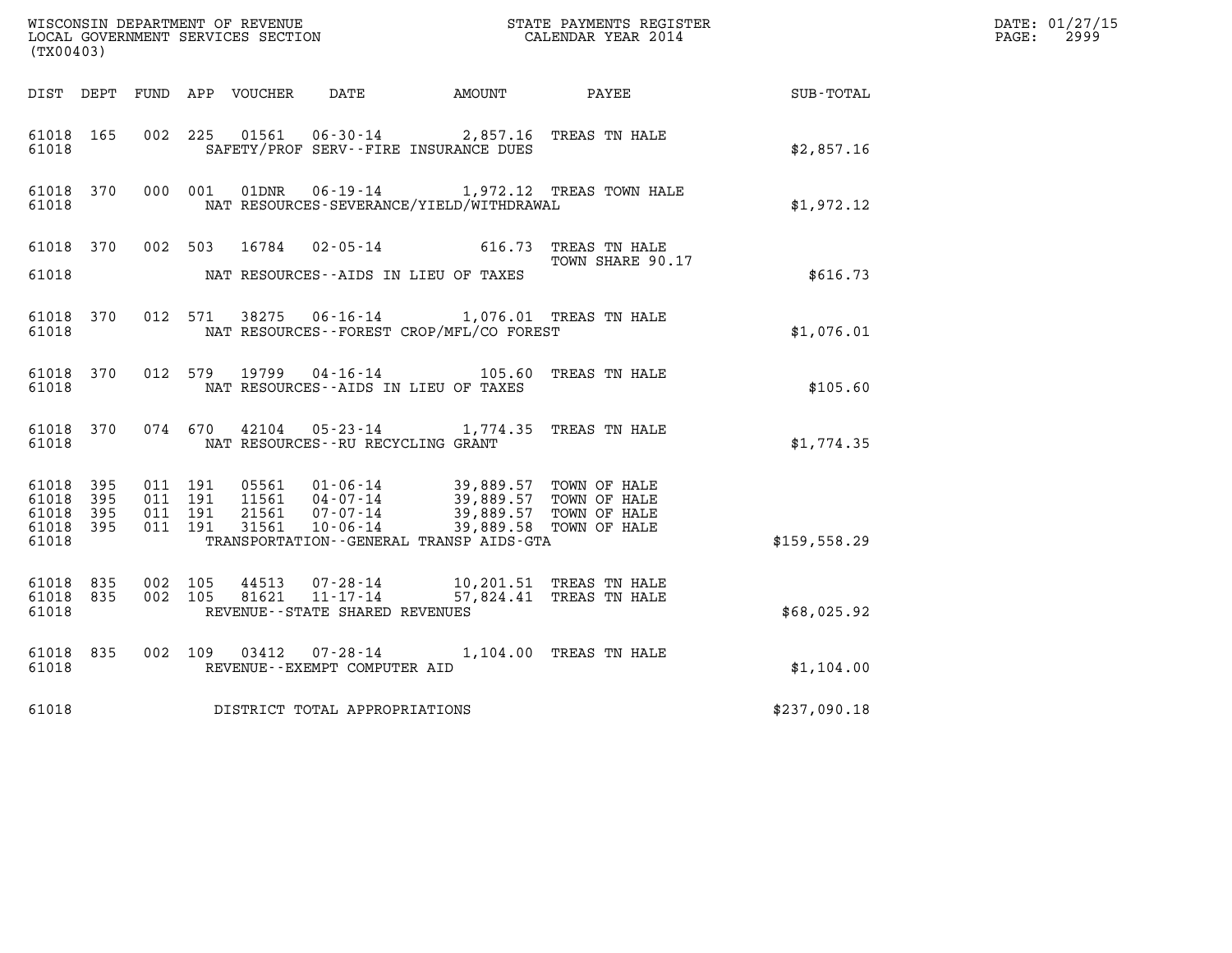| (TX00403)                                         |            |                                          |                                 | WISCONSIN DEPARTMENT OF REVENUE<br>LOCAL GOVERNMENT SERVICES SECTION |               | STATE PAYMENTS REGISTER<br>CALENDAR YEAR 2014                                                                                                                                   |               | DATE: 01/27/15<br>$\mathtt{PAGE:}$<br>3000 |
|---------------------------------------------------|------------|------------------------------------------|---------------------------------|----------------------------------------------------------------------|---------------|---------------------------------------------------------------------------------------------------------------------------------------------------------------------------------|---------------|--------------------------------------------|
|                                                   |            |                                          | DIST DEPT FUND APP VOUCHER DATE |                                                                      | <b>AMOUNT</b> | PAYEE                                                                                                                                                                           | SUB-TOTAL     |                                            |
| 61020 165<br>61020                                |            |                                          |                                 | SAFETY/PROF SERV--FIRE INSURANCE DUES                                |               | 002 225 01562 06-30-14 1,617.26 TREAS TN LINCOLN                                                                                                                                | \$1,617.26    |                                            |
| 61020 370<br>61020                                |            |                                          |                                 | NAT RESOURCES-SEVERANCE/YIELD/WITHDRAWAL                             |               | 000 001 01DNR  06-19-14  8,624.36 TREAS TOWN LINCOLN                                                                                                                            | \$8,624.36    |                                            |
| 61020 370<br>61020                                |            | 012 571                                  |                                 | NAT RESOURCES - - FOREST CROP/MFL/CO FOREST                          |               | 38276  06-16-14  192.83  TREAS TN LINCOLN                                                                                                                                       | \$192.83      |                                            |
| 61020 395<br>61020<br>61020<br>61020 395<br>61020 | 395<br>395 | 011 191<br>011 191<br>011 191<br>011 191 | 31562                           | TRANSPORTATION--GENERAL TRANSP AIDS-GTA                              |               | 05562  01-06-14  18,867.76  TOWN OF LINCOLN<br>11562  04-07-14  18,867.76  TOWN OF LINCOLN<br>21562  07-07-14  18,867.76  TOWN OF LINCOLN<br>10-06-14 18,867.77 TOWN OF LINCOLN | \$75,471.05   |                                            |
| 61020 835<br>61020 835<br>61020                   |            | 002 105<br>002 105                       |                                 | REVENUE - - STATE SHARED REVENUES                                    |               | 44514  07-28-14  15,301.12 TREAS TN LINCOLN<br>81622  11-17-14  86,712.79 TREAS TN LINCOLN                                                                                      | \$102,013.91  |                                            |
| 61020 835<br>61020                                |            | 002 109                                  |                                 | REVENUE--EXEMPT COMPUTER AID                                         |               | 03413  07-28-14  7.00 TREAS TN LINCOLN                                                                                                                                          | \$7.00        |                                            |
| 61020 835<br>61020                                |            |                                          |                                 | REVENUE--LOTTERY CREDIT -                                            |               | 021 363 36365 03-24-14 1,344.64 TREAS TN LINCOLN                                                                                                                                | \$1,344.64    |                                            |
| 61020                                             |            |                                          |                                 | DISTRICT TOTAL APPROPRIATIONS                                        |               |                                                                                                                                                                                 | \$189, 271.05 |                                            |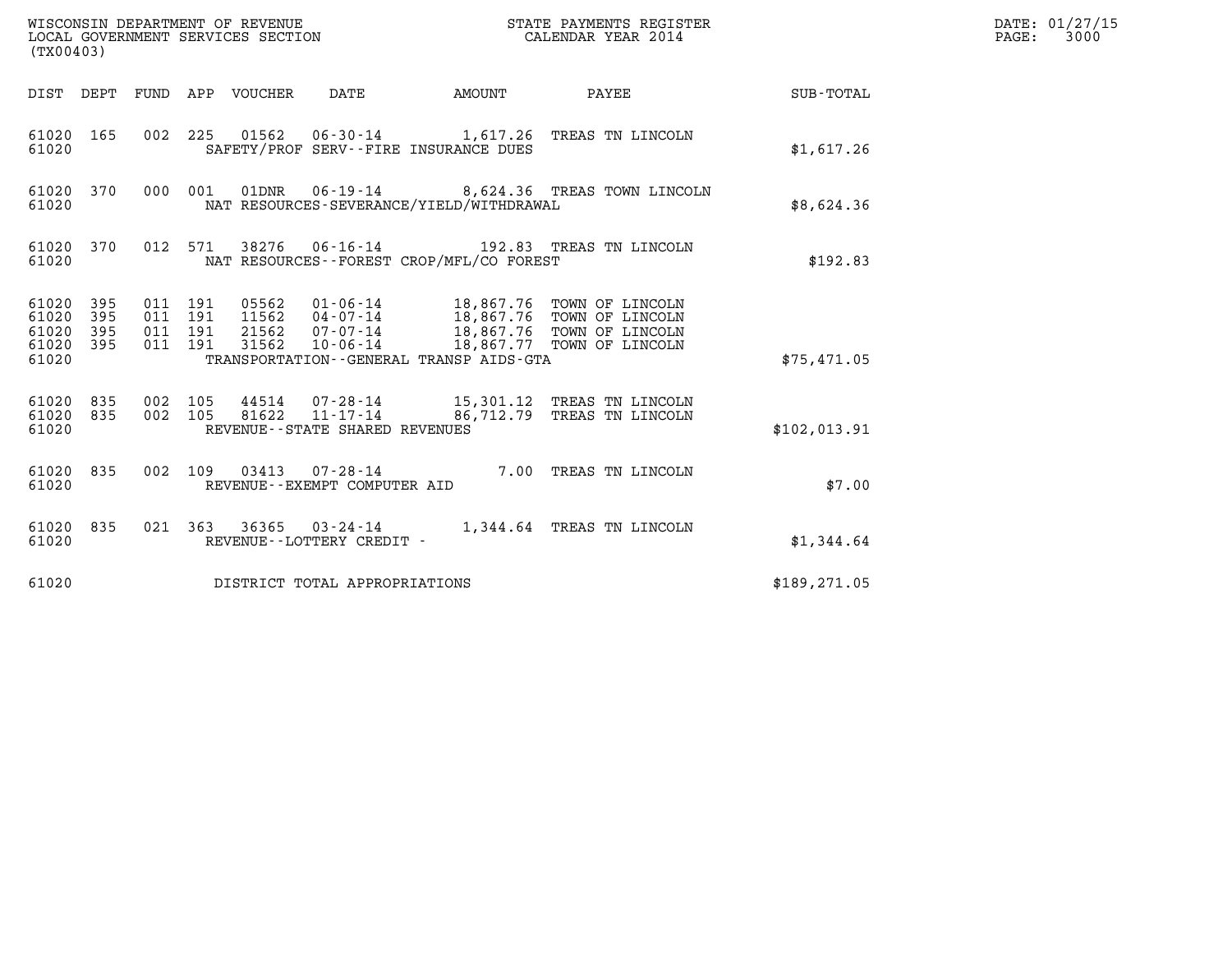| WISCONSIN DEPARTMENT OF REVENUE   | STATE PAYMENTS REGISTER | DATE: 01/27/15 |
|-----------------------------------|-------------------------|----------------|
| LOCAL GOVERNMENT SERVICES SECTION | CALENDAR YEAR 2014      | 3001<br>PAGE:  |

| DEPT<br>FUND<br>APP<br>VOUCHER<br>DATE<br>AMOUNT<br>PAYEE<br><b>SUB-TOTAL</b><br>DIST<br>61022<br>165<br>002<br>225<br>01563  06-30-14  2,174.32  TREAS TN PIGEON<br>61022<br>SAFETY/PROF SERV--FIRE INSURANCE DUES<br>\$2,174.32<br>61022<br>370<br>000<br>001<br>01DNR<br>06-19-14<br>568.60 TREAS TOWN PIGEON<br>$09 - 11 - 14$<br>2,683.60 TREAS TOWN PIGEON<br>61022<br>370<br>000<br>001<br>02DNR<br>$11 - 04 - 14$<br>1,149.75 TREAS TOWN PIGEON<br>61022<br>370<br>000<br>001<br>03DNR<br>NAT RESOURCES-SEVERANCE/YIELD/WITHDRAWAL<br>61022<br>\$4,401.95<br>012<br>06-16-14 655.47 TREAS TN PIGEON<br>61022<br>370<br>571<br>38277<br>61022<br>NAT RESOURCES - - FOREST CROP/MFL/CO FOREST<br>\$655.47<br>370<br>074<br>61022<br>670<br>42105<br>$05 - 23 - 14$ 792.33<br>TREAS TN PIGEON<br>\$792.33<br>61022<br>NAT RESOURCES - - RU RECYCLING GRANT<br>61022<br>395<br>011<br>191<br>05563<br>01-06-14<br>22, 212, 62 TOWN OF PIGEON<br>395<br>011<br>191<br>11563<br>$04 - 07 - 14$<br>61022<br>22, 212.62 TOWN OF PIGEON<br>191<br>21563<br>22, 212.62 TOWN OF PIGEON<br>61022<br>395<br>011<br>07-07-14<br>22, 212.63<br>61022<br>395<br>011<br>191<br>31563<br>$10 - 06 - 14$<br>TOWN OF PIGEON<br>61022<br>\$88,850.49<br>TRANSPORTATION--GENERAL TRANSP AIDS-GTA<br>835<br>002<br>105<br>11,063.79 TREAS TN PIGEON<br>61022<br>44515<br>$07 - 28 - 14$<br>81623<br>$11 - 17 - 14$<br>62,693.06<br>61022<br>835<br>002<br>105<br>TREAS TN PIGEON<br>\$73,756.85<br>61022<br>REVENUE - - STATE SHARED REVENUES<br>61022<br>835<br>002<br>109<br>3.00<br>03414<br>$07 - 28 - 14$<br>TREAS TN PIGEON<br>61022<br>REVENUE - - EXEMPT COMPUTER AID<br>\$3.00<br>61022<br>\$170,634.41<br>DISTRICT TOTAL APPROPRIATIONS | (TX00403) |  |
|------------------------------------------------------------------------------------------------------------------------------------------------------------------------------------------------------------------------------------------------------------------------------------------------------------------------------------------------------------------------------------------------------------------------------------------------------------------------------------------------------------------------------------------------------------------------------------------------------------------------------------------------------------------------------------------------------------------------------------------------------------------------------------------------------------------------------------------------------------------------------------------------------------------------------------------------------------------------------------------------------------------------------------------------------------------------------------------------------------------------------------------------------------------------------------------------------------------------------------------------------------------------------------------------------------------------------------------------------------------------------------------------------------------------------------------------------------------------------------------------------------------------------------------------------------------------------------------------------------------------------------------------------------------------------------------------------------------------------------|-----------|--|
|                                                                                                                                                                                                                                                                                                                                                                                                                                                                                                                                                                                                                                                                                                                                                                                                                                                                                                                                                                                                                                                                                                                                                                                                                                                                                                                                                                                                                                                                                                                                                                                                                                                                                                                                    |           |  |
|                                                                                                                                                                                                                                                                                                                                                                                                                                                                                                                                                                                                                                                                                                                                                                                                                                                                                                                                                                                                                                                                                                                                                                                                                                                                                                                                                                                                                                                                                                                                                                                                                                                                                                                                    |           |  |
|                                                                                                                                                                                                                                                                                                                                                                                                                                                                                                                                                                                                                                                                                                                                                                                                                                                                                                                                                                                                                                                                                                                                                                                                                                                                                                                                                                                                                                                                                                                                                                                                                                                                                                                                    |           |  |
|                                                                                                                                                                                                                                                                                                                                                                                                                                                                                                                                                                                                                                                                                                                                                                                                                                                                                                                                                                                                                                                                                                                                                                                                                                                                                                                                                                                                                                                                                                                                                                                                                                                                                                                                    |           |  |
|                                                                                                                                                                                                                                                                                                                                                                                                                                                                                                                                                                                                                                                                                                                                                                                                                                                                                                                                                                                                                                                                                                                                                                                                                                                                                                                                                                                                                                                                                                                                                                                                                                                                                                                                    |           |  |
|                                                                                                                                                                                                                                                                                                                                                                                                                                                                                                                                                                                                                                                                                                                                                                                                                                                                                                                                                                                                                                                                                                                                                                                                                                                                                                                                                                                                                                                                                                                                                                                                                                                                                                                                    |           |  |
|                                                                                                                                                                                                                                                                                                                                                                                                                                                                                                                                                                                                                                                                                                                                                                                                                                                                                                                                                                                                                                                                                                                                                                                                                                                                                                                                                                                                                                                                                                                                                                                                                                                                                                                                    |           |  |
|                                                                                                                                                                                                                                                                                                                                                                                                                                                                                                                                                                                                                                                                                                                                                                                                                                                                                                                                                                                                                                                                                                                                                                                                                                                                                                                                                                                                                                                                                                                                                                                                                                                                                                                                    |           |  |
|                                                                                                                                                                                                                                                                                                                                                                                                                                                                                                                                                                                                                                                                                                                                                                                                                                                                                                                                                                                                                                                                                                                                                                                                                                                                                                                                                                                                                                                                                                                                                                                                                                                                                                                                    |           |  |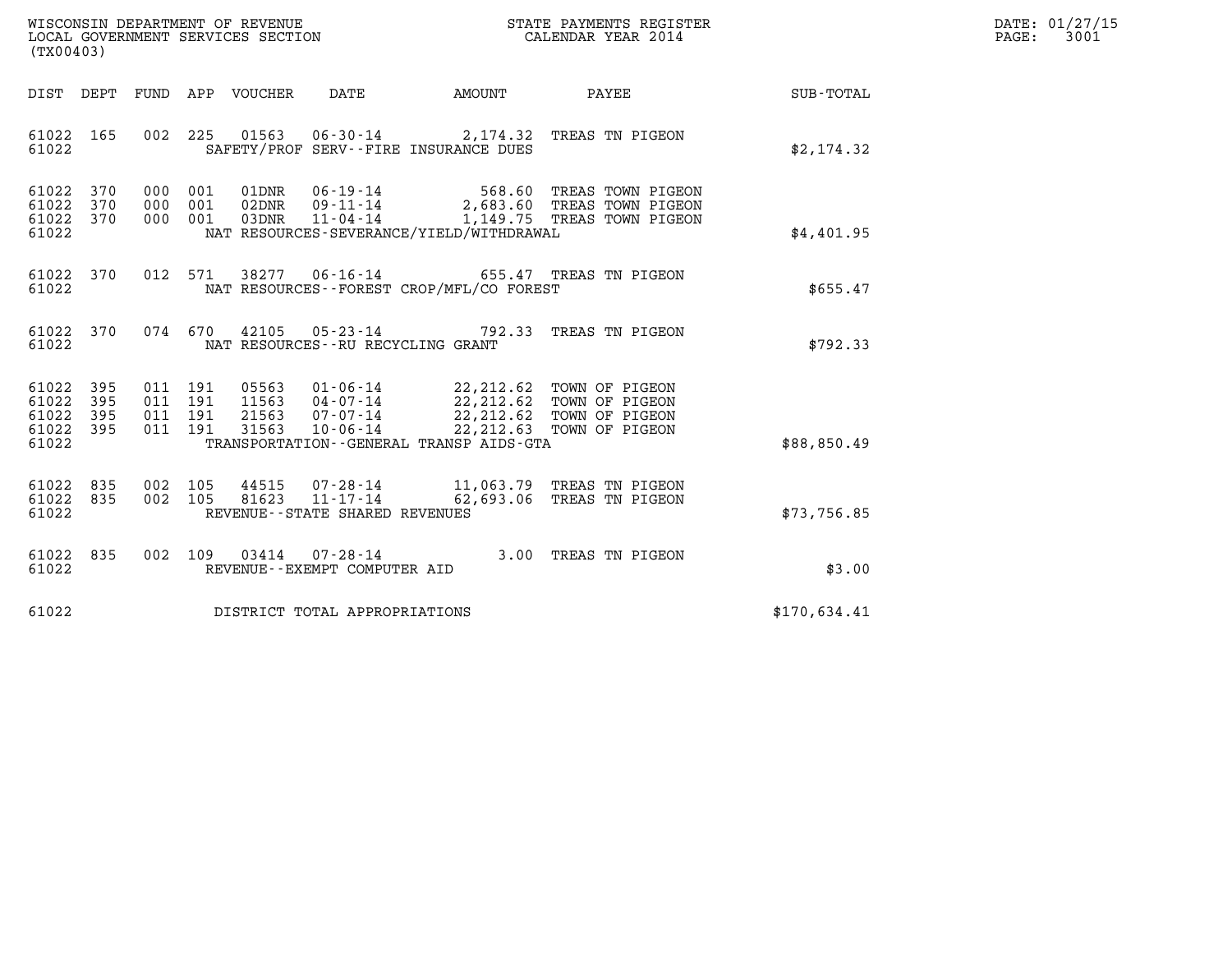| $\tt WISCONSIM DEPARTMENT OF REVENUE$ $\tt WISCONSIMENT$ SERVICES SECTION $\tt CALENDAR YEAR$ 2014 CALENDAR SERVICES SECTION<br>(TX00403) |                        |                                          |         |                            |                                                                 |                                          |                                                                                                                                 |              | DATE: 01/27/15<br>$\mathtt{PAGE:}$<br>3002 |
|-------------------------------------------------------------------------------------------------------------------------------------------|------------------------|------------------------------------------|---------|----------------------------|-----------------------------------------------------------------|------------------------------------------|---------------------------------------------------------------------------------------------------------------------------------|--------------|--------------------------------------------|
|                                                                                                                                           |                        |                                          |         | DIST DEPT FUND APP VOUCHER | DATE                                                            | AMOUNT                                   | PAYEE                                                                                                                           | SUB-TOTAL    |                                            |
| 61024 165<br>61024                                                                                                                        |                        | 002 225                                  |         | 01564                      | $06 - 30 - 14$                                                  | SAFETY/PROF SERV--FIRE INSURANCE DUES    | 2,461.83 TREAS TN PRESTON                                                                                                       | \$2,461.83   |                                            |
| 61024                                                                                                                                     | 61024 370              |                                          | 000 001 | 01DNR                      |                                                                 | NAT RESOURCES-SEVERANCE/YIELD/WITHDRAWAL | 06-19-14 10,758.10 TREAS TOWN PRESTON                                                                                           | \$10,758.10  |                                            |
| 61024 370<br>61024                                                                                                                        |                        |                                          | 002 503 | 16785                      |                                                                 | NAT RESOURCES--AIDS IN LIEU OF TAXES     | 02-05-14 14,550.45 TREAS TN PRESTON<br>TOWN SHARE 1803.34                                                                       | \$14,550.45  |                                            |
| 61024 370<br>61024                                                                                                                        |                        |                                          | 012 571 |                            |                                                                 | NAT RESOURCES--FOREST CROP/MFL/CO FOREST | 38278  06-16-14  824.88  TREAS TN PRESTON                                                                                       | \$824.88     |                                            |
| 61024                                                                                                                                     | 61024 370<br>61024 370 | 012 579<br>012 579                       |         | 19800<br>19800             | 04 - 16 - 14<br>04 - 16 - 14                                    | NAT RESOURCES -- AIDS IN LIEU OF TAXES   | 220.63 TREAS TN PRESTON<br>257.20 TREAS TN PRESTON                                                                              | \$477.83     |                                            |
| 61024 370<br>61024                                                                                                                        |                        |                                          | 074 670 | 42106                      | NAT RESOURCES - - RU RECYCLING GRANT                            |                                          | 05-23-14 3,266.69 TREAS TN PRESTON                                                                                              | \$3,266.69   |                                            |
| 61024 395<br>61024<br>61024<br>61024 395<br>61024                                                                                         | - 395<br>- 395         | 011 191<br>011 191<br>011 191<br>011 191 |         | 21564<br>31564             | 05564 01-06-14<br>$07 - 07 - 14$<br>10-06-14                    | TRANSPORTATION--GENERAL TRANSP AIDS-GTA  | 37,973.68 TOWN OF PRESTON<br>11564 04-07-14 37,973.68 TOWN OF PRESTON<br>37,973.68 TOWN OF PRESTON<br>37,973.71 TOWN OF PRESTON | \$151,894.75 |                                            |
| 61024 835<br>61024 835<br>61024                                                                                                           |                        | 002 105<br>002 105                       |         | 44516<br>81624             | 07-28-14<br>$11 - 17 - 14$<br>REVENUE - - STATE SHARED REVENUES |                                          | 13,813.57 TREAS TN PRESTON<br>78,285.48 TREAS TN PRESTON                                                                        | \$92,099.05  |                                            |
| 61024 835<br>61024                                                                                                                        |                        | 002 109                                  |         | 03415                      | $07 - 28 - 14$<br>REVENUE--EXEMPT COMPUTER AID                  |                                          | 16.00 TREAS TN PRESTON                                                                                                          | \$16.00      |                                            |
| 61024                                                                                                                                     |                        |                                          |         |                            | DISTRICT TOTAL APPROPRIATIONS                                   |                                          |                                                                                                                                 | \$276,349.58 |                                            |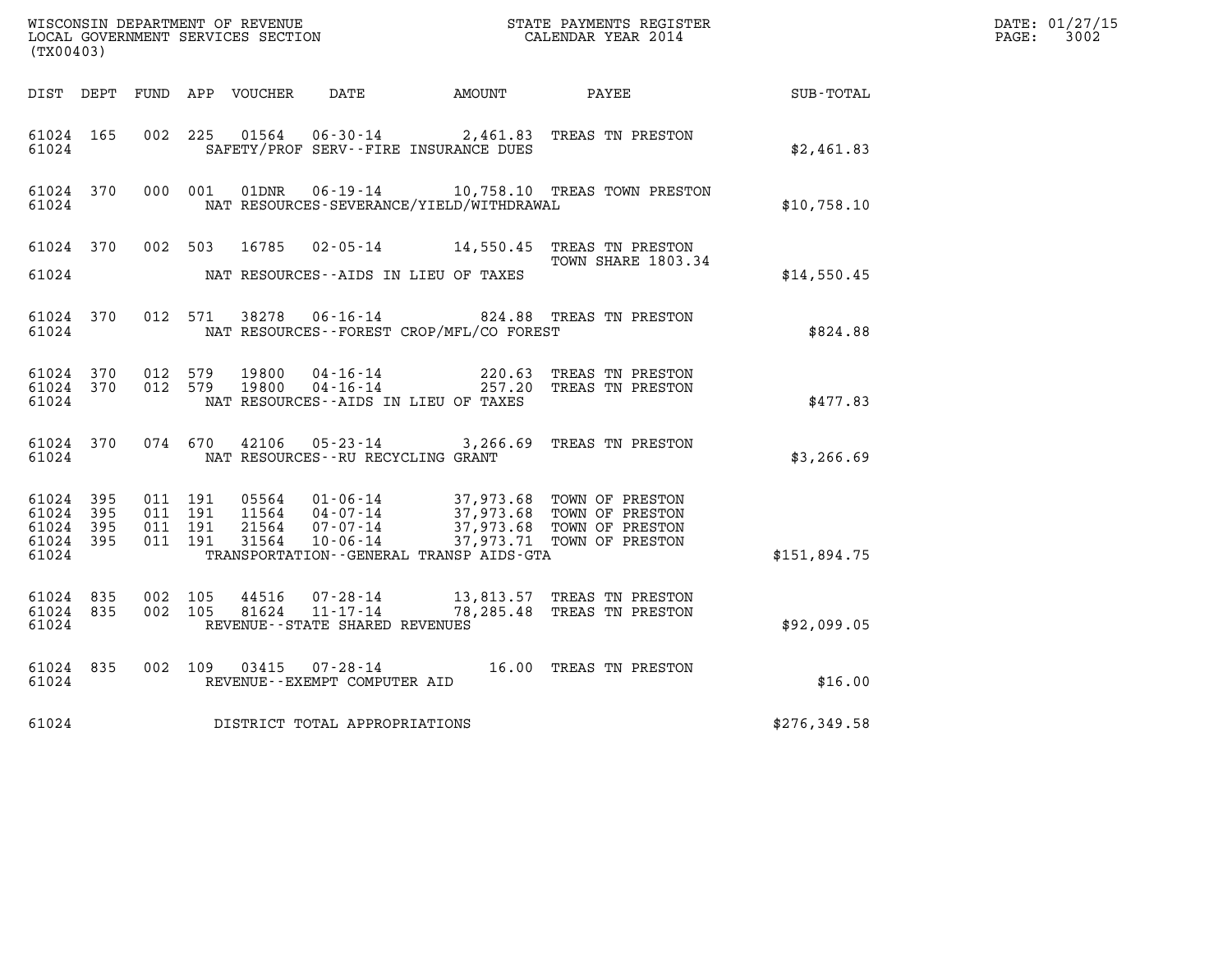| (TX00403)                                                  |                   |                                                     |         |                                           |                                                                                        |                                                                                                                   |                                                                                                      |                  | DATE: 01/27/15<br>$\mathtt{PAGE:}$<br>3003 |
|------------------------------------------------------------|-------------------|-----------------------------------------------------|---------|-------------------------------------------|----------------------------------------------------------------------------------------|-------------------------------------------------------------------------------------------------------------------|------------------------------------------------------------------------------------------------------|------------------|--------------------------------------------|
| DIST DEPT                                                  |                   |                                                     |         | FUND APP VOUCHER                          |                                                                                        | DATE AMOUNT                                                                                                       | PAYEE                                                                                                | <b>SUB-TOTAL</b> |                                            |
| 61026 165<br>61026                                         |                   | 002 225                                             |         | 01565                                     |                                                                                        | SAFETY/PROF SERV--FIRE INSURANCE DUES                                                                             | 06-30-14 2,318.07 TREAS TN SUMNER                                                                    | \$2,318.07       |                                            |
| 61026 370<br>61026                                         |                   | 000 001                                             |         | 01DNR                                     |                                                                                        | NAT RESOURCES-SEVERANCE/YIELD/WITHDRAWAL                                                                          | 06-19-14 1,031.68 TREAS TOWN SUMNER                                                                  | \$1,031.68       |                                            |
| 61026 370                                                  |                   | 002 503                                             |         | 17141                                     |                                                                                        |                                                                                                                   | 02-14-14 6,025.40 TREAS TN SUMNER<br>TOWN SHARE 640.16                                               |                  |                                            |
| 61026                                                      |                   |                                                     |         |                                           |                                                                                        | NAT RESOURCES--AIDS IN LIEU OF TAXES                                                                              |                                                                                                      | \$6,025.40       |                                            |
| 61026 370<br>61026                                         |                   |                                                     | 012 571 |                                           |                                                                                        | NAT RESOURCES--FOREST CROP/MFL/CO FOREST                                                                          | 38279  06-16-14  468.58  TREAS TN SUMNER                                                             | \$468.58         |                                            |
| 61026 370<br>61026<br>61026<br>61026<br>61026 370<br>61026 | 370<br>370<br>370 | 012 579<br>012 579<br>012 579<br>012 579<br>012 579 |         | 19801<br>19801<br>19801<br>19801<br>19801 | $04 - 16 - 14$<br>$04 - 16 - 14$<br>$04 - 16 - 14$<br>$04 - 16 - 14$<br>$04 - 16 - 14$ | 167.40<br>107.98<br>82.00<br>NAT RESOURCES -- AIDS IN LIEU OF TAXES                                               | .80 TREAS TN SUMNER<br>7.20 TREAS TN SUMNER<br>TREAS TN SUMNER<br>TREAS TN SUMNER<br>TREAS TN SUMNER | \$365.38         |                                            |
| 61026 395<br>61026<br>61026<br>61026 395<br>61026          | 395<br>- 395      | 011 191<br>011 191<br>011 191<br>011 191            |         | 05565<br>11565<br>21565<br>31565          | $07 - 07 - 14$<br>$10 - 06 - 14$                                                       | 01-06-14 16,597.28 TOWN OF SUMNER<br>04-07-14 16,597.28 TOWN OF SUMNER<br>TRANSPORTATION--GENERAL TRANSP AIDS-GTA | 16,597.28 TOWN OF SUMNER<br>16,597.28 TOWN OF SUMNER                                                 | \$66,389.12      |                                            |
| 61026<br>61026 835<br>61026                                | 835               | 002 105<br>002 105                                  |         | 44517<br>81625                            | 07-28-14<br>11-17-14<br>REVENUE - - STATE SHARED REVENUES                              |                                                                                                                   | 8,082.00 TREAS TN SUMNER<br>46,308.96 TREAS TN SUMNER                                                | \$54,390.96      |                                            |
| 61026<br>61026                                             | 835               | 002 109                                             |         | 03416                                     | $07 - 28 - 14$<br>REVENUE--EXEMPT COMPUTER AID                                         |                                                                                                                   | 39.00 TREAS TN SUMNER                                                                                | \$39.00          |                                            |
| 61026                                                      |                   |                                                     |         |                                           | DISTRICT TOTAL APPROPRIATIONS                                                          |                                                                                                                   |                                                                                                      | \$131,028.19     |                                            |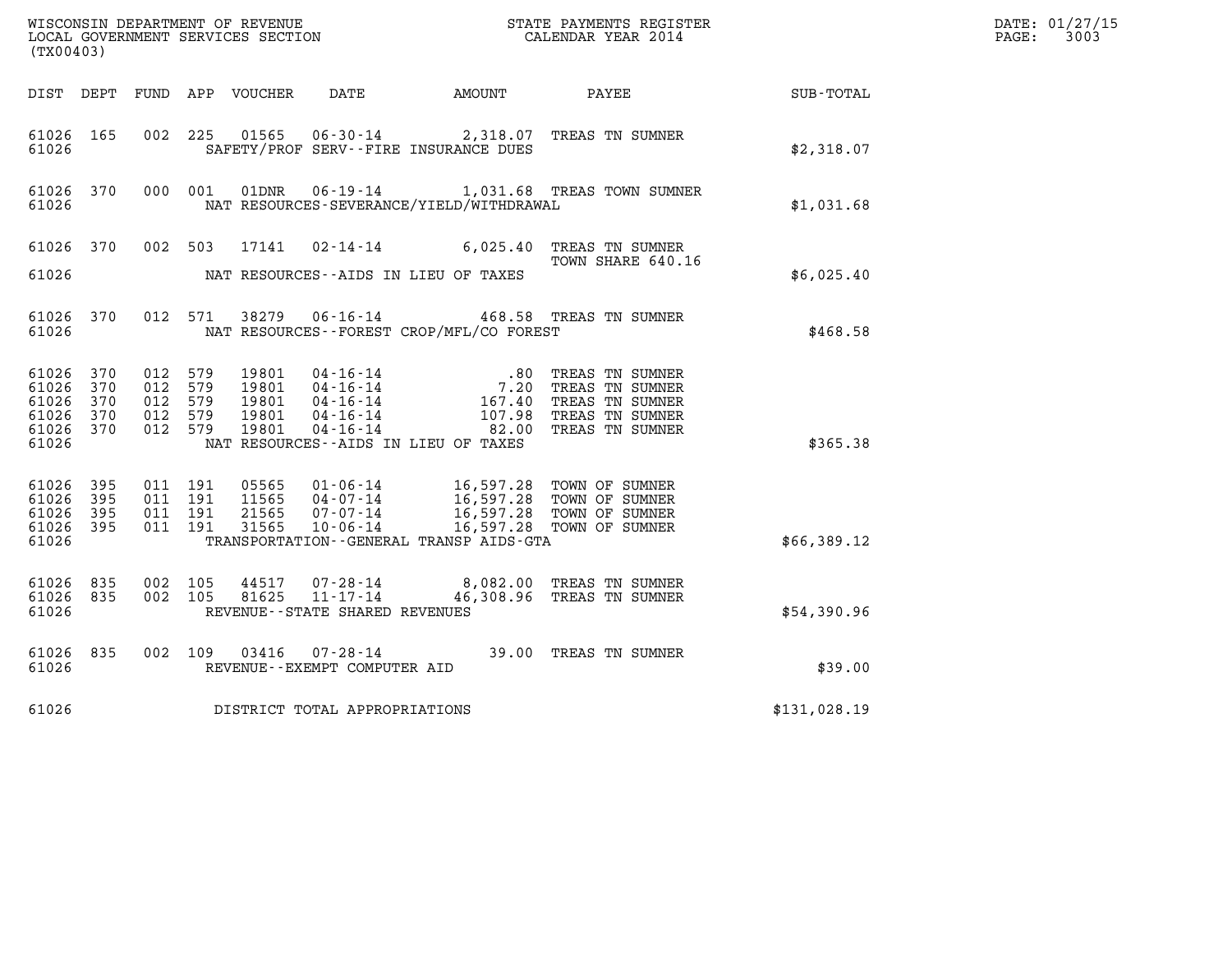| (TX00403)                       |                                             |                                          |                    |       |                                                          |                                                | DATE: 01/27/15<br>$\mathtt{PAGE}$ :<br>3004                                                                                                                                                                                                                                  |               |  |
|---------------------------------|---------------------------------------------|------------------------------------------|--------------------|-------|----------------------------------------------------------|------------------------------------------------|------------------------------------------------------------------------------------------------------------------------------------------------------------------------------------------------------------------------------------------------------------------------------|---------------|--|
|                                 |                                             |                                          |                    |       |                                                          |                                                |                                                                                                                                                                                                                                                                              |               |  |
| 61028                           | 61028 165                                   |                                          |                    |       |                                                          | SAFETY/PROF SERV--FIRE INSURANCE DUES          | 002 225 01566 06-30-14 5,804.17 TREAS TN TREMPEALEAU                                                                                                                                                                                                                         | \$5,804.17    |  |
|                                 | 61028 370<br>61028                          |                                          |                    |       |                                                          |                                                | 000 001 02DNR 09-11-14 1,042.45 TREAS TOWN TREMPEALAU<br>NAT RESOURCES-SEVERANCE/YIELD/WITHDRAWAL                                                                                                                                                                            | \$1,042.45    |  |
|                                 | 61028 370<br>61028 370                      |                                          | 002 503<br>002 503 |       |                                                          | 61028 NAT RESOURCES--AIDS IN LIEU OF TAXES     | 16687  01-30-14  1,351.81  TREAS TN TREMPEALEAU<br>16687  01-30-14  38.98  TREAS TN TREMPEALEAU<br>TOWN SHARE 209.23                                                                                                                                                         | \$1,390.79    |  |
|                                 |                                             |                                          |                    |       |                                                          |                                                |                                                                                                                                                                                                                                                                              |               |  |
|                                 |                                             |                                          |                    |       |                                                          | 61028 MAT RESOURCES--FOREST CROP/MFL/CO FOREST | 61028 370 012 571 38280 06-16-14 352.27 TREAS TN TREMPEALEAU                                                                                                                                                                                                                 | \$352.27      |  |
| 61028 370<br>61028 370<br>61028 | 61028 370<br>61028 370<br>61028 370 012 579 | 012 579<br>012 579<br>012 579<br>012 579 |                    |       |                                                          | NAT RESOURCES--AIDS IN LIEU OF TAXES           | 19802  04-16-14  145.22 TREAS TN TREMPEALEAU<br>19802  04-16-14  893.64 TREAS TN TREMPEALEAU<br>19802  04-16-14  283.45 TREAS TN TREMPEALEAU<br>19802  04-16-14  149.61 TREAS TN TREMPEALEAU<br>19802  04-16-14                                                              | \$1,696.78    |  |
| 61028 395<br>61028 395<br>61028 | 61028 395<br>61028 395                      |                                          |                    |       |                                                          |                                                | 011 191 05566 01-06-14 30,828.81 TOWN OF TREMPEALEAU<br>011 191 11566 04-07-14 30,828.81 TOWN OF TREMPEALEAU<br>011 191 31566 07-07-14 30,828.81 TOWN OF TREMPEALEAU<br>011 191 31566 10-06-14 30,828.82 TOWN OF TREMPEALEAU<br>TRANSPORTATION - - GENERAL TRANSP AIDS - GTA | \$123, 315.25 |  |
|                                 | 61028 395<br>61028                          |                                          |                    |       |                                                          | TRANSPORTATION - - LRIP/TRIP/MSIP GRANTS       | 011  278  25547  09-24-14   16,051.76  TREAS TN TREMPEALEAU                                                                                                                                                                                                                  | \$16,051.76   |  |
| 61028                           | 61028 505                                   |                                          |                    |       |                                                          | DOA--TRANSMISSION LINE FEE DISTRIBUTION        | 002 174 59550 04-30-14 86,876.00 TREAS TN TREMPEALEAU                                                                                                                                                                                                                        | \$86,876.00   |  |
| 61028 835<br>61028              | 61028 835                                   |                                          | 002 105            | 44518 | 002 105 81626 11-17-14<br>REVENUE--STATE SHARED REVENUES |                                                | 07-28-14 8,528.54 TREAS TN TREMPEALEAU<br>48,538.86 TREAS TN TREMPEALEAU                                                                                                                                                                                                     | \$57,067.40   |  |
| 61028                           | 61028 835                                   |                                          |                    |       | REVENUE - - EXEMPT COMPUTER AID                          |                                                | 002  109  03417  07-28-14  116.00  TREAS TN TREMPEALEAU                                                                                                                                                                                                                      | \$116.00      |  |
| 61028                           | 61028 835                                   |                                          |                    |       |                                                          | DOA-PAYMENT FOR MUNICIPAL SERVICES AID         | 002 501 00003 02-03-14 270.57 TREAS TN TREMPEALEAU                                                                                                                                                                                                                           | \$270.57      |  |
|                                 |                                             |                                          |                    |       | 61028 835 021 363 36366 03-24-14                         |                                                | 243.96 TREAS TN TREMPEALEAU                                                                                                                                                                                                                                                  |               |  |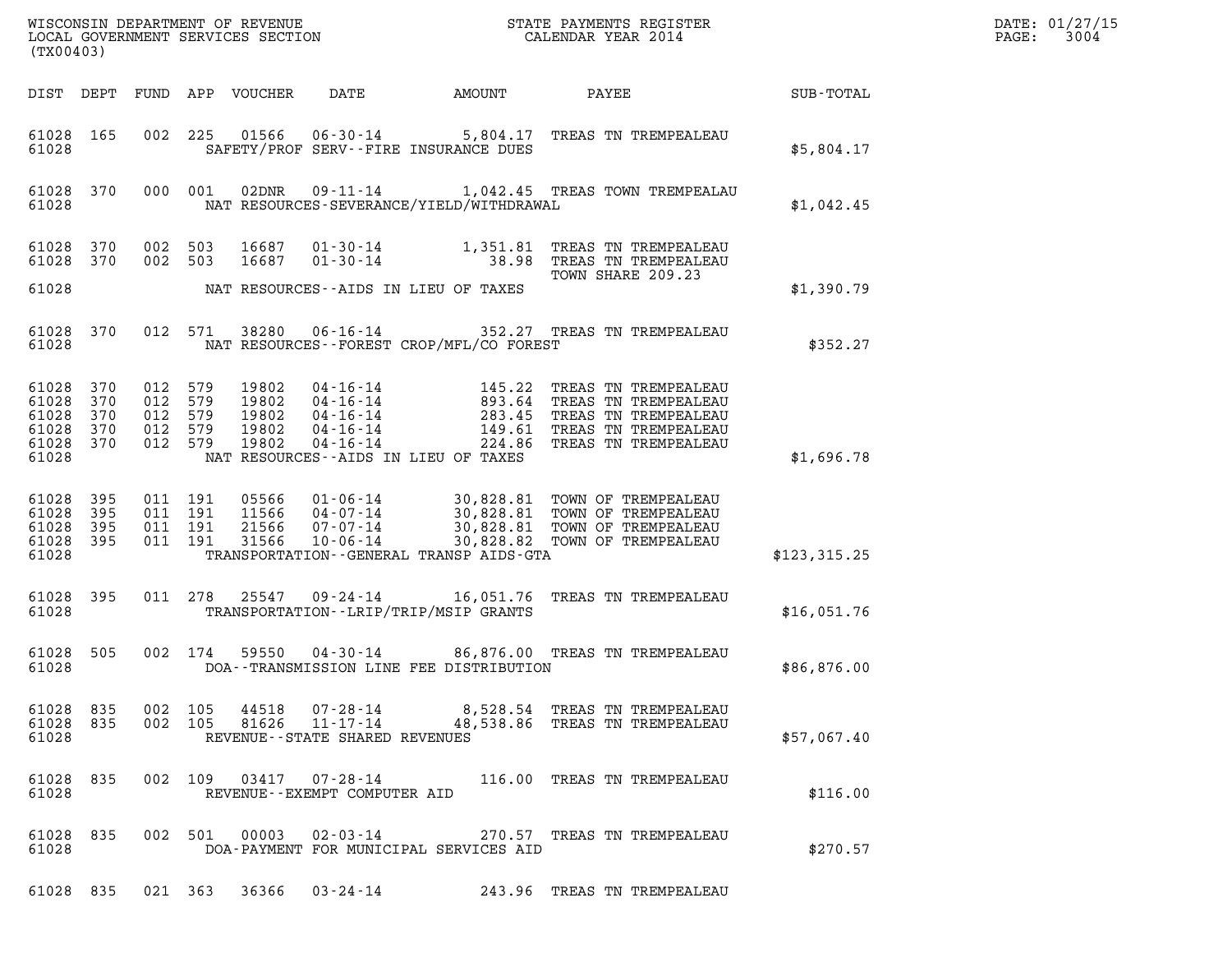| WISCONSIN DEPARTMENT OF REVENUE<br>LOCAL GOVERNMENT SERVICES SECTION<br>(TX00403) |                               |                                                   |  |  |  |  | STATE PAYMENTS REGISTER<br>CALENDAR YEAR 2014 |               | $\mathtt{PAGE}$ : | DATE: 01/27/15<br>3005 |
|-----------------------------------------------------------------------------------|-------------------------------|---------------------------------------------------|--|--|--|--|-----------------------------------------------|---------------|-------------------|------------------------|
| DIST                                                                              | DEPT                          | VOUCHER<br>AMOUNT<br>FUND<br>APP<br>DATE<br>PAYEE |  |  |  |  | SUB-TOTAL                                     |               |                   |                        |
| 61028                                                                             |                               | REVENUE--LOTTERY CREDIT -                         |  |  |  |  |                                               | \$243.96      |                   |                        |
| 61028                                                                             | DISTRICT TOTAL APPROPRIATIONS |                                                   |  |  |  |  |                                               | \$294, 227.40 |                   |                        |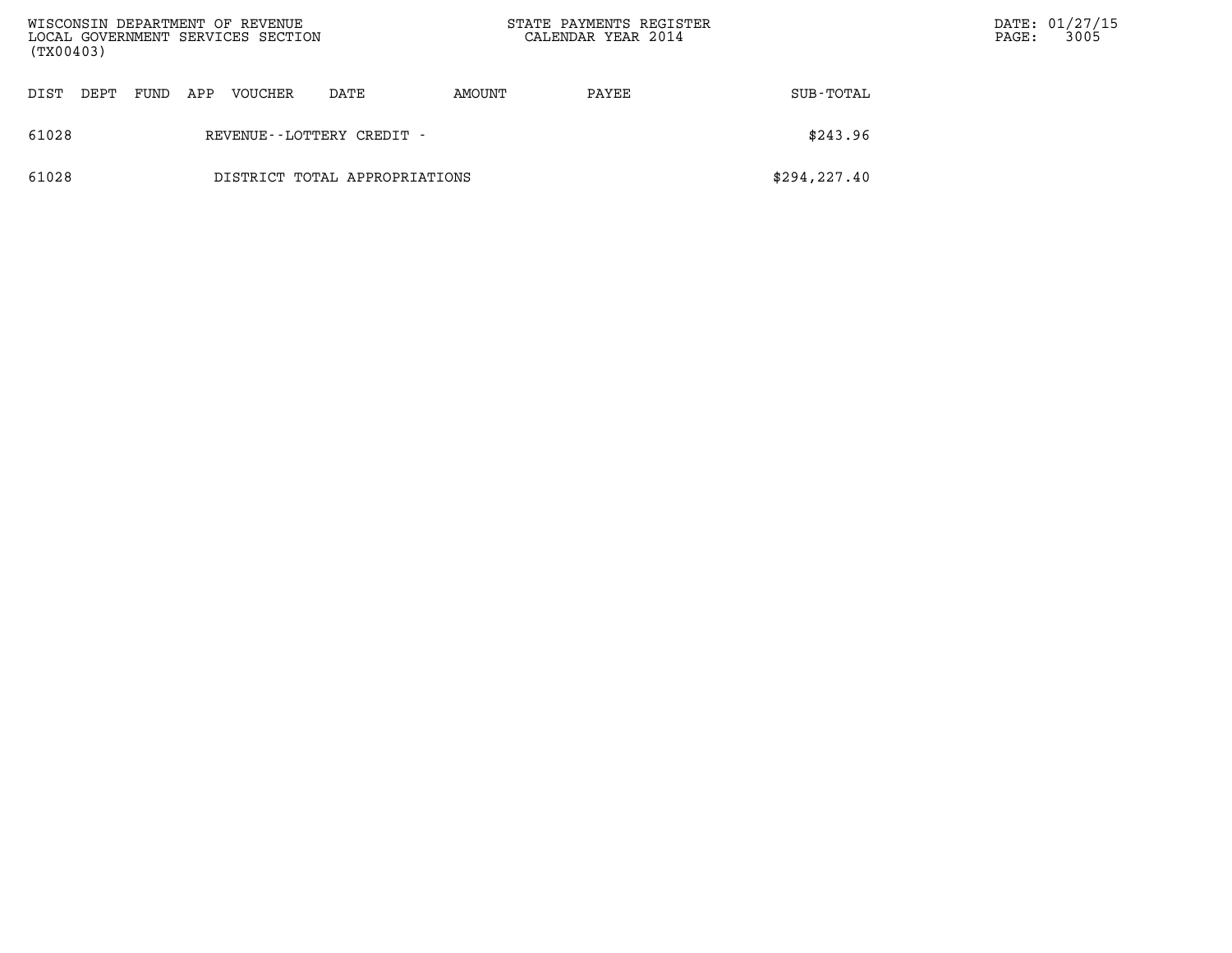| $\mathtt{DATE}$ : | 01/27/15 |
|-------------------|----------|
| PAGE:             | 3006     |

| (TX00403)                                         |                               |                               |                               |                                  |                                                                 |                                                                                                                                                                                            | ${\tt WISCOONSIM} \begin{tabular}{lcccc} DEPARTMENT OF REVENUE & & & & & & \begin{tabular}{l} \bf STATE \end{tabular} \end{tabular} \begin{tabular}{lcccc} \bf RTATE \end{tabular} \end{tabular} \begin{tabular}{lcccc} \bf RTATE \end{tabular} \end{tabular} \begin{tabular}{lcccc} \bf RTATE \end{tabular} \end{tabular} \begin{tabular}{lcccc} \bf RTATE \end{tabular} \end{tabular} \begin{tabular}{lcccc} \bf RTATE \end{tabular} \end{tabular} \begin{tabular}{lcccc} \bf RTATE \end{tabular} \end{tabular} \begin{tabular}{lcccc} \bf RTATE \end{$ |              | DATE: 01/27/15<br>3006<br>PAGE: |
|---------------------------------------------------|-------------------------------|-------------------------------|-------------------------------|----------------------------------|-----------------------------------------------------------------|--------------------------------------------------------------------------------------------------------------------------------------------------------------------------------------------|-----------------------------------------------------------------------------------------------------------------------------------------------------------------------------------------------------------------------------------------------------------------------------------------------------------------------------------------------------------------------------------------------------------------------------------------------------------------------------------------------------------------------------------------------------------|--------------|---------------------------------|
| DIST DEPT                                         |                               |                               |                               | FUND APP VOUCHER                 | DATE                                                            | AMOUNT                                                                                                                                                                                     | PAYEE                                                                                                                                                                                                                                                                                                                                                                                                                                                                                                                                                     | SUB-TOTAL    |                                 |
| 61030 165<br>61030                                |                               |                               | 002 225                       |                                  |                                                                 | 01567  06-30-14  1,383.66  TREAS TN UNITY<br>SAFETY/PROF SERV--FIRE INSURANCE DUES                                                                                                         |                                                                                                                                                                                                                                                                                                                                                                                                                                                                                                                                                           | \$1,383.66   |                                 |
| 61030<br>61030<br>61030 370<br>61030              | 370<br>370                    | 000                           | 000 001<br>001<br>000 001     | 01DNR<br>02DNR<br>03DNR          | $11 - 04 - 14$                                                  | NAT RESOURCES-SEVERANCE/YIELD/WITHDRAWAL                                                                                                                                                   | 06-19-14 1,328.35 TREAS TOWN UNITY<br>09-11-14 1,298.70 TREAS TOWN UNITY<br>934.02 TREAS TOWN UNITY                                                                                                                                                                                                                                                                                                                                                                                                                                                       | \$3,561.07   |                                 |
| 61030 370<br>61030                                |                               |                               | 002 503 16786                 |                                  |                                                                 | 02-05-14 1,460.57 TREAS TN UNITY<br>NAT RESOURCES--AIDS IN LIEU OF TAXES                                                                                                                   | TOWN SHARE 122.74                                                                                                                                                                                                                                                                                                                                                                                                                                                                                                                                         | \$1,460.57   |                                 |
| 61030 370<br>61030                                |                               |                               | 012 571                       | 38281                            |                                                                 | 06-16-14 633.29 TREAS TN UNITY<br>NAT RESOURCES - - FOREST CROP/MFL/CO FOREST                                                                                                              |                                                                                                                                                                                                                                                                                                                                                                                                                                                                                                                                                           | \$633.29     |                                 |
| 61030<br>61030<br>61030<br>61030 370<br>61030     | 370<br>370<br>370             | 012 579<br>012 579<br>012 579 | 012 579                       | 19803<br>19803<br>19803<br>19803 | $04 - 16 - 14$                                                  | 04-16-14<br>04-16-14<br>04-16-14<br>04-16-14<br>04-16-14<br>04-16-14<br>04-16-14<br>04-16-14<br>NAT RESOURCES--AIDS IN LIEU OF TAXES                                                       | 36.02 TREAS TN UNITY                                                                                                                                                                                                                                                                                                                                                                                                                                                                                                                                      | \$121.82     |                                 |
| 61030 395<br>61030<br>61030<br>61030 395<br>61030 | 395<br>395                    | 011 191                       | 011 191<br>011 191<br>011 191 | 05567<br>31567                   | 11567   04-07-14<br>21567 07-07-14                              | 01-06-14 20,175.01 TOWN OF UNITY<br>04-07-14 20,175.01 TOWN OF UNITY<br>07-07-14 20,175.01 TOWN OF UNITY<br>10-06-14 20,175.01 TOWN OF UNITY<br>TRANSPORTATION - - GENERAL TRANSP AIDS-GTA |                                                                                                                                                                                                                                                                                                                                                                                                                                                                                                                                                           | \$80,700.04  |                                 |
| 61030 395<br>61030                                |                               |                               | 011 278                       | 04008                            |                                                                 | 02-12-14 13,885.00 TREAS TN UNITY<br>TRANSPORTATION - - LRIP/TRIP/MSIP GRANTS                                                                                                              |                                                                                                                                                                                                                                                                                                                                                                                                                                                                                                                                                           | \$13,885.00  |                                 |
| 61030 835<br>61030 835<br>61030                   |                               | 002 105                       | 002 105                       | 44519<br>81627                   | 07-28-14<br>$11 - 17 - 14$<br>REVENUE - - STATE SHARED REVENUES |                                                                                                                                                                                            | 6,094.43 TREAS TN UNITY<br>34,940.76 TREAS TN UNITY                                                                                                                                                                                                                                                                                                                                                                                                                                                                                                       | \$41,035.19  |                                 |
| 61030<br>61030                                    | 835                           |                               | 002 109                       | 03418                            | 07-28-14<br>REVENUE--EXEMPT COMPUTER AID                        |                                                                                                                                                                                            | 43.00 TREAS TN UNITY                                                                                                                                                                                                                                                                                                                                                                                                                                                                                                                                      | \$43.00      |                                 |
| 61030                                             | DISTRICT TOTAL APPROPRIATIONS |                               |                               |                                  |                                                                 |                                                                                                                                                                                            |                                                                                                                                                                                                                                                                                                                                                                                                                                                                                                                                                           | \$142,823.64 |                                 |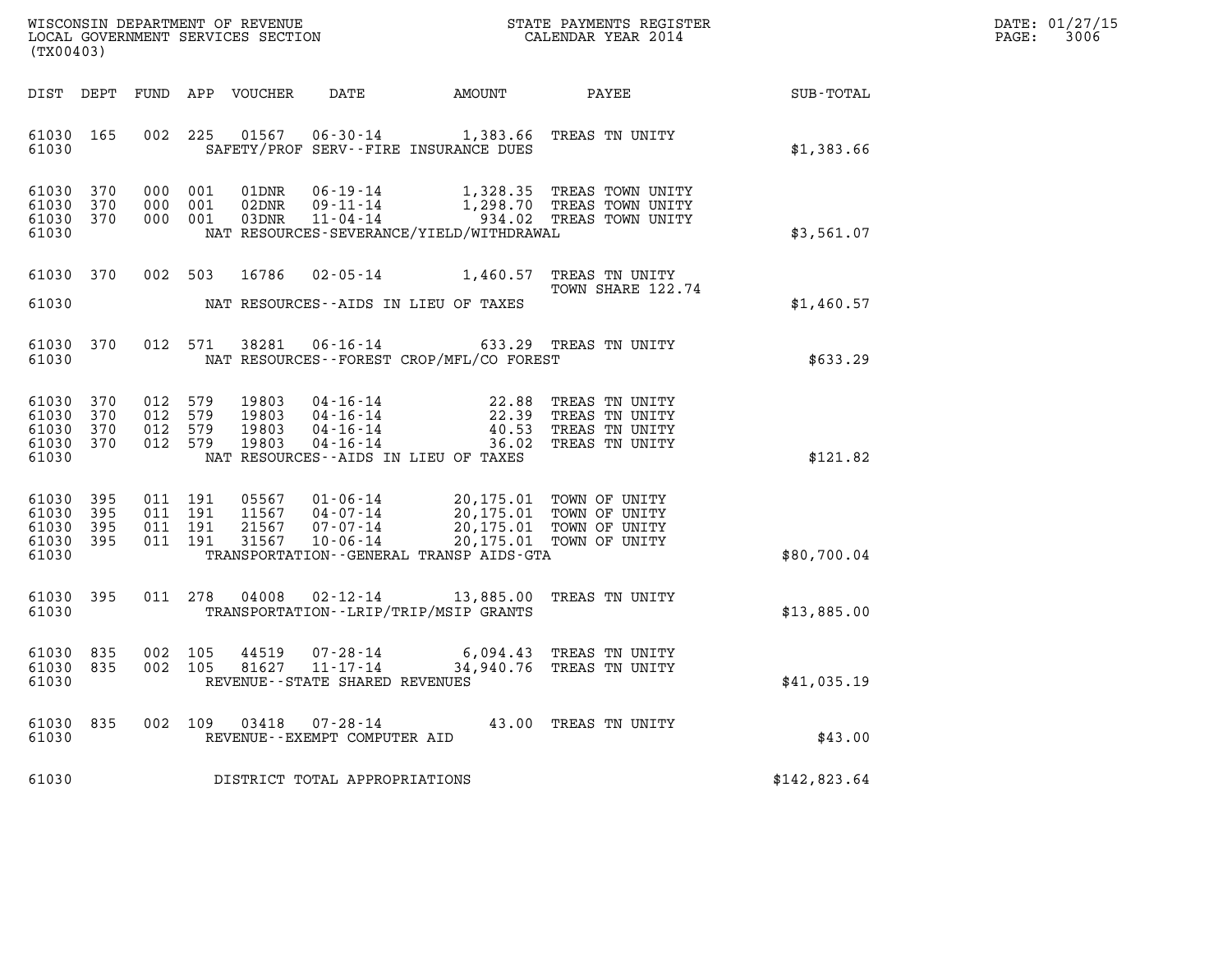| (TX00403)                                                 |           |                                          |                                 |                                                     |              | STATE PAYMENTS REGISTER                                                                                                                                                   |              | DATE: 01/27/15<br>$\mathtt{PAGE:}$<br>3007 |
|-----------------------------------------------------------|-----------|------------------------------------------|---------------------------------|-----------------------------------------------------|--------------|---------------------------------------------------------------------------------------------------------------------------------------------------------------------------|--------------|--------------------------------------------|
|                                                           |           |                                          | DIST DEPT FUND APP VOUCHER DATE |                                                     | AMOUNT PAYEE |                                                                                                                                                                           | SUB-TOTAL    |                                            |
| 61121 165<br>61121                                        |           |                                          |                                 | SAFETY/PROF SERV--FIRE INSURANCE DUES               |              | 002 225 01568 06-30-14 1,311.78 TREAS VIL ELEVA                                                                                                                           | \$1,311.78   |                                            |
| 61121                                                     | 61121 370 |                                          |                                 | NAT RESOURCES--AIDS IN LIEU OF TAXES                |              | 012 579 19804 04-16-14 41.79 TREAS VIL ELEVA                                                                                                                              | \$41.79      |                                            |
| 61121 395<br>61121 395<br>61121 395<br>61121 395<br>61121 |           | 011 191<br>011 191<br>011 191<br>011 191 | 31568                           | 10-06-14<br>TRANSPORTATION--GENERAL TRANSP AIDS-GTA |              | 05568  01-06-14   6,246.03  VILLAGE OF ELEVA<br>11568  04-07-14   6,246.03  VILLAGE OF ELEVA<br>21568  07-07-14   6,246.03  VILLAGE OF ELEVA<br>6,246.04 VILLAGE OF ELEVA | \$24,984.13  |                                            |
| 61121 455<br>61121                                        |           |                                          |                                 | JUSTICE - - LAW ENFORCEMENT TRAINING                |              | 002 231 01357 02-18-14 160.00 TREAS VIL ELEVA                                                                                                                             | \$160.00     |                                            |
| 61121 505<br>61121                                        |           |                                          |                                 | DOA--HOUSING ASSISTANCE GRANTS                      |              | 002 743 05058 01-17-14 342,388.77 TREAS VIL ELEVA                                                                                                                         | \$342,388.77 |                                            |
| 61121 835<br>61121 835<br>61121                           |           | 002 105<br>002 105                       | 81628                           | 11-17-14<br>REVENUE--STATE SHARED REVENUES          |              | 44520 07-28-14 24,649.38 TREAS VIL ELEVA<br>139,678.96 TREAS VIL ELEVA                                                                                                    | \$164,328.34 |                                            |
| 61121 835<br>61121                                        |           |                                          |                                 | REVENUE--EXEMPT COMPUTER AID                        |              | 002 109 03419 07-28-14 523.00 TREAS VIL ELEVA                                                                                                                             | \$523.00     |                                            |
| 61121                                                     |           |                                          |                                 | DISTRICT TOTAL APPROPRIATIONS                       |              |                                                                                                                                                                           | \$533,737.81 |                                            |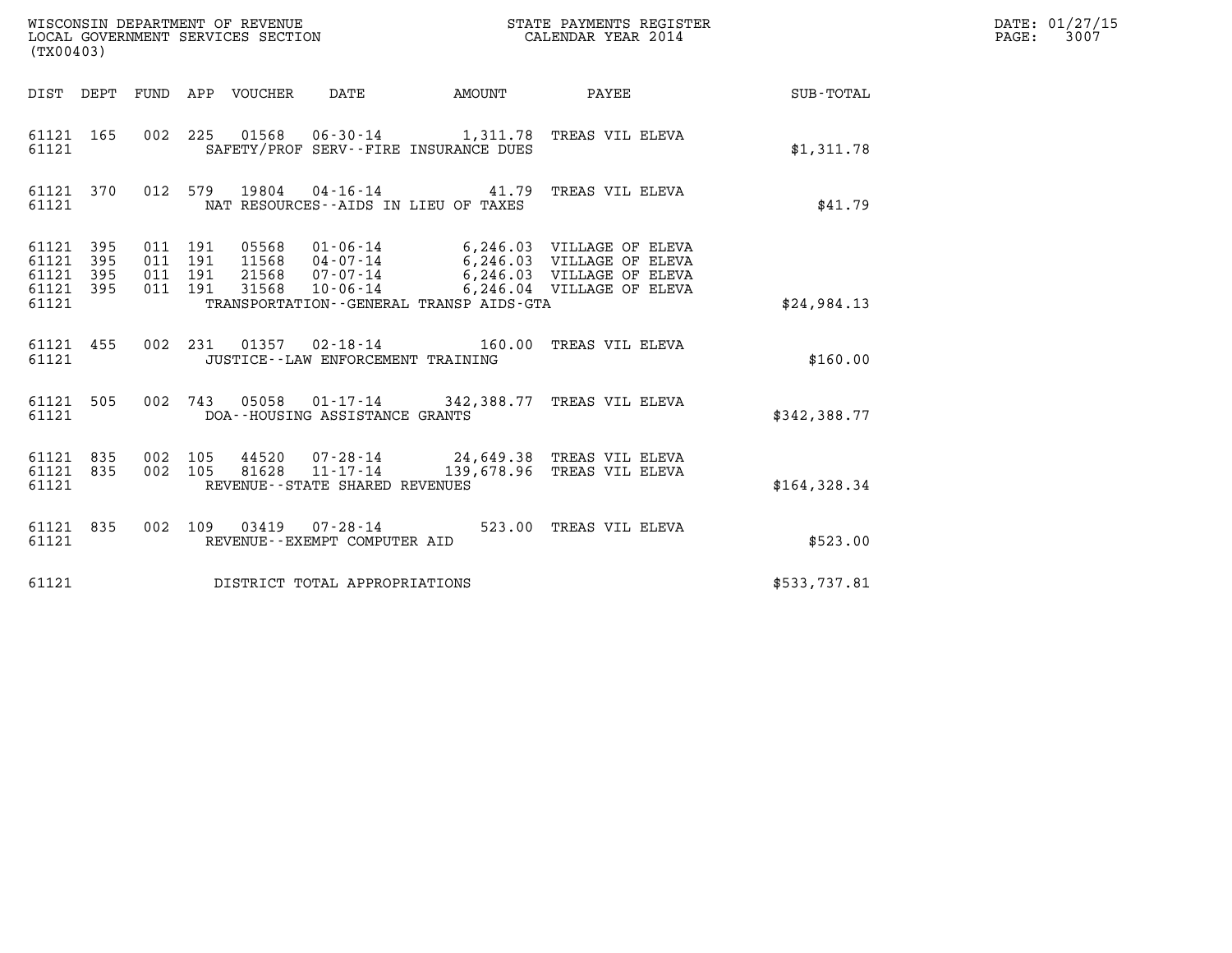| (TX00403)                                                        |     |                                          |                | WISCONSIN DEPARTMENT OF REVENUE<br>LOCAL GOVERNMENT SERVICES SECTION |               | STATE PAYMENTS REGISTER<br>CALENDAR YEAR 2014                                                                                                                         |              | DATE: 01/27/15<br>$\mathtt{PAGE:}$<br>3008 |
|------------------------------------------------------------------|-----|------------------------------------------|----------------|----------------------------------------------------------------------|---------------|-----------------------------------------------------------------------------------------------------------------------------------------------------------------------|--------------|--------------------------------------------|
| DIST DEPT FUND APP VOUCHER DATE                                  |     |                                          |                |                                                                      | <b>AMOUNT</b> | <b>PAYEE</b>                                                                                                                                                          | SUB-TOTAL    |                                            |
| 61122 165<br>61122                                               |     |                                          |                | SAFETY/PROF SERV--FIRE INSURANCE DUES                                |               | 002 225 01569 06-30-14 970.36 TREAS VIL ETTRICK                                                                                                                       | \$970.36     |                                            |
| 61122 370<br>61122                                               |     |                                          |                | NAT RESOURCES - - RU RECYCLING GRANT                                 |               | 074  670  42107  05-23-14  3,191.86  TREAS VIL ETTRICK                                                                                                                | \$3,191.86   |                                            |
| 61122<br>- 395<br>61122<br>61122<br>395<br>61122<br>395<br>61122 | 395 | 011 191<br>011 191<br>011 191<br>011 191 | 05569<br>31569 | 10-06-14<br>TRANSPORTATION--GENERAL TRANSP AIDS-GTA                  |               | 01-06-14 3,535.19 VILLAGE OF ETTRICK<br>11569  04-07-14  3,535.19  VILLAGE OF ETTRICK<br>21569  07-07-14  3,535.19  VILLAGE OF ETTRICK<br>3,535.20 VILLAGE OF ETTRICK | \$14, 140.77 |                                            |
| 61122 455<br>61122                                               |     |                                          |                | JUSTICE - - LAW ENFORCEMENT TRAINING                                 |               | 002 231 01364 02-18-14 160.00 TREAS VIL ETTRICK                                                                                                                       | \$160.00     |                                            |
| 61122 835<br>61122 835<br>61122                                  |     | 002 105<br>002 105                       |                | REVENUE - - STATE SHARED REVENUES                                    |               | 44521  07-28-14  18,870.97  TREAS VIL ETTRICK<br>81629   11-17-14   106,935.51   TREAS VIL ETTRICK                                                                    | \$125,806.48 |                                            |
| 61122 835<br>61122                                               |     | 002 109                                  |                | 03420  07-28-14<br>REVENUE--EXEMPT COMPUTER AID                      |               | 236.00 TREAS VIL ETTRICK                                                                                                                                              | \$236.00     |                                            |
| 61122 835<br>61122                                               |     |                                          |                | REVENUE--LOTTERY CREDIT -                                            |               | 021 363 36367 03-24-14 964.60 TREAS VIL ETTRICK                                                                                                                       | \$964.60     |                                            |
| 61122                                                            |     |                                          |                | DISTRICT TOTAL APPROPRIATIONS                                        |               |                                                                                                                                                                       | \$145,470.07 |                                            |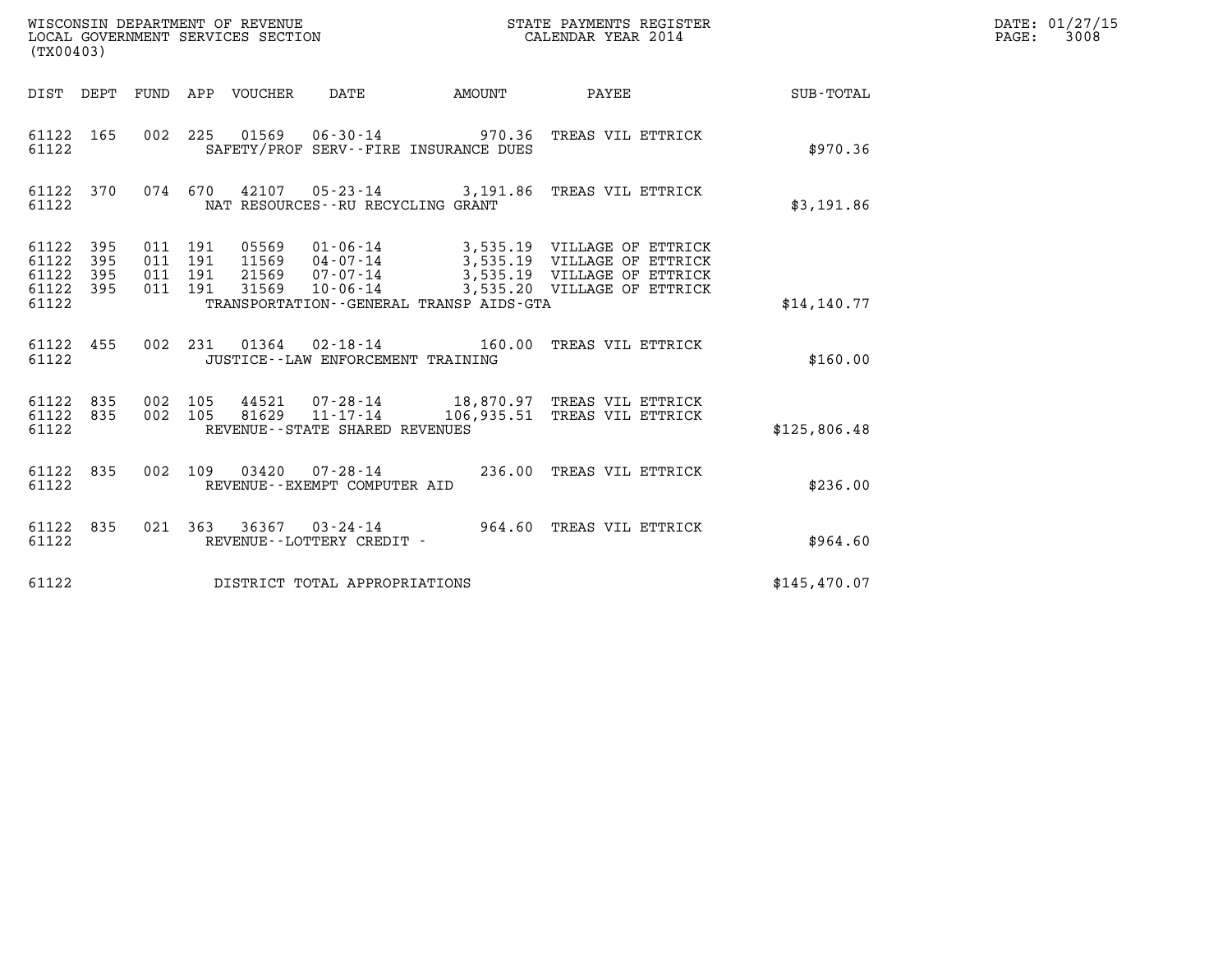| DATE: | 01/27/15 |
|-------|----------|
| PAGE: | 3009     |

| WISCONSIN DEPARTMENT OF REVENUE<br>LOCAL GOVERNMENT SERVICES SECTION<br>(TX00403) |                               |                                  |            |                |                                                          |                                         | STATE PAYMENTS REGISTER<br>CALENDAR YEAR 2014                                                                                                                                                     |  | DATE: 01/27/15<br>3009<br>$\mathtt{PAGE}$ : |  |
|-----------------------------------------------------------------------------------|-------------------------------|----------------------------------|------------|----------------|----------------------------------------------------------|-----------------------------------------|---------------------------------------------------------------------------------------------------------------------------------------------------------------------------------------------------|--|---------------------------------------------|--|
| DIST                                                                              | DEPT                          | FUND                             |            | APP VOUCHER    | DATE                                                     | AMOUNT                                  | PAYEE                                                                                                                                                                                             |  | SUB-TOTAL                                   |  |
| 61173 165<br>61173                                                                |                               | 002                              | 225        |                |                                                          | SAFETY/PROF SERV--FIRE INSURANCE DUES   | 01570   06-30-14   808.63   TREAS VIL PIGEON FALLS                                                                                                                                                |  | \$808.63                                    |  |
| 61173 370<br>61173                                                                |                               |                                  | 074 670    |                | $42108$ 05-23-14<br>NAT RESOURCES - - RU RECYCLING GRANT |                                         | 508.68 TREAS VIL PIGEON FALLS                                                                                                                                                                     |  | \$508.68                                    |  |
| 61173<br>61173<br>61173<br>61173<br>61173                                         | 395<br>395<br>395<br>395      | 011 191<br>011<br>011<br>011 191 | 191<br>191 | 05570<br>31570 | $10 - 06 - 14$                                           | TRANSPORTATION--GENERAL TRANSP AIDS-GTA | $01 - 06 - 14$ 1,709.60 VILLAGE OF PIGEON FALLS<br>11570  04-07-14   1,709.60  VILLAGE OF PIGEON FALLS<br>21570  07-07-14   1,709.60  VILLAGE OF PIGEON FALLS<br>1,709.63 VILLAGE OF PIGEON FALLS |  | \$6,838.43                                  |  |
| 61173 835<br>61173<br>61173                                                       | 835                           | 002<br>002                       | 105<br>105 | 44522          | 81630 11-17-14<br>REVENUE--STATE SHARED REVENUES         | 76,166.08                               | 07-28-14 13,441.07 TREAS VIL PIGEON FALLS<br>TREAS VIL PIGEON FALLS                                                                                                                               |  | \$89,607.15                                 |  |
| 61173<br>61173                                                                    | 835                           | 002                              | 109        | 03421          | 07-28-14<br>REVENUE--EXEMPT COMPUTER AID                 |                                         | 474.00 TREAS VIL PIGEON FALLS                                                                                                                                                                     |  | \$474.00                                    |  |
| 61173                                                                             | DISTRICT TOTAL APPROPRIATIONS |                                  |            |                |                                                          |                                         |                                                                                                                                                                                                   |  | \$98,236.89                                 |  |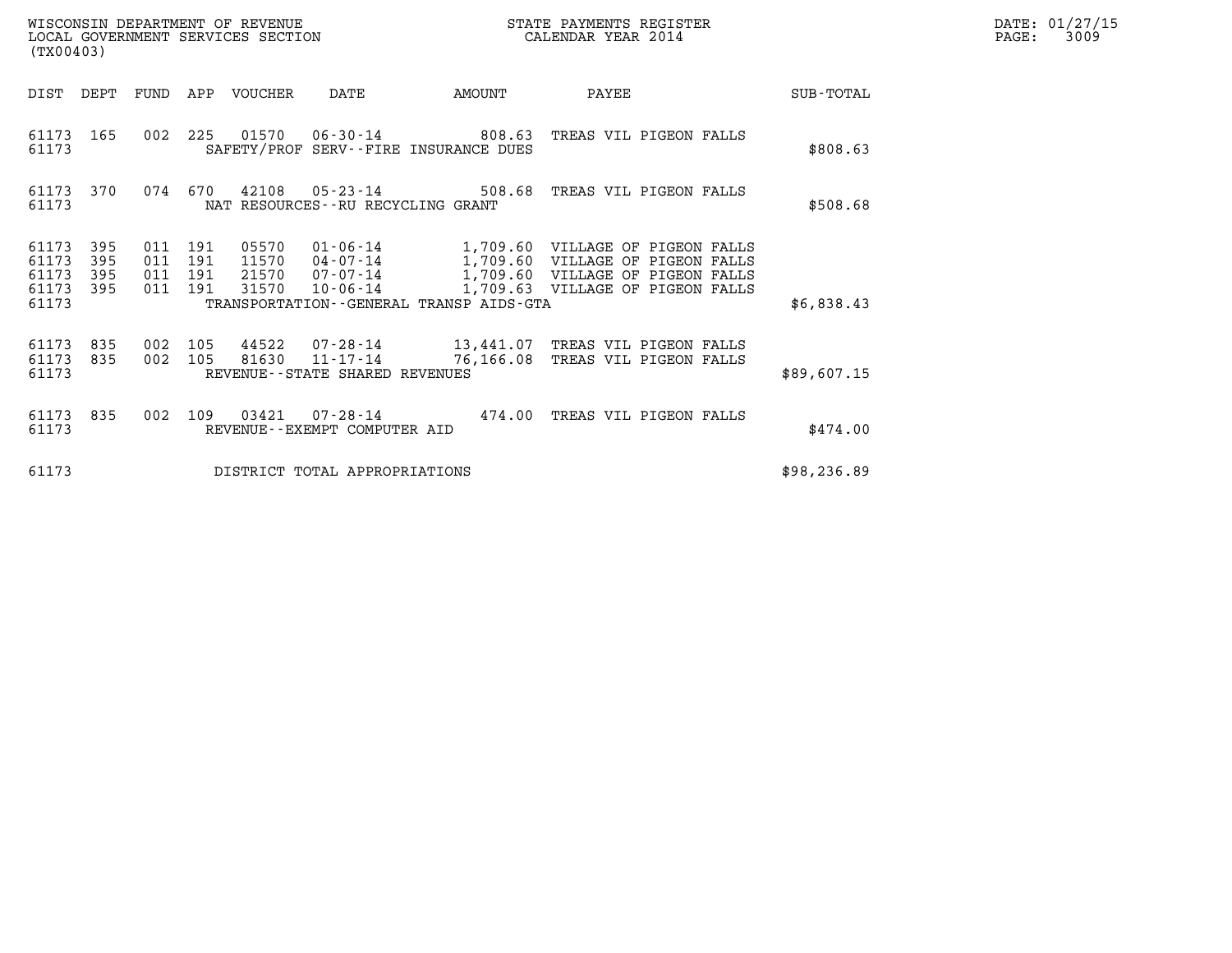| (TX00403)                                                 |                               |                                          |         |               |                                      |                                         |                                                                                                                                                                                          |               | DATE: 01/27/15<br>$\mathtt{PAGE:}$<br>3010 |
|-----------------------------------------------------------|-------------------------------|------------------------------------------|---------|---------------|--------------------------------------|-----------------------------------------|------------------------------------------------------------------------------------------------------------------------------------------------------------------------------------------|---------------|--------------------------------------------|
|                                                           |                               |                                          |         |               |                                      |                                         | DIST DEPT FUND APP VOUCHER DATE AMOUNT PAYEE                                                                                                                                             | SUB-TOTAL     |                                            |
| 61181 165<br>61181                                        |                               |                                          |         |               |                                      | SAFETY/PROF SERV--FIRE INSURANCE DUES   | 002 225 01571 06-30-14 2,138.38 TREAS VIL STRUM                                                                                                                                          | \$2,138.38    |                                            |
| 61181 370<br>61181                                        |                               |                                          |         | 012 579 19805 |                                      | NAT RESOURCES -- AIDS IN LIEU OF TAXES  | 04-16-14 79.99 TREAS VIL STRUM                                                                                                                                                           | \$79.99       |                                            |
| 61181 370<br>61181                                        |                               |                                          |         |               | NAT RESOURCES - - RU RECYCLING GRANT |                                         | 074 670 42109 05-23-14 6,682.07 TREAS VIL STRUM                                                                                                                                          | \$6,682.07    |                                            |
| 61181 370<br>61181                                        |                               |                                          |         |               |                                      | NAT RESOURCES - - RU CONSOLIDATED GRANT | 074  673  42109  05-23-14  421.35  TREAS VIL STRUM                                                                                                                                       | \$421.35      |                                            |
| 61181 370<br>61181                                        |                               |                                          | 095 532 |               |                                      | NAT RESOURCES--DAM SAFETY PROJECTS      | 00465  09-10-14  3,245.11  TREAS VIL STRUM                                                                                                                                               | \$3,245.11    |                                            |
| 61181 395<br>61181 395<br>61181 395<br>61181 395<br>61181 |                               | 011 191<br>011 191<br>011 191<br>011 191 |         |               |                                      | TRANSPORTATION--GENERAL TRANSP AIDS-GTA | 05571  01-06-14  8,988.67  VILLAGE OF STRUM<br>11571  04-07-14  8,988.67  VILLAGE OF STRUM<br>21571  07-07-14  8,988.67  VILLAGE OF STRUM<br>31571  10-06-14  8,988.67  VILLAGE OF STRUM |               |                                            |
|                                                           |                               |                                          |         |               |                                      |                                         |                                                                                                                                                                                          | \$35,954.68   |                                            |
| 61181 455<br>61181                                        |                               |                                          |         |               |                                      | JUSTICE - - LAW ENFORCEMENT TRAINING    | 002 231 01762 02-26-14 640.00 TREAS VIL STRUM                                                                                                                                            | \$640.00      |                                            |
| 61181 835<br>61181 835<br>61181                           |                               | 002 105<br>002 105                       |         |               | REVENUE - - STATE SHARED REVENUES    |                                         | 44523  07-28-14  47,474.84  TREAS VIL STRUM<br>81631  11-17-14  237,464.88  TREAS VIL STRUM                                                                                              | \$284, 939.72 |                                            |
| 61181 835<br>61181                                        |                               |                                          |         |               | REVENUE--EXEMPT COMPUTER AID         |                                         | 002 109 03422 07-28-14 336.00 TREAS VIL STRUM                                                                                                                                            | \$336.00      |                                            |
| 61181                                                     | DISTRICT TOTAL APPROPRIATIONS |                                          |         |               |                                      |                                         |                                                                                                                                                                                          | \$334,437.30  |                                            |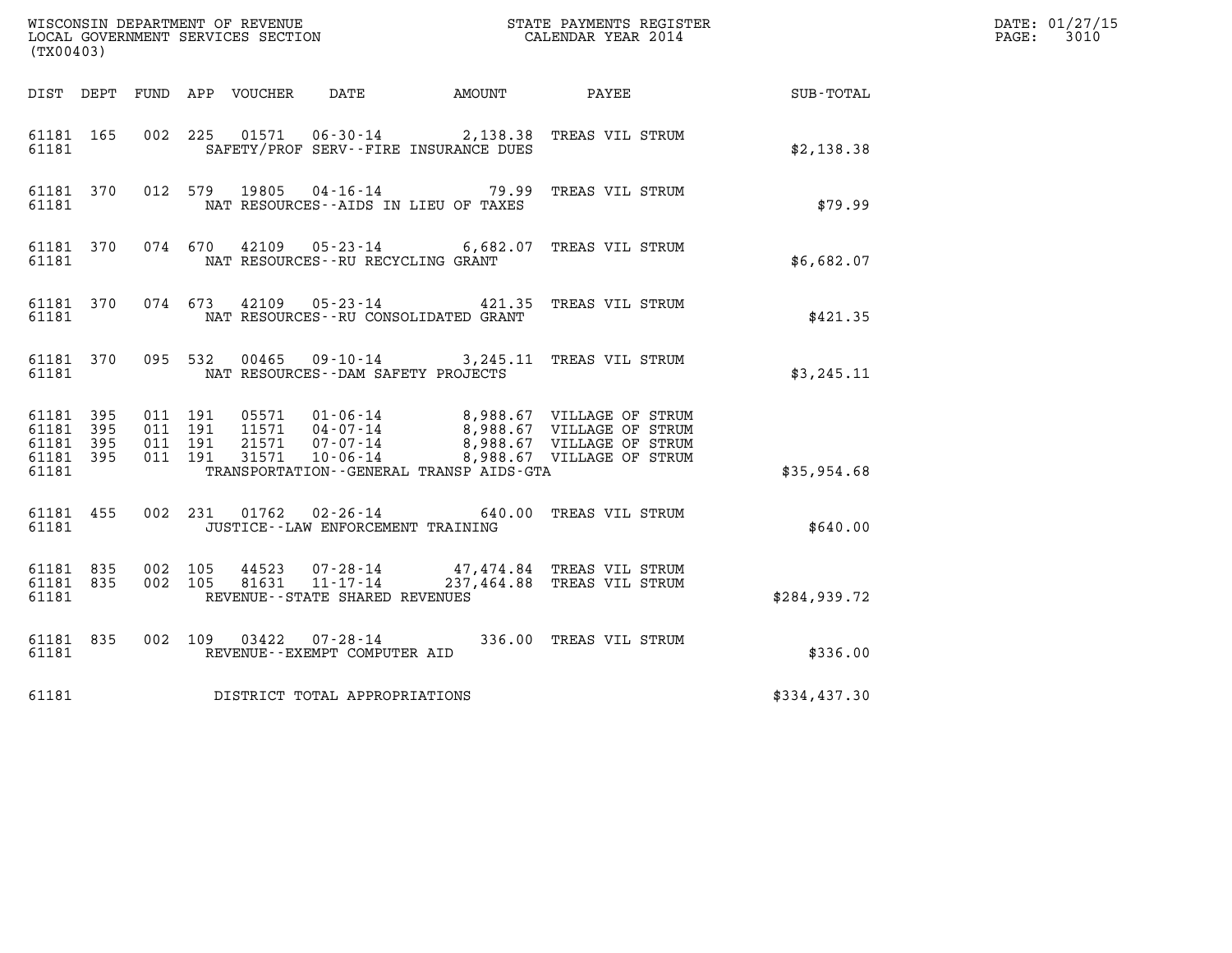| (TX00403)                                                 |           |         |                               |                                  |                                                  |                                              |                                                                                                                                                                                  |              | DATE: 01/27/15<br>$\mathtt{PAGE:}$<br>3011 |
|-----------------------------------------------------------|-----------|---------|-------------------------------|----------------------------------|--------------------------------------------------|----------------------------------------------|----------------------------------------------------------------------------------------------------------------------------------------------------------------------------------|--------------|--------------------------------------------|
|                                                           |           |         |                               |                                  |                                                  |                                              | DIST DEPT FUND APP VOUCHER DATE AMOUNT PAYEE                                                                                                                                     | SUB-TOTAL    |                                            |
| 61186 165<br>61186                                        |           |         |                               |                                  |                                                  | SAFETY/PROF SERV--FIRE INSURANCE DUES        | 002 225 01572 06-30-14 4,240.82 TREAS VIL TREMPEALEAU                                                                                                                            | \$4,240.82   |                                            |
| 61186 370                                                 |           |         |                               |                                  |                                                  |                                              | 002 503 16787 02-05-14 976.31 TREAS VIL TREMPEALEAU<br>VILL SHARE 215.79                                                                                                         |              |                                            |
| 61186                                                     |           |         |                               |                                  |                                                  | NAT RESOURCES--AIDS IN LIEU OF TAXES         |                                                                                                                                                                                  | \$976.31     |                                            |
| 61186                                                     | 61186 370 |         |                               |                                  |                                                  | NAT RESOURCES--AIDS IN LIEU OF TAXES         | 012 579 19806 04-16-14 73.62 TREAS VIL TREMPEALEAU                                                                                                                               | \$73.62      |                                            |
| 61186 395<br>61186 395<br>61186 395<br>61186 395<br>61186 |           | 011 191 | 011 191<br>011 191<br>011 191 | 05572<br>11572<br>21572<br>31572 |                                                  | TRANSPORTATION - - GENERAL TRANSP AIDS - GTA | 01-06-14 12,864.12 VILLAGE OF TREMPEALEAU<br>04-07-14 12,864.12 VILLAGE OF TREMPEALEAU<br>07-07-14 12,864.12 VILLAGE OF TREMPEALEAU<br>10-06-14 12,864.14 VILLAGE OF TREMPEALEAU | \$51,456.50  |                                            |
| 61186 395<br>61186                                        |           |         |                               |                                  |                                                  | TRANSPORTATION - - LRIP/TRIP/MSIP GRANTS     | 011 278 32937 12-03-14 7,809.47 TREAS VIL TREMPEALEAU                                                                                                                            | \$7,809.47   |                                            |
| 61186 455<br>61186 455<br>61186 455<br>61186              |           | 002 231 | 002 231<br>002 231            | 01070<br>01778<br>02215          | JUSTICE - - LAW ENFORCEMENT TRAINING             |                                              | 09-09-14 1,403.04 TREAS VIL TREMPEALEAU<br>02-26-14 480.00 TREAS VIL TREMPEALEAU<br>11-03-14 320.00 TREAS VIL TREMPEALEAU                                                        | \$2,203.04   |                                            |
| 61186 835<br>61186 835<br>61186                           |           | 002 105 | 002 105                       | 44524<br>81632                   | $11 - 17 - 14$<br>REVENUE--STATE SHARED REVENUES |                                              | 07-28-14 34,725.94 TREAS VIL TREMPEALEAU<br>196,780.32 TREAS VIL TREMPEALEAU                                                                                                     | \$231,506.26 |                                            |
| 61186 835<br>61186                                        | 61186 835 | 002 109 | 002 109                       | 03423<br>05320                   | REVENUE--EXEMPT COMPUTER AID                     |                                              | 07-28-14                138.00   TREAS VIL TREMPEALEAU<br>07-28-14                  310.00   TREAS VIL TREMPEALEAU                                                               | \$448.00     |                                            |
| 61186                                                     | 61186 835 |         |                               |                                  | REVENUE - - LOTTERY CREDIT -                     |                                              | 021  363  36368  03-24-14  13,167.60  TREAS VIL TREMPEALEAU                                                                                                                      | \$13,167.60  |                                            |
| 61186                                                     |           |         |                               |                                  | DISTRICT TOTAL APPROPRIATIONS                    |                                              |                                                                                                                                                                                  | \$311,881.62 |                                            |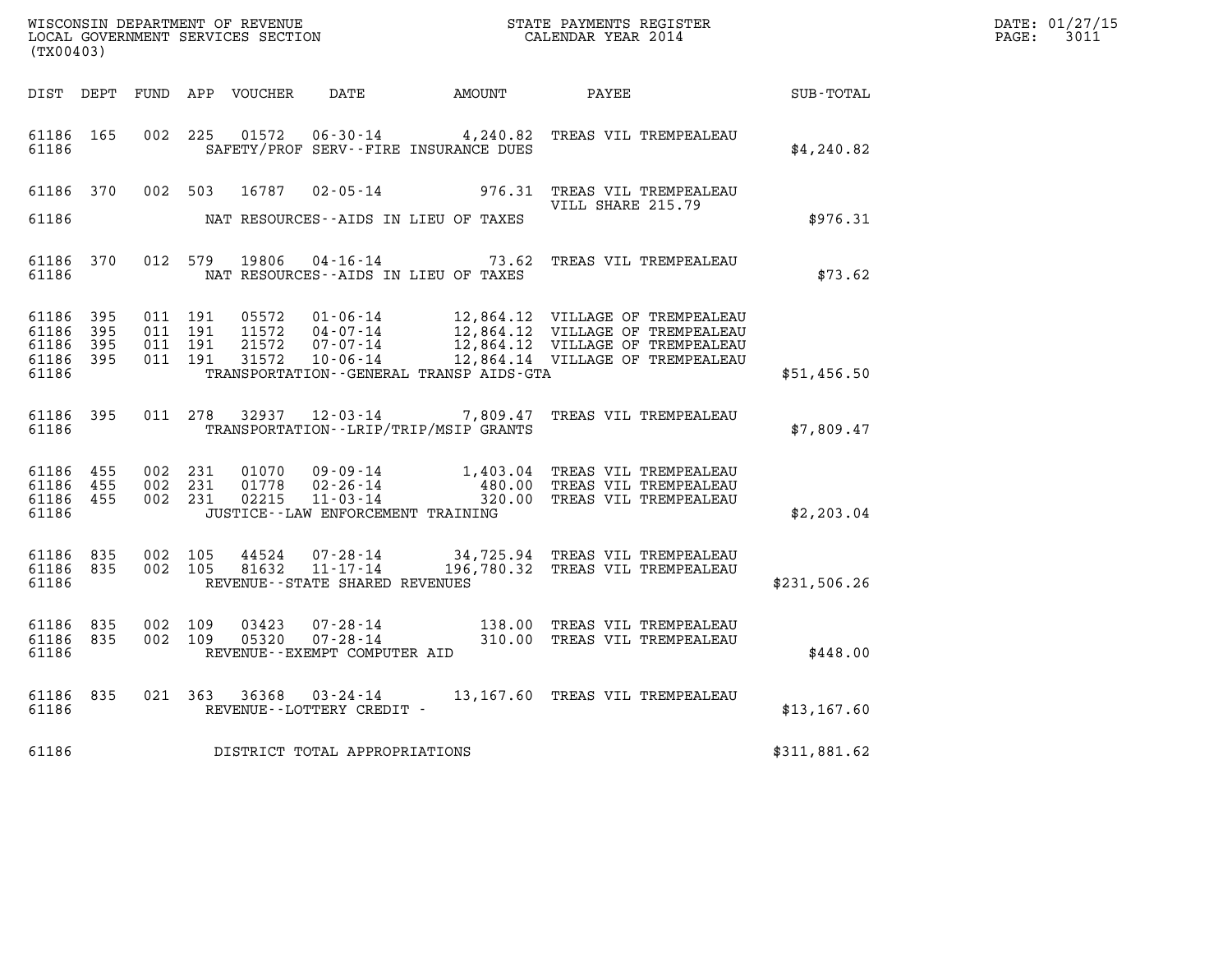| (TX00403)                              |                        |                              |                    |  |                                     |                                           |                                                                                                                                                                                          |                 | DATE: 01/27/15<br>$\mathtt{PAGE:}$<br>3012 |
|----------------------------------------|------------------------|------------------------------|--------------------|--|-------------------------------------|-------------------------------------------|------------------------------------------------------------------------------------------------------------------------------------------------------------------------------------------|-----------------|--------------------------------------------|
|                                        |                        |                              |                    |  |                                     | DIST DEPT FUND APP VOUCHER DATE AMOUNT    |                                                                                                                                                                                          | PAYEE SUB-TOTAL |                                            |
| 61201                                  | 61201 165              |                              |                    |  |                                     | SAFETY/PROF SERV--FIRE INSURANCE DUES     | 002 225 01573 06-30-14 6,271.38 TREAS CITY ARCADIA                                                                                                                                       | \$6,271.38      |                                            |
| 61201                                  |                        |                              |                    |  | NAT RESOURCES--RU RECYCLING GRANT   |                                           | 61201 370 074 670 42110 05-23-14 7,245.00 TREAS CITY ARCADIA                                                                                                                             | \$7,245.00      |                                            |
| 61201 395<br>61201 395<br>61201        | 61201 395              | 61201 395 011 191<br>011 191 | 011 191<br>011 191 |  |                                     | TRANSPORTATION--GENERAL TRANSP AIDS-GTA   | 05573  01-06-14  85,278.40  CITY OF ARCADIA<br>11573  04-07-14  85,278.40  CITY OF ARCADIA<br>21573  07-07-14  85,278.40  CITY OF ARCADIA<br>31573  10-06-14  85,278.40  CITY OF ARCADIA | \$341, 113.60   |                                            |
| 61201                                  | 61201 395              |                              |                    |  |                                     | TRANSPORTATION - - LRIP/TRIP/MSIP GRANTS  | 011 278 32401 11-26-14 8,944.41 TREAS CITY ARCADIA                                                                                                                                       | \$8,944.41      |                                            |
| 61201                                  |                        |                              |                    |  |                                     | HS--AMBULANCE FUNDING ASSISTANCE GRANTS   | 61201 435 005 162 01HSD 09-08-14 4,708.52 TREAS CITY ARCADIA                                                                                                                             | \$4,708.52      |                                            |
| 61201                                  | 61201 455              |                              |                    |  | JUSTICE -- LAW ENFORCEMENT TRAINING |                                           | 002 231 01082 02-11-14 1,280.00 TREAS CITY ARCADIA                                                                                                                                       | \$1,280.00      |                                            |
| 61201                                  | 61201 455              |                              |                    |  |                                     | JUSTICE -- CEASE AND OTHER FEDERAL GRANTS | 002 241 00372 08-05-14 154.37 TREAS CITY ARCADIA                                                                                                                                         | \$154.37        |                                            |
| 61201                                  | 61201 835<br>61201 835 |                              |                    |  | REVENUE--STATE SHARED REVENUES      |                                           | 002 105 44525 07-28-14 110,889.37 TREAS CITY ARCADIA<br>002 105 81633 11-17-14 596,113.18 TREAS CITY ARCADIA                                                                             | \$707,002.55    |                                            |
| 61201                                  | 61201 835              | 61201 835 002 109<br>002 109 |                    |  | REVENUE--EXEMPT COMPUTER AID        |                                           |                                                                                                                                                                                          | \$47,316.00     |                                            |
| 61201 835<br>61201                     |                        |                              | 002 501            |  | $00003$ $02 - 03 - 14$              | DOA-PAYMENT FOR MUNICIPAL SERVICES AID    | 2,491.64 TREAS CITY ARCADIA                                                                                                                                                              | \$2,491.64      |                                            |
| 61201 835<br>61201                     |                        |                              |                    |  | REVENUE--LOTTERY CREDIT -           |                                           | 021 363 36369 03-24-14 2,645.87 TREAS CITY ARCADIA                                                                                                                                       | \$2,645.87      |                                            |
| 61201<br>DISTRICT TOTAL APPROPRIATIONS |                        |                              |                    |  |                                     |                                           |                                                                                                                                                                                          | \$1,129,173.34  |                                            |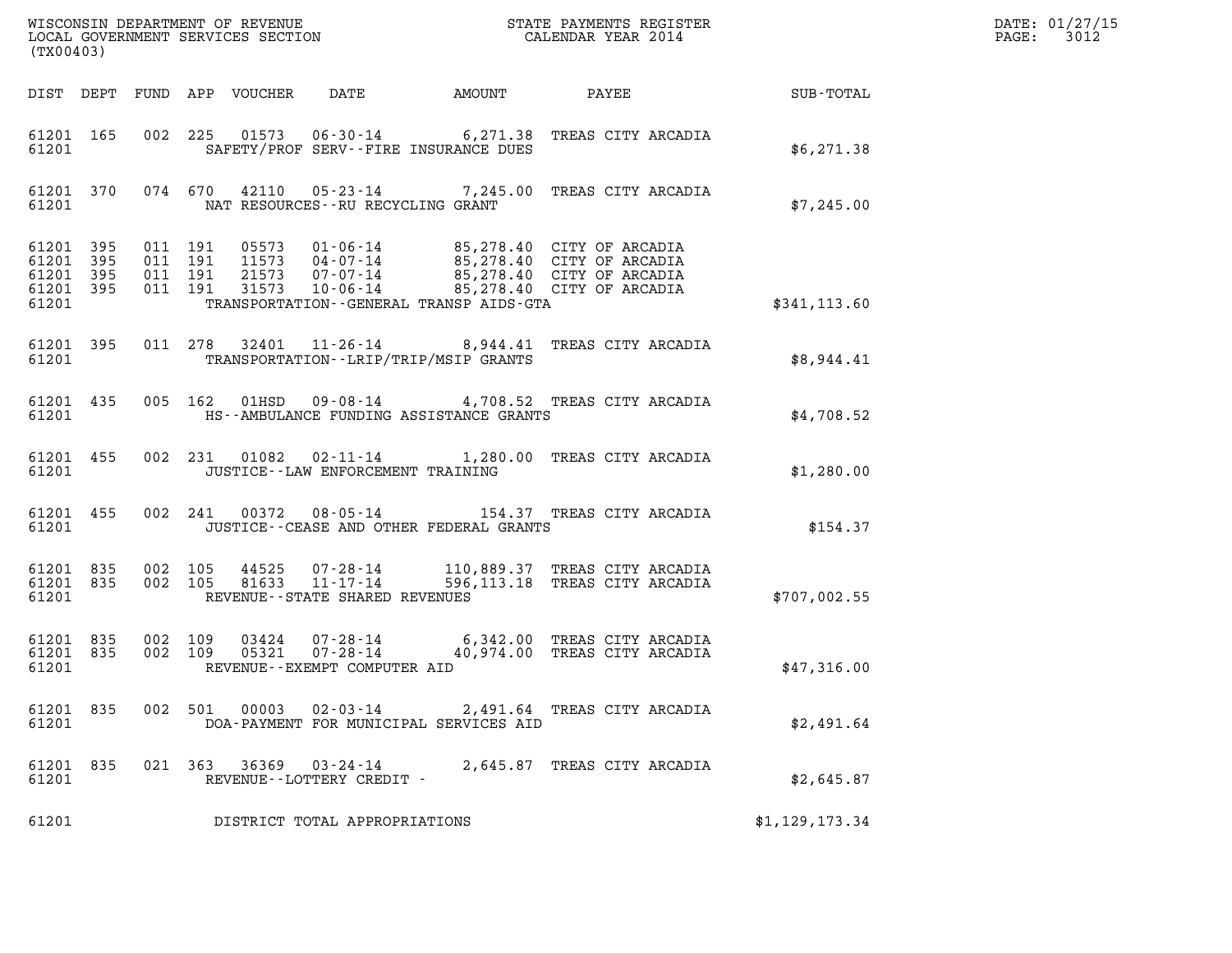| (TX00403)                                     |                   |                                          |         | WISCONSIN DEPARTMENT OF REVENUE<br>LOCAL GOVERNMENT SERVICES SECTION |                                                                                                           |        | STATE PAYMENTS REGISTER<br>CALENDAR YEAR 2014                                                            |               | DATE: 01/27/15<br>$\mathtt{PAGE:}$<br>3013 |
|-----------------------------------------------|-------------------|------------------------------------------|---------|----------------------------------------------------------------------|-----------------------------------------------------------------------------------------------------------|--------|----------------------------------------------------------------------------------------------------------|---------------|--------------------------------------------|
|                                               |                   |                                          |         | DIST DEPT FUND APP VOUCHER DATE                                      |                                                                                                           | AMOUNT | PAYEE                                                                                                    | SUB-TOTAL     |                                            |
| 61206 165<br>61206                            |                   |                                          | 002 225 |                                                                      | SAFETY/PROF SERV--FIRE INSURANCE DUES                                                                     |        | 01574    06-30-14    3,468.13    TREAS CITY BLAIR                                                        | \$3,468.13    |                                            |
| 61206 370<br>61206                            |                   |                                          | 074 670 |                                                                      | NAT RESOURCES - - RU RECYCLING GRANT                                                                      |        | 42111  05-23-14  2,525.15  TREAS CITY BLAIR                                                              | \$2,525.15    |                                            |
| 61206 395<br>61206<br>61206<br>61206<br>61206 | 395<br>395<br>395 | 011 191<br>011 191<br>011 191<br>011 191 |         | 05574<br>11574<br>21574<br>31574                                     | $01 - 06 - 14$<br>$04 - 07 - 14$<br>07-07-14<br>$10 - 06 - 14$<br>TRANSPORTATION--GENERAL TRANSP AIDS-GTA |        | 14,904.84 CITY OF BLAIR<br>14,904.84 CITY OF BLAIR<br>14,904.84 CITY OF BLAIR<br>14,904.87 CITY OF BLAIR | \$59,619.39   |                                            |
| 61206 455<br>61206                            |                   |                                          | 002 231 | 01115                                                                | $02 - 11 - 14$<br>JUSTICE - - LAW ENFORCEMENT TRAINING                                                    |        | 480.00 TREAS CITY BLAIR                                                                                  | \$480.00      |                                            |
| 61206 835<br>61206<br>61206                   | 835               | 002 105<br>002 105                       |         | 44526<br>81634                                                       | 07-28-14<br>$11 - 17 - 14$<br>REVENUE - - STATE SHARED REVENUES                                           |        | 100,463.32 TREAS CITY BLAIR<br>523,935.79 TREAS CITY BLAIR                                               | \$624,399.11  |                                            |
| 61206<br>61206<br>61206                       | 835<br>835        | 002 109<br>002 109                       |         | 03425<br>05322                                                       | 07 - 28 - 14<br>07 - 28 - 14<br>REVENUE--EXEMPT COMPUTER AID                                              |        | 372.00 TREAS CITY BLAIR<br>7.00 TREAS CITY BLAIR                                                         | \$379.00      |                                            |
| 61206 835<br>61206                            |                   |                                          |         |                                                                      | 021 363 36370 03-24-14<br>REVENUE--LOTTERY CREDIT -                                                       |        | 4,334.40 TREAS CITY BLAIR                                                                                | \$4,334.40    |                                            |
| 61206<br>DISTRICT TOTAL APPROPRIATIONS        |                   |                                          |         |                                                                      |                                                                                                           |        |                                                                                                          | \$695, 205.18 |                                            |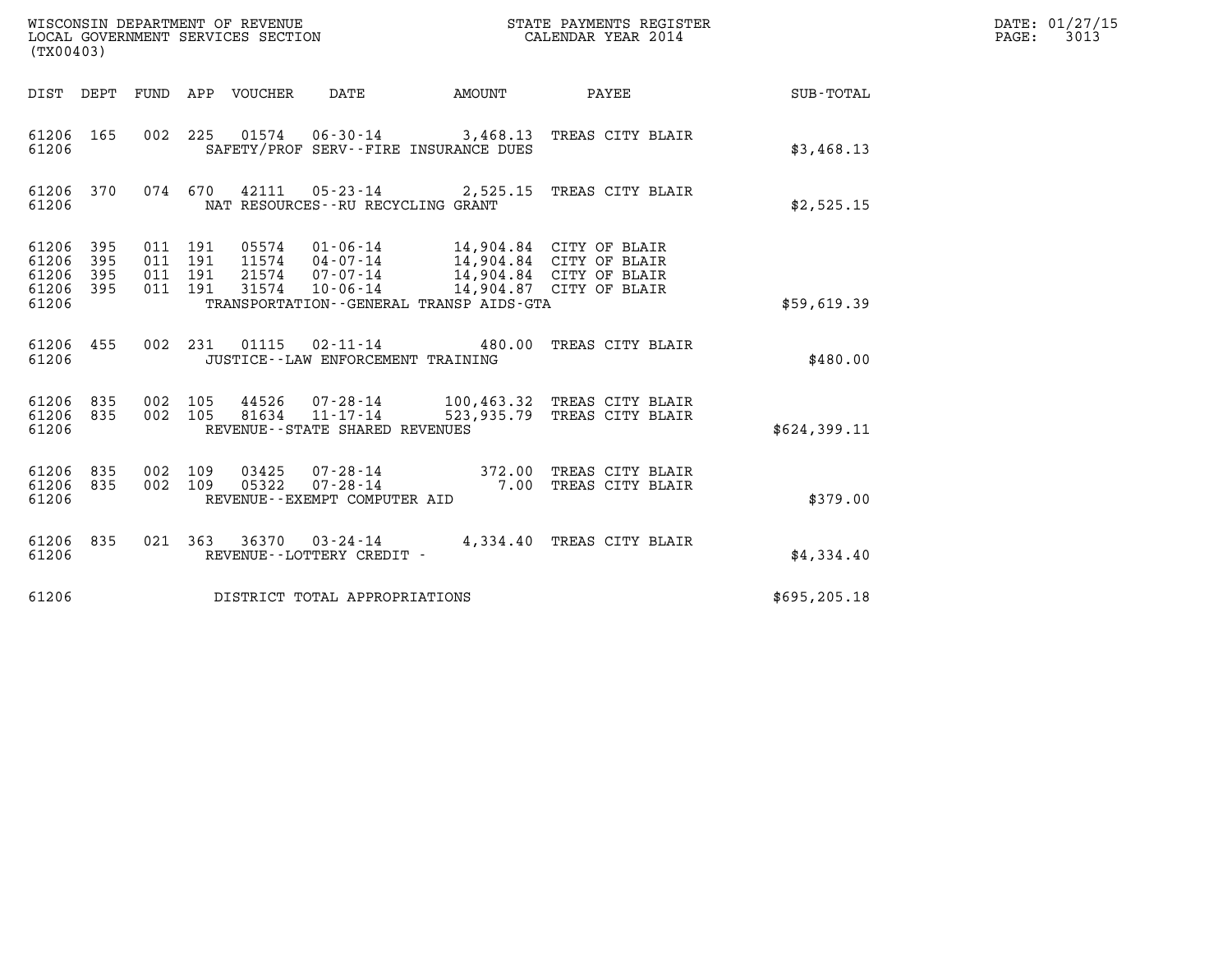| (TX00403)                                             |     |                                          |  |                                      |                                              | WISCONSIN DEPARTMENT OF REVENUE<br>LOCAL GOVERNMENT SERVICES SECTION<br>LOCAL GOVERNMENT SERVICES SECTION<br>CALENDAR YEAR 2014                                                                      |              | DATE: 01/27/15<br>PAGE: 3014 |
|-------------------------------------------------------|-----|------------------------------------------|--|--------------------------------------|----------------------------------------------|------------------------------------------------------------------------------------------------------------------------------------------------------------------------------------------------------|--------------|------------------------------|
|                                                       |     |                                          |  |                                      |                                              | DIST DEPT FUND APP VOUCHER DATE AMOUNT PAYEE SUB-TOTAL                                                                                                                                               |              |                              |
| 61231 165<br>61231                                    |     |                                          |  |                                      | SAFETY/PROF SERV--FIRE INSURANCE DUES        | 002 225 01575 06-30-14 3,540.00 TREAS CITY GALESVILLE                                                                                                                                                | \$3,540.00   |                              |
| 61231                                                 |     |                                          |  |                                      | TRANSPORTATION - - HIGHWAY SAFETY - FEDERAL  | 61231 395 011 185 21531 08-18-14 9,994.00 TREAS CITY GALESVILLE                                                                                                                                      | \$9,994.00   |                              |
| 61231 395<br>61231<br>61231 395<br>61231 395<br>61231 | 395 | 011 191<br>011 191<br>011 191<br>011 191 |  |                                      | TRANSPORTATION - - GENERAL TRANSP AIDS - GTA | 05575  01-06-14  15,475.47  CITY OF GALESVILLE<br>11575  04-07-14  15,475.47  CITY OF GALESVILLE<br>21575  07-07-14  15,475.47  CITY OF GALESVILLE<br>31575  10-06-14  15,475.48  CITY OF GALESVILLE | \$61,901.89  |                              |
| 61231 455 002 231<br>61231 455<br>61231               |     |                                          |  | JUSTICE - - LAW ENFORCEMENT TRAINING |                                              | 002 231 01398 02-19-14 960.00 TREAS CITY GALESVILLE<br>002 231 02686 04-30-14 5,867.50 TREAS CITY GALESVILLE                                                                                         | \$6,827.50   |                              |
| 61231                                                 |     |                                          |  |                                      | DOA--TRANSMISSION LINE FEE DISTRIBUTION      | 61231 505 002 174 59550 04-30-14 9,635.00 TREAS CITY GALESVILLE                                                                                                                                      | \$9,635.00   |                              |
| 61231 835 002 105<br>61231 835<br>61231               |     | 002 105                                  |  | REVENUE--STATE SHARED REVENUES       |                                              |                                                                                                                                                                                                      | \$360,133.84 |                              |
| 61231 835<br>61231                                    |     |                                          |  | REVENUE--EXEMPT COMPUTER AID         |                                              | 002 109 03426 07-28-14 2,313.00 TREAS CITY GALESVILLE                                                                                                                                                | \$2,313.00   |                              |
| 61231                                                 |     |                                          |  | DISTRICT TOTAL APPROPRIATIONS        |                                              |                                                                                                                                                                                                      | \$454,345.23 |                              |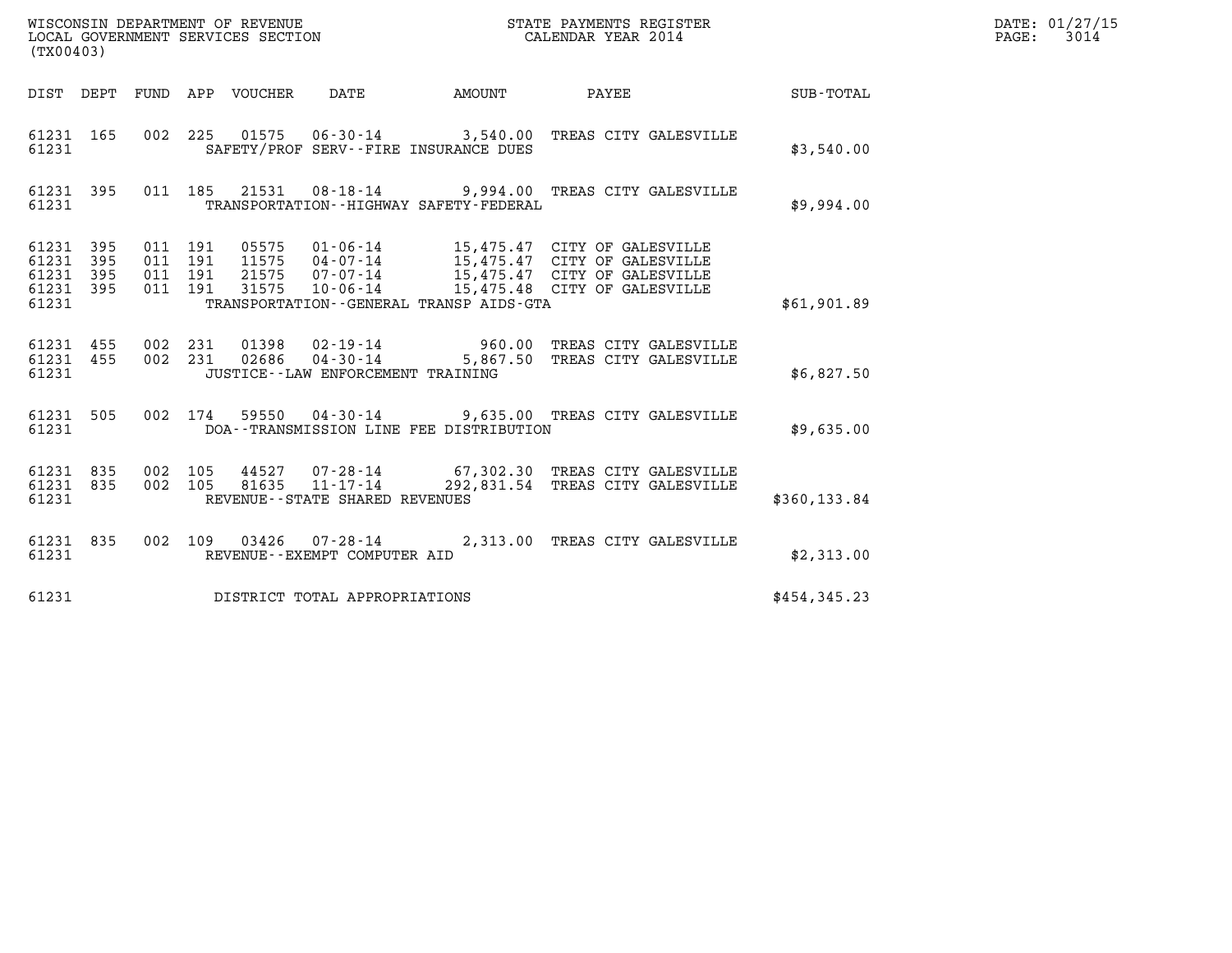| (TX00403)                                                 |  |                                          |  |                |                                      |                                              |                                                                                                                                                                                                              |              | DATE: 01/27/15<br>$\mathtt{PAGE:}$<br>3015 |
|-----------------------------------------------------------|--|------------------------------------------|--|----------------|--------------------------------------|----------------------------------------------|--------------------------------------------------------------------------------------------------------------------------------------------------------------------------------------------------------------|--------------|--------------------------------------------|
|                                                           |  |                                          |  |                |                                      | DIST DEPT FUND APP VOUCHER DATE AMOUNT PAYEE |                                                                                                                                                                                                              | SUB - TOTAL  |                                            |
| 61241 165<br>61241                                        |  |                                          |  |                |                                      | SAFETY/PROF SERV--FIRE INSURANCE DUES        | 002 225 01576 06-30-14 3,180.61 TREAS CITY INDEPENDENCE                                                                                                                                                      | \$3,180.61   |                                            |
| 61241                                                     |  |                                          |  |                |                                      | NAT RESOURCES - - LAKES MANAGEMENT GRANTS    | 61241 370 012 663 01040 11-03-14 9,447.00 TREAS CITY INDEPENDENCE                                                                                                                                            | \$9,447.00   |                                            |
| 61241 370<br>61241                                        |  |                                          |  |                | NAT RESOURCES - - RU RECYCLING GRANT |                                              | 074 670 42112 05-23-14 3,926.37 TREAS CITY INDEPENDENCE                                                                                                                                                      | \$3,926.37   |                                            |
| 61241 395<br>61241                                        |  |                                          |  |                |                                      | TRANSPORTATION - - HIGHWAY SAFETY - FEDERAL  | 011 185 13197 05-27-14 3,928.23 TREAS CITY INDEPENDENCE                                                                                                                                                      | \$3,928.23   |                                            |
| 61241 395<br>61241 395<br>61241 395<br>61241 395<br>61241 |  | 011 191<br>011 191<br>011 191<br>011 191 |  |                |                                      | TRANSPORTATION - - GENERAL TRANSP AIDS - GTA | 05576  01-06-14  14,646.73  CITY OF INDEPENDENCE<br>11576  04-07-14  14,646.73  CITY OF INDEPENDENCE<br>21576  07-07-14  14,646.73  CITY OF INDEPENDENCE<br>31576  10-06-14  14,646.73  CITY OF INDEPENDENCE | \$58,586.92  |                                            |
| 61241 455<br>61241                                        |  |                                          |  |                | JUSTICE - - LAW ENFORCEMENT TRAINING |                                              | 002 231 01450 02-19-14 1,440.00 TREAS CITY INDEPENDENCE                                                                                                                                                      | \$1,440.00   |                                            |
| 61241 455<br>61241                                        |  |                                          |  |                |                                      | JUSTICE -- CEASE AND OTHER FEDERAL GRANTS    | 002 241 00375 08-05-14 251.46 TREAS CITY INDEPENDENCE                                                                                                                                                        | \$251.46     |                                            |
| 61241 835<br>61241 835<br>61241                           |  | 002 105<br>002 105                       |  | 44528<br>81636 | REVENUE - - STATE SHARED REVENUES    |                                              | 07-28-14   45,547.84 TREAS CITY INDEPENDENCE<br>11-17-14   258,126.74 TREAS CITY INDEPENDENCE                                                                                                                | \$303,674.58 |                                            |
| 61241 835<br>61241                                        |  |                                          |  |                | REVENUE--EXEMPT COMPUTER AID         |                                              | 002 109 03427 07-28-14 907.00 TREAS CITY INDEPENDENCE                                                                                                                                                        | \$907.00     |                                            |
| 61241                                                     |  |                                          |  |                | DISTRICT TOTAL APPROPRIATIONS        |                                              |                                                                                                                                                                                                              | \$385,342.17 |                                            |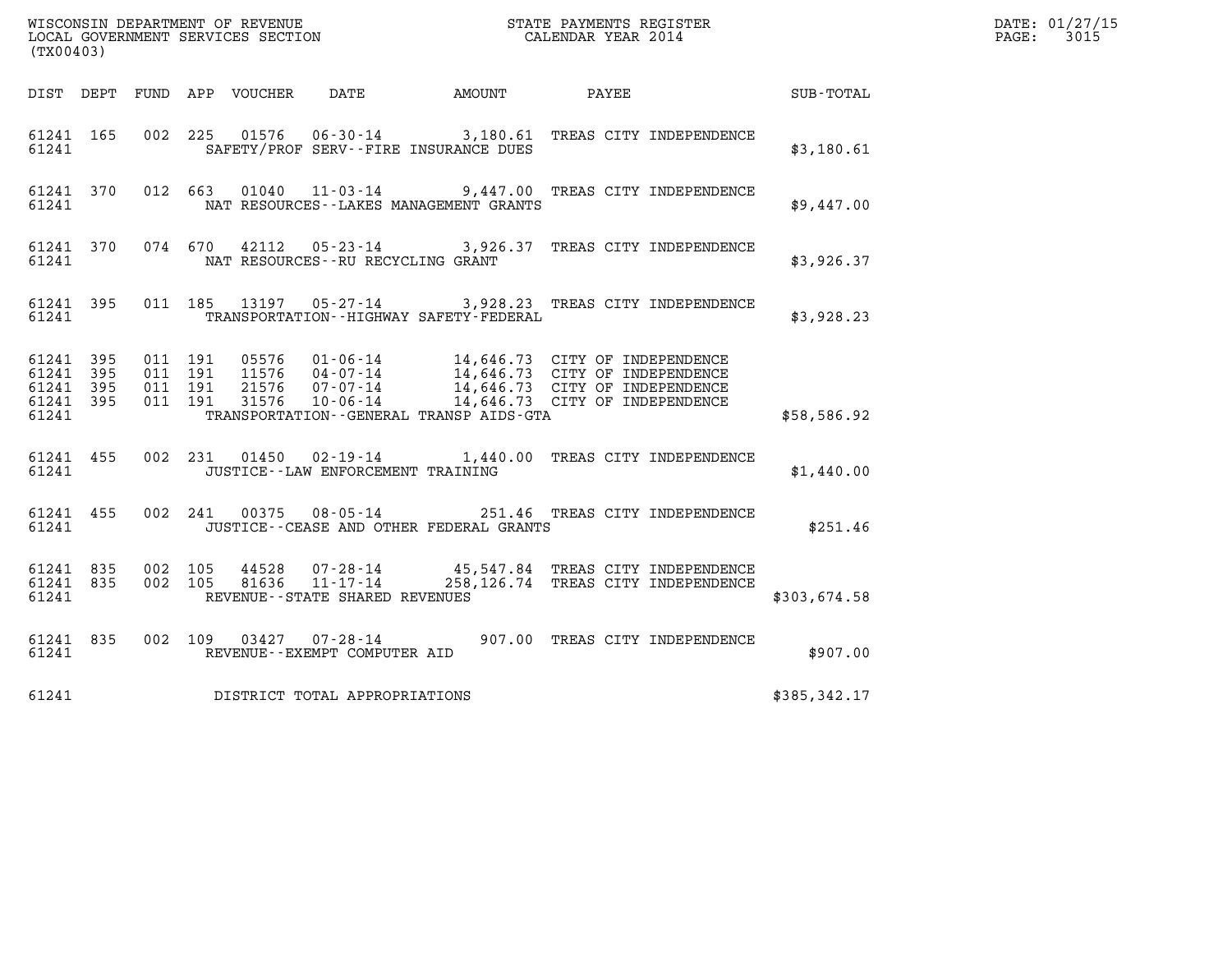| (TX00403)                                             |           |                                          |  |                |                                                              |                                                                                           |                                                                                      |                  | DATE: 01/27/15<br>$\mathtt{PAGE:}$<br>3016 |
|-------------------------------------------------------|-----------|------------------------------------------|--|----------------|--------------------------------------------------------------|-------------------------------------------------------------------------------------------|--------------------------------------------------------------------------------------|------------------|--------------------------------------------|
|                                                       |           |                                          |  |                |                                                              | DIST DEPT FUND APP VOUCHER DATE AMOUNT PAYEE                                              |                                                                                      | <b>SUB-TOTAL</b> |                                            |
| 61265 165<br>61265                                    |           | 002 225                                  |  |                |                                                              | SAFETY/PROF SERV--FIRE INSURANCE DUES                                                     | 01577  06-30-14  4,725.99  TREAS CITY OSSEO                                          | \$4,725.99       |                                            |
| 61265 370<br>61265                                    |           |                                          |  |                |                                                              | NAT RESOURCES--AIDS IN LIEU OF TAXES                                                      | 012 579 19807 04-16-14 20.07 TREAS CITY OSSEO                                        | \$20.07          |                                            |
| 61265 370<br>61265                                    |           |                                          |  |                | NAT RESOURCES--RU RECYCLING GRANT                            |                                                                                           | 074 670 42113 05-23-14 9,904.09 TREAS CITY OSSEO                                     | \$9,904.09       |                                            |
| 61265                                                 | 61265 395 |                                          |  |                |                                                              | TRANSPORTATION - - HIGHWAY SAFETY - FEDERAL                                               | 011 185  06712  03-17-14  3,827.00 TREAS CITY OSSEO                                  | \$3,827.00       |                                            |
| 61265 395<br>61265 395<br>61265<br>61265 395<br>61265 | - 395     | 011 191<br>011 191<br>011 191<br>011 191 |  | 21577<br>31577 | $11577$ 04-07-14<br>07-07-14<br>$10 - 06 - 14$               | 05577  01-06-14  34,372.83  CITY OF OSSEO<br>TRANSPORTATION - - GENERAL TRANSP AIDS - GTA | 34,372.83 CITY OF OSSEO<br>34,372.83 CITY OF OSSEO<br>34,372.85 CITY OF OSSEO        | \$137,491.34     |                                            |
| 61265 455<br>61265                                    |           | 61265 455 002 231<br>002 231             |  |                | JUSTICE - - LAW ENFORCEMENT TRAINING                         |                                                                                           | 01650  02-24-14  320.00 TREAS CITY OSSEO<br>02955  12-04-14  160.00 TREAS CITY OSSEO | \$480.00         |                                            |
| 61265 835<br>61265 835<br>61265                       |           | 002 105<br>002 105                       |  | 44529          | 07-28-14<br>81637 11-17-14<br>REVENUE--STATE SHARED REVENUES |                                                                                           | 59,384.00 TREAS CITY OSSEO<br>188,564.29 TREAS CITY OSSEO                            | \$247,948.29     |                                            |
| 61265 835<br>61265 835<br>61265                       |           | 002 109<br>002 109                       |  | 03428<br>05323 | REVENUE--EXEMPT COMPUTER AID                                 |                                                                                           | 07-28-14 928.00 TREAS CITY OSSEO<br>07-28-14 12,339.00 TREAS CITY OSSEO              | \$13, 267.00     |                                            |
| 61265 835<br>61265                                    |           |                                          |  |                | REVENUE--LOTTERY CREDIT -                                    |                                                                                           | 021 363 36371 03-24-14 502.60 TREAS CITY OSSEO                                       | \$502.60         |                                            |
| 61265                                                 |           |                                          |  |                | DISTRICT TOTAL APPROPRIATIONS                                |                                                                                           |                                                                                      | \$418, 166.38    |                                            |